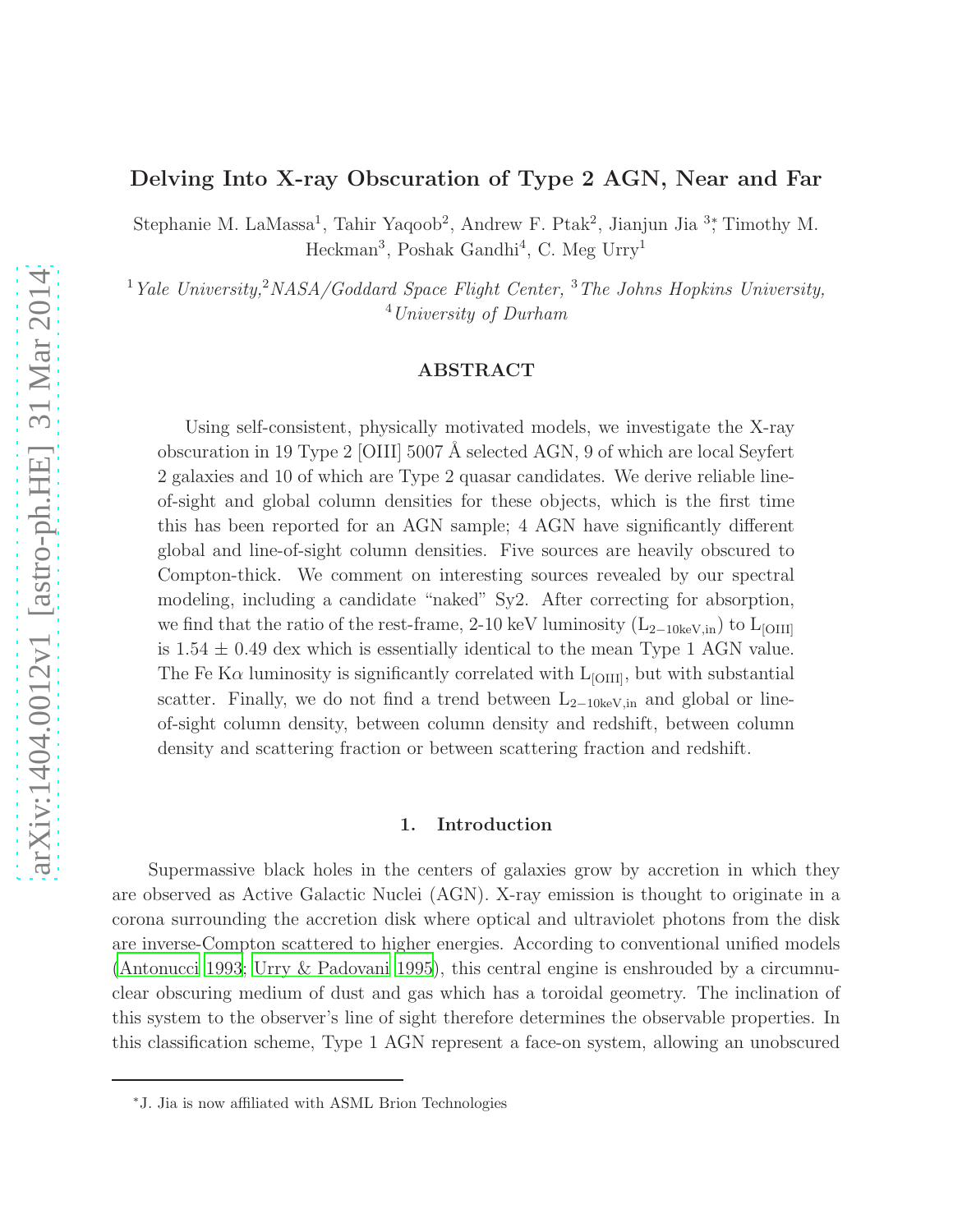view of the central engine where broad and narrow optical emission lines are apparent, as well as the ultraviolet continuum, mid-infrared emission from the circumnuclear obscuring matter, and X-ray emission from the corona. Conversely, the Type 2 systems are oriented so that the accretion disk and corona are hidden from the observer's sight line, blocking the optical and ultraviolet continuum and optical broad lines, and possibly significantly impacting the observed X-ray emission.

The physical processes that X-ray photons undergo are imprinted in the observed spectrum. An X-ray photon that is injected from the corona into the obscuring medium can pass unimpeded directly into our line of sight, be absorbed, or undergo one or more Comptonscatterings, with multiple scatterings becoming more likely if the column density is Comptonthick (i.e.,  $N_H \ge (1.2 \times \sigma_T)^{-1} \simeq 1.25 \times 10^{24}$  cm<sup>-2</sup>, where  $\sigma_T$  is the Thompson cross-section for electron scattering). The probabilities of these outcomes depend on the column density of the reprocessor and the incident energy of the X-ray photon. Fluorescent line emission from continuum photons ejecting inner shell electrons from atoms or ions in the obscuring medium can potentially be a dominant component of the observed spectrum. AGN continuum photons can also not interact with the absorber by escaping through the opening of the torus and/or passing through gaps in a clumpy medium if the absorber is non-uniform and patchy, and then scatter off a more distant optically-thin medium, entering our line of sight.

Simple ad hoc X-ray models that parametrize the emission with an absorbed power law model or partial covering model will fail to capture the detailed physics inherent in these systems, especially when the column density exceeds  $10^{24}$  cm<sup>-2</sup>, i.e., when Compton scattering becomes an important factor. Even models that treat relativistic reflection off an accretion disk are unsuitable for these systems as they assume a column density that is infinite and a disk geometry does not adequately describe the absorber that reprocesses the X-ray emission. Additionally, such modeling is one-dimensional, which does not allow a finite column density out of the line of sight to be measured, even though the Fe K fluorescence line can provide information about the global matter distribution in which it is produced. With recent advances in spectral modeling that self-consistently treat Compton scattering, fluorescent line emission, and scattering off a distant medium [\(Murphy & Yaqoob 2009;](#page-38-0) [Brightman & Nandra 2011\)](#page-37-1), we can now delve into the details of the obscuration in AGN and obtain physically meaningful constraints on inclination angle, line-of-sight and global column density, and the percentage of scattered AGN light.

Here we use physically motivated X-ray models to study the circumnuclear obscuration of a sample of Seyfert 2 galaxies (Sy2s) and Type 2 quasar (QSO) candidates selected based on their [OIII] 5007 Å line emission, where the Sy2s are local  $(z < 0.15)$ , lower luminosity obscured AGN compared with quasars, which have bolometric luminosities exceeding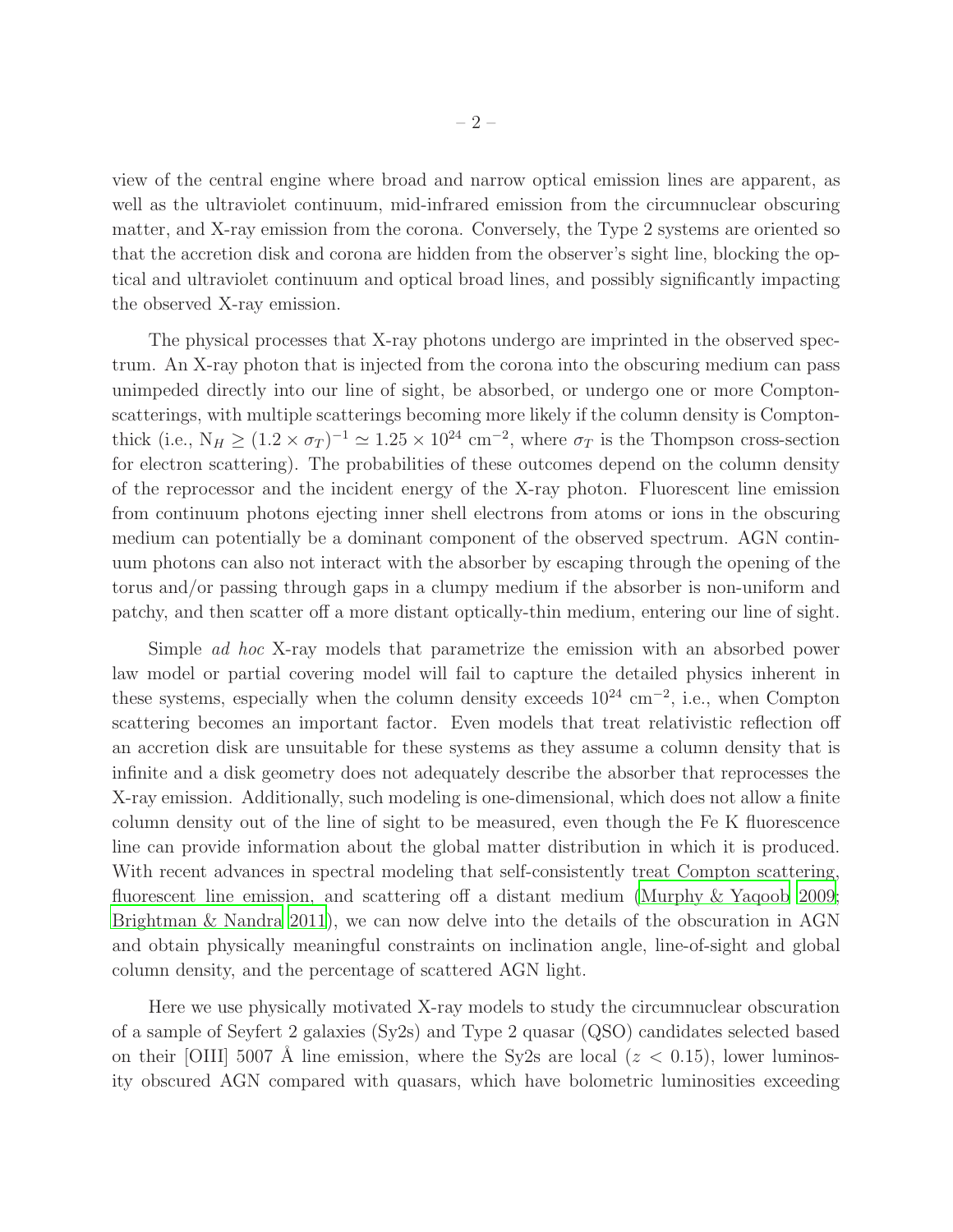$10^{45}$  erg s<sup>-1</sup>. The [OIII] 5007 Å line forms in the AGN narrow line region, 100s of parsecs above and below the circumnuclear obscuring medium, and it is primarily ionized by the AGN continuum, making it a reliable indicator of intrinsic AGN power [\(Bassani et al.](#page-37-2) [1999;](#page-37-2) [Kauffmann et al. 2003;](#page-38-1) [Heckman et al. 2004;](#page-37-3) [Cappi et al. 2006;](#page-37-4) [Panessa et al. 2006;](#page-38-2) [LaMassa et al. 2010\)](#page-38-3). These samples are thus unbiased with respect to the circumnuclear obscuration while X-ray selected samples are inherently biased against the most obscured sources as the combined effects of photoelectric absorption and Compton scattering modify the observed X-ray emission.

The Sy2 and QSO samples have previously been analyzed and published in [LaMassa et al.](#page-38-4) [\(2009\)](#page-38-4) and [Jia et al. \(2013\)](#page-38-5), respectively, using simple power law or double power law models to fit the spectrum. The amount of implied obscuration was determined by normalizing the observed X-ray flux by the intrinsic luminosity ([OIII] for the Sy2 and QSO sample, and by the mid-infrared  $[OIV]$  26  $\mu$ m line and mid-infrared continuum for the Sy2 sample) and analyzing the equivalent width of the Fe  $K\alpha$  line, which can exceed 1 keV in Compton-thick sources as the fluorescent line in the reflection spectrum is superimposed on a depressed continuum (e.g., [Ghisellini et al. 1994](#page-37-5); [Levenson et al. 2002\)](#page-38-6). [Jia et al.](#page-38-5) [\(2013](#page-38-5)) also estimate the absorber column density by comparing the observed ratio of X-ray to [OIII] flux to a simulated unabsorbed ratio, using the unabsorbed (Type 1 AGN) values from [Heckman et al.](#page-37-6) [\(2005\)](#page-37-6) as the basis for simulating 1000 random draws per source, and determining the column density that can account for the attenuation between the absorbed and simulated unabsorbed X-ray fluxes. In neither work is the fitted column density used as representative of the true obscuration as this is poorly determined with the simple models used. Instead, the observed 2-10 keV fluxes and Fe K $\alpha$  EWs, which are largely model-independent, were used as diagnostics of the column density. In both works, these obscuration proxies suggested that a majority of the Sy2s and Type 2 QSO candidates are heavily obscured, and possibly Compton-thick.

In this analysis, we use the models from [Brightman & Nandra \(2011\)](#page-37-1) and [Murphy & Yaqoob](#page-38-0) [\(2009,](#page-38-0) MYTorus) to unveil the physical properties of the obscuration responsible for reprocessing the emission from the central engine within a spherical and toroidal geometry, respectively. These models treat the transmitted continuum, Compton scattered emission and fluorescent line emission self-consistently, allowing for physically meaningful measurements of the global and line-of-sight column densities which are poorly determined with ad hoc models. We apply these model to the subset of [OIII]-selected Sy2s from [LaMassa et al.](#page-38-4) [\(2009\)](#page-38-4) and QSO2 candidates from [Jia et al. \(2013\)](#page-38-5) that have adequate signal-to-noise X-ray spectra to constrain the model parameters.

We comment on what we can learn about the circumnuclear obscuration with the present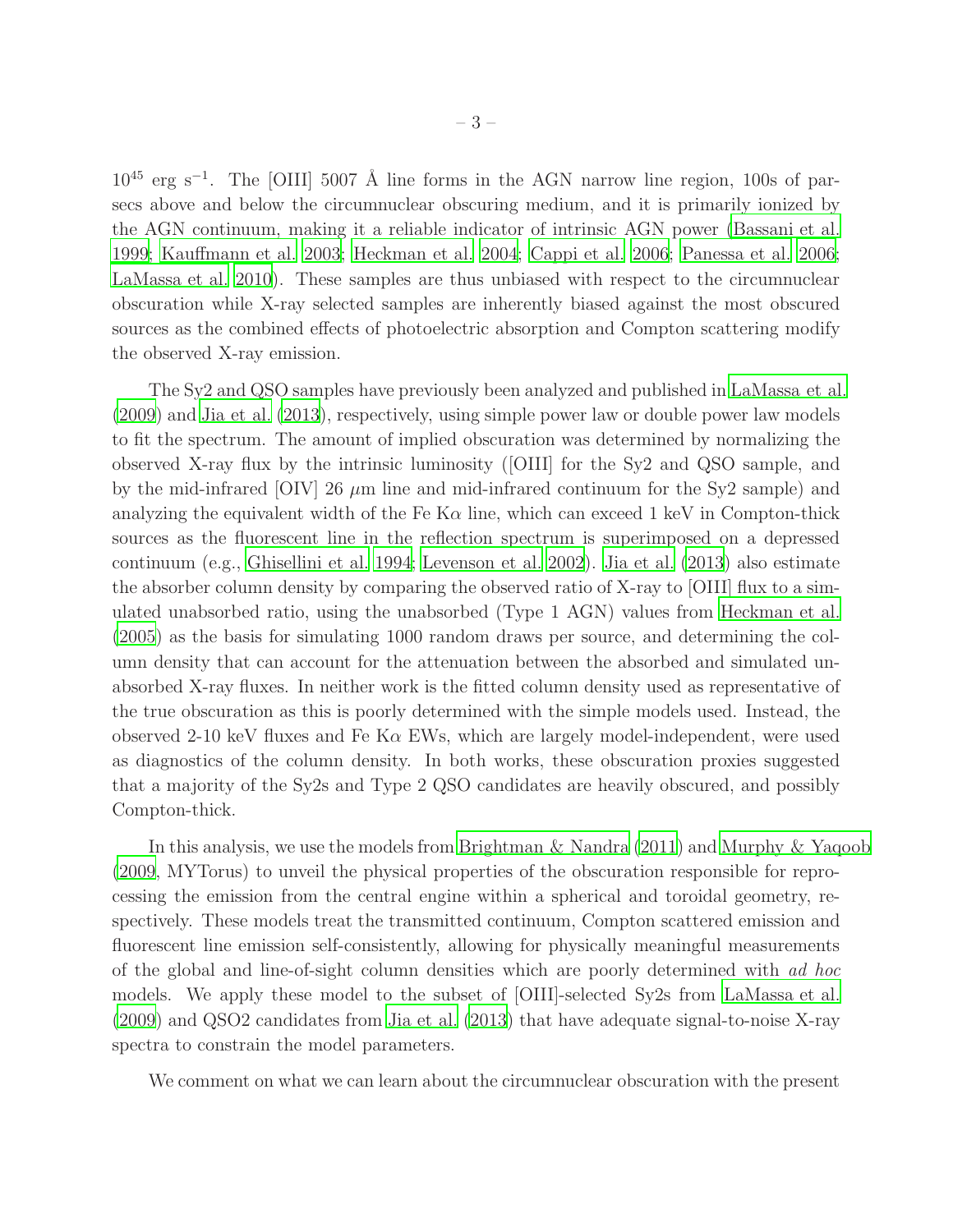data, including reliable measurements of the global as well as line-of-sight  $N_H$ , and highlight two interesting sources as revealed by our X-ray analysis. As the Fe  $K\alpha$  emission is accommodated self-consistently within the global obscuring medium in these models, we overcome the shortcomings of previous analyses that used simple power-law modeling to measure the Fe  $K\alpha$  emission either in front of or behind the line-of-sight absorbing screen. We then test whether the Fe K $\alpha$  luminosity indeed traces the intrinsic luminosity as reported in previous works (e.g., [Ptak et al. 2003](#page-38-7); [LaMassa et al. 2009;](#page-38-4) [Jia et al. 2013\)](#page-38-5). We also investigate whether there are differences between these QSO2s and Sy2s in terms of their column densities and scattering fractions and if there is a relationship between the column density and AGN luminosity as posited by the "receding torus" model (e.g., [Lawrence & Elvis 1982;](#page-38-8) [Lawrence 1991](#page-38-9); [Ueda et al. 2003;](#page-39-1) [Simpson 2005\)](#page-38-10).

Throughout, we refer to sources as mildly obscured if the circumnuclear column density is below  $\langle 10^{22} \text{ cm}^{-2}$ , moderately obscured for  $10^{22} \text{ cm}^{-2} \langle N_H \langle 10^{23} \text{ cm}^{-2} \rangle$ , heavily obscured for  $10^{23}$  cm<sup>-2</sup> <  $N_H$  <  $10^{24}$  cm<sup>-2</sup>, and Compton-thick if the column density exceeds  $1.25 \times 10^{24}$  cm<sup>-2</sup>. We adopt a cosmology of H<sub>0</sub>=70 km Mpc<sup>-1</sup> s<sup>-1</sup>,  $\Omega_M$ =0.27, and  $\Omega_{\Lambda}$ =0.73.

## 2. Sample Selection

The Sy2 sample and Type 2 QSO candidate sample are both selected from SDSS based on their [OIII] 5007 Å flux and luminosity, with full details given in LaMassa et al.  $(2009)$ and [Jia et al. \(2013](#page-38-5)). Sy2s are identified using the BPT diagram [\(Baldwin et al. 1981\)](#page-37-7), a line ratio diagnostic plot of  $\frac{N\text{II}}{H\alpha}$  vs.  $\frac{1}{N\beta}$  that separates star-forming from active galaxies [\(Kewley et al. 2006](#page-38-11); [Kauffmann et al. 2003](#page-38-1)). The 20 objects lying in the Sy2 locus of the BPT diagram with the highest [OIII] flux (>  $4 \times 10^{-14}$  erg s<sup>-1</sup> cm<sup>-2</sup>) with  $z < 0.15$ from SDSS Data Release 4 [\(Adelman-McCarthy et al. 2006](#page-37-8)) comprise the parent sample. Of these 20, we were awarded XMM-Newton observing time for 15, and another 2 objects were available in the archive.

The Type 2 quasar candidates are selected following the procedures of [Zakamska et al.](#page-39-2) [\(2003\)](#page-39-2) who identified sources at redshifts  $0.3 < z < 0.83$  lacking broad emission lines yet having strong narrow emission lines where the luminosity of the [OIII] line exceeded  $10^8$  L<sub>☉</sub>. More recently, [Reyes et al. \(2008\)](#page-38-12) used the same technique on Data Release 6 of the SDSS [\(Adelman-McCarthy et al. 2008\)](#page-37-9), which expanded the [Zakamska et](#page-39-2) al. [\(2003](#page-39-2)) sample fourfold and included objects at  $z < 0.3$ , garnering 887 Type 2 QSO candidates. [Jia et al. \(2013\)](#page-38-5) found 71 of these sources in the *XMM-Newton* and *Chandra* archive, with 54 having enough counts for at least a crude spectral fitting. One of these objects, SDSS J123843.43+092736.6,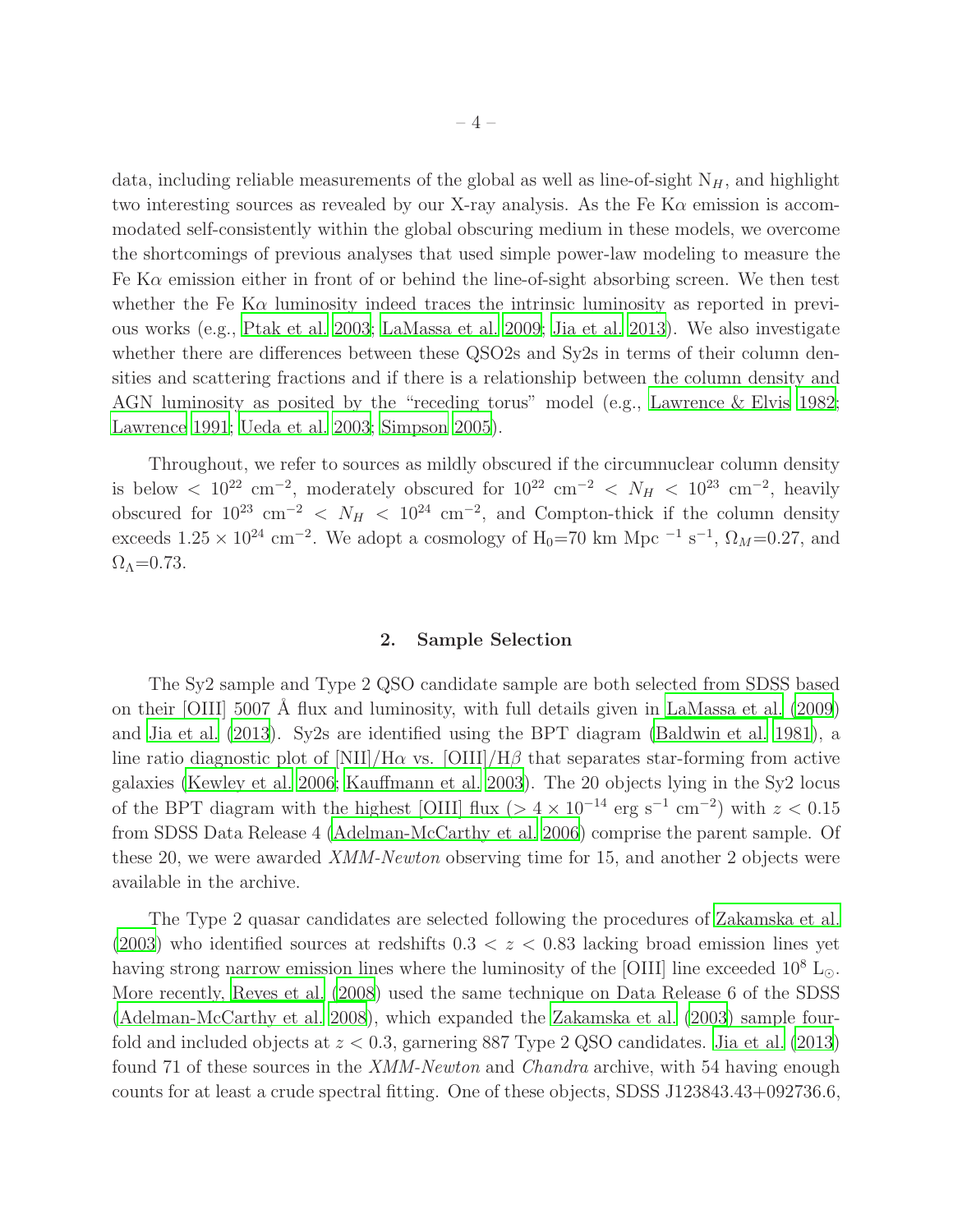is part of the Sy2 sample.

Though the parent Sy2 and QSO2 samples are unbiased with respect to their X-ray properties, the detailed modeling here requires relatively good signal-to-noise. We focus on objects that have enough detected photons to bin by at least 15 counts per bin. These sub-samples are therefore neither complete nor unbiased: we may be missing a significant fraction of the Compton-thick sources from the parent samples that have weak observed X-ray emission. We therefore refrain from extrapolating our results to the general AGN population. We note, however, that of the Sy2s from [\(LaMassa et al. 2009](#page-38-4)) not included in this analysis, all show evidence of heavy obscuration (high Fe K $\alpha$  EW and/or low L<sub>2−10keV</sub>/L<sub>[OIII]</sub> compared with Sy1s). A little over half of the Type 2 QSOs not analyzed here are marked as likely Compton-thick in [Jia et al. \(2013\)](#page-38-5) since the  $1\sigma$  confidence interval on the simulated  $N_H$ values exceed  $1.6 \times 10^{24}$  cm<sup>-2</sup>.

Nine of the 17 [OIII]-selected Sy2s with X-ray coverage have an adequate number of counts for more detailed spectral fitting and are examined in this work (Table [1\)](#page-5-0). Twelve of the 54 Type 2 QSOs have enough counts to be useful for our analysis, though we exclude the Sy2 (SDSS J123843.43+092736.6) and one source (SDSS J141120.52+521210.0, a.k.a. 3C 295) which is at the center of a galaxy cluster and has prominent hot spots which complicates correctly modeling emission from the central engine. The 10 Type 2 QSO candidates used in this analysis are listed in Table [2.](#page-5-1) We note that 3 of these sources have both XMM-Newton and Chandra observations, but as noted in [Jia et al. \(2013\)](#page-38-5), there is extended X-ray emission due to radio jets (J083454.89+553411.1) or star formation (SDSS J090037.09+205340.2 and SDSS J091345.48+405628.2), so we utilize the Chandra data to isolate the quasar-only emission.

#### 3. Analysis

The X-ray data are reduced with *xassist* version 0.9993 [\(Ptak & Griffiths 2003](#page-38-13)).<sup>[2](#page-4-0)</sup> This task processes the raw events files, calling the relevant routines from XMMSAS and CIAO for the XMM-Newton and Chandra observations, respectively. The data are filtered to omit time periods of background flaring. Spectra and response files are extracted for user-inputted sources (i.e., at the coordinates of the [OIII]-selected Sy2s and Type 2 QSO candidates), with background spectra extracted from an annulus around the object of interest, or in the case of crowded fields, from a circular aperture within a source free region nearby. For the sources with *XMM-Newton* observations, the PN, MOS1, and MOS2 spectra are fit simultaneously.

<span id="page-4-0"></span><sup>2</sup>http://xassist.pha.jhu.edu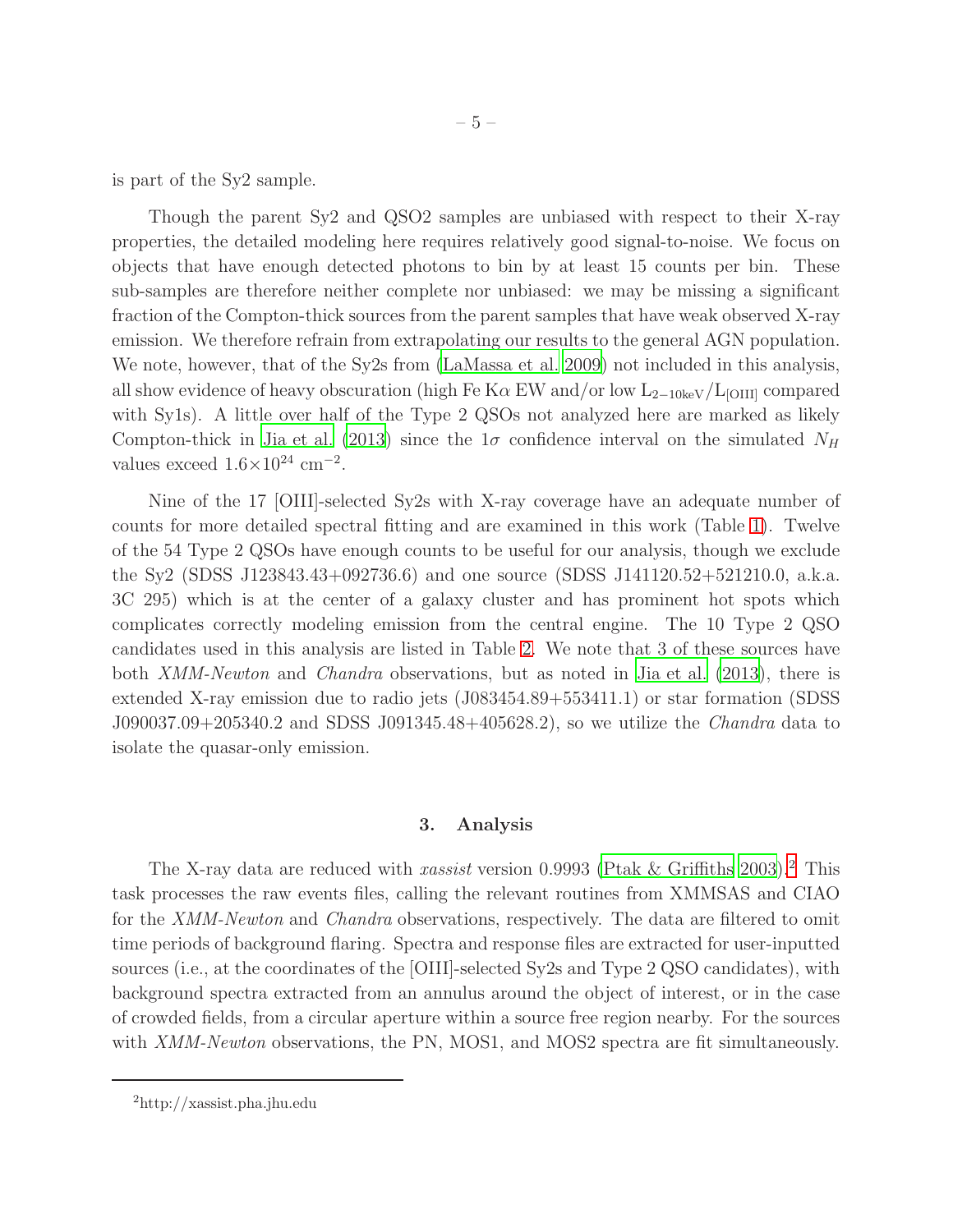<span id="page-5-0"></span>Table 1. [OIII]-selected Sy2 Sample

| Source                   | RA<br>J2000 | Dec<br>J2000 | $\tilde{z}$ | <i>XMM-Newton</i> ObsID |
|--------------------------|-------------|--------------|-------------|-------------------------|
| Mrk 0609                 | 03 25 25.4  | $-060837$    | 0.034       | 0402110201              |
| IC 0486                  | 08 00 21.0  | 26 36 49     | 0.027       | 0504101201              |
| SDSS J082443.28+295923.5 | 08 24 43.3  | 29 59 24     | 0.025       | 0504102001              |
| CGCG 064-017             | 09 59 14.8  | 12 59 16     | 0.034       | 0504100201              |
| SBS 1133+572             | 11 35 49.1  | 56 57 08     | 0.051       | 0504101001              |
| Mrk 1457                 | 11 47 21.6  | 52 26 58     | 0.049       | 0504101401              |
| SDSS J115704.84+524903.6 | 11 57 04.8  | 52 49 04     | 0.036       | 0504100901              |
| SDSS J123843.43+092736.6 | 12 38 43.4  | 09 27 37     | 0.083       | 0504100601              |
| CGCG 218-007             | 13 23 48.5  | 43 18 04     | 0.027       | 0504101601              |

†The 9 out of 17 [OIII]-selected Sy2s from [LaMassa et al. \(2009\)](#page-38-4) with adequate signalto-noise for the more complex modeling used in this work.

| $\widetilde{\mathcal{Z}}$ | Observatory       | ObsID                        |
|---------------------------|-------------------|------------------------------|
|                           |                   | 04940                        |
|                           |                   |                              |
| 0.425                     |                   | 0502060201                   |
| 0.236                     | <i>Chandra</i>    | 10463                        |
| 0.441                     | <i>Chandra</i>    | 10445                        |
| 0.137                     | <i>XMM-Newton</i> | 0021740101                   |
| 0.051                     | XMM-Newton        | 0306050701                   |
| 0.151                     | XMM-Newton.       | 0506440101                   |
| 0.732                     | XMM-Newton        | 0110990201                   |
| 0.120                     | <i>Chandra</i>    | 00836                        |
| 0.596                     | <i>XMM-Newton</i> | 0204340101                   |
|                           | 0.241             | <i>Chandra</i><br>XMM-Newton |

<span id="page-5-1"></span>Table 2. [OIII]-selected Type 2 Quasar Candidate Sample

†The 10 out of 71 [OIII]-selected Type 2 quasar candidates from [Jia et al. \(2013](#page-38-5)) with adequate signal-to-noise for the more complex modeling used in this work.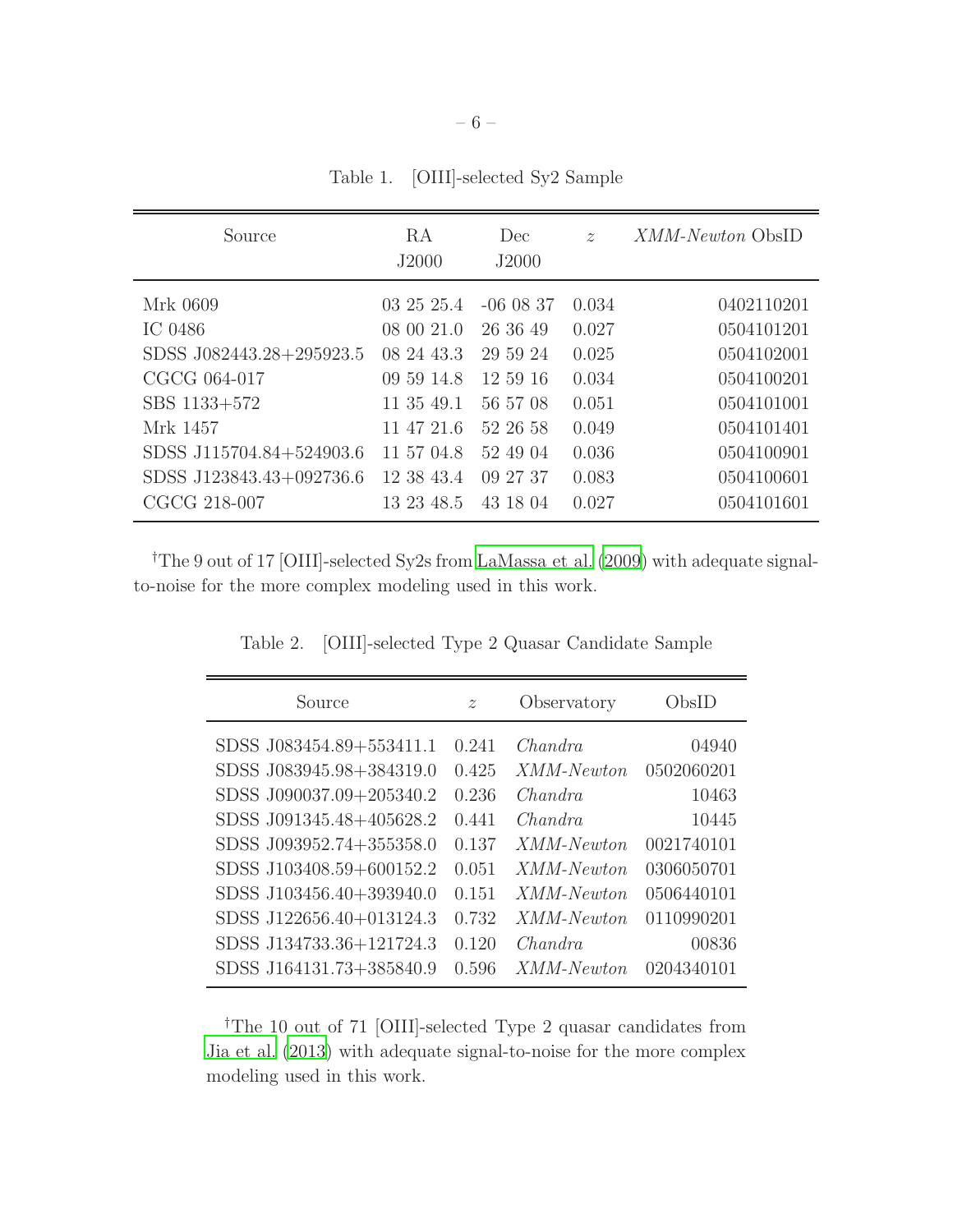## 3.1. Modeling the Spectra

The spectra are initially fit in XSpec with the models from [Brightman & Nandra \(2011\)](#page-37-1) which self-consistently describes Compton scattering and fluorescent line emission within a spherical obscuring medium. We include a model component for scattering of the AGN continuum off a distant optically thin medium if the data require it. Although the [Brightman & Nandra](#page-37-1) [\(2011\)](#page-37-1) model assumes full global covering, leakage of the intrinsic continuum of a few percent or less does not significantly break the self-consistency of the model.

We also fit the MYTorus model to the spectra, which we run in both the coupled and decoupled modes as described in detail in [Yaqoob \(2012](#page-39-3)); in the latter mode we are able to derive separate line-of-sight column densities  $(N_{H,Z})$  from the global average  $(N_{H,S})$ . With both models, we test for the presence of thermal emission, which steepens the spectrum, by adding an apec model component (see [LaMassa et al. 2012](#page-38-14), for a more thorough discussion of the interplay between thermal and non-thermal emission for Sy2s in general). An initial best fit photon index (Γ) exceeding 2 likely indicates that thermal emission impacts the observed soft X-ray spectrum, where adding an apec component better constrains our modeling of the AGN continuum.

#### 3.1.1. Spherical Distribution

[Brightman & Nandra \(2011](#page-37-1)) performed a series of Monte Carlo simulations to emulate Compton scattering of photons injected from a central X-ray point source into a spherical distribution of obscuring matter, with photoelectric cross sections from [Verner et al. \(1996\)](#page-39-4) and cosmic abundances from [Anders & Grevesse \(1989\)](#page-37-10). The obscuring medium is assumed to be neutral. This model self-consistently treats fluorescent line emission, using the fluorescent yields of [Bambynek et al. \(1972\)](#page-37-11). The total elemental abundances and iron abundances are free parameters, but we leave these frozen at solar. We also include model components for scattering of the intrinsic continuum off of distant material, as well as a Gaussian convolution model for velocity broadening of the Fe K complex  $(\Sigma_E = \sigma_L (E/6 \text{ keV})^{\alpha}$ , with  $\alpha$ fixed at 1, i.e., the velocity width is independent of energy), if required by the spectrum. The model is then

$$
model = \text{const} \times N_{\text{H,Gal}} \times (\Sigma_E \times \text{spherical} + f_{\text{scat}} \times \text{pow} + \text{thermal}), \tag{1}
$$

where the first constant accounts for the cross-calibration among the XMM-Newton PN, MOS1, and MOS2 detectors,  $N_{H,\text{Gal}}$  is the (fixed) Galactic absorption, and  $f_{\text{scat}}$  is the fraction of the AGN continuum that is scattered into our line of sight from a distant optically thin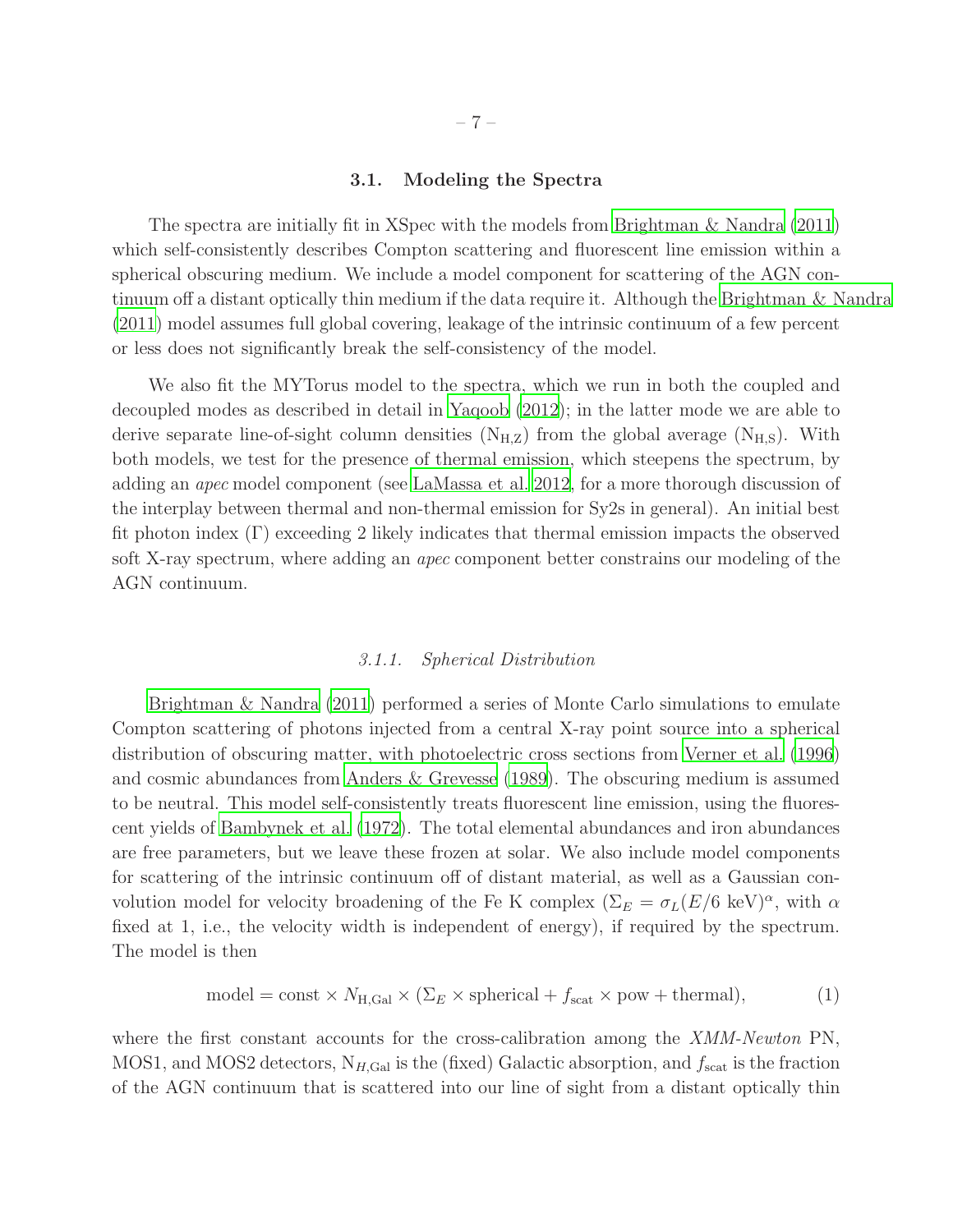medium. In XSpec "speak," this translates into

model = const ∗ phabs ∗ (gsmooth ∗ atable{sphere0708.fits} + apec+ const ∗ zpow). (2)

If scattering off a distant medium is required by the data (i.e., the *const*  $*$  *zpow* components are needed to adequately model the spectra), the photon index  $(1 \leq \Gamma \leq 3)$  and powerlaw normalization are tied to the values from the spherical model. In this set-up, it is the same AGN continuum that is reprocessed by the absorber that leaks through the obscuration to be scattered off distant matter that ultimately enters our line of sight. The normalization of the thermal model is an independent parameter.

# 3.1.2. MYTorus Model

The MYTorus model [\(Murphy & Yaqoob 2009](#page-38-0)) assumes that an isotropic emitting X-ray source is surrounded by a neutral, uniform absorbing toroidal medium with a half opening angle of 60 $\degree$  ( $\Delta\Omega/(4\pi) = 0.5$ ). This medium has the cosmic abundances of [Anders & Grevesse](#page-37-10) [\(1989\)](#page-37-10) and photoelectric cross sections from [Verner & Yakovlev \(1995\)](#page-39-5) and [Verner et al.](#page-39-4) [\(1996\)](#page-39-4). The inclination angle of this system  $(\theta_{obs})$  can range from 0° (face-on) to 90° (edgeon); angles below 60◦ do not intercept the torus.

When a photon is injected from the corona into this medium, it can pass through unimpeded, be absorbed, or undergo one or more Compton-scatterings, where the probabilities of these outcomes depend principally on the energy of the photon and the column density of the absorber. Within the circumnuclear material, absorption of photons can incite fluorescent line emission, which can escape the medium without scattering, forming the "core" of the observed emission line, or be scattered, resulting in a "Compton-shoulder." MYTorus models the "zeroth-order continuum" (i.e., transmitted component), Compton scattered component and fluorescent line emission self-consistently by using pre-defined tables for a power law input spectrum realized from a suite of detailed Monte-Carlo simulations. These simulations include the K $\alpha$  transitions of Fe and Ni and the K $\beta$  transition of Fe, but the Ni K $\alpha$  line is not included in the spectral-fitting model.

The three model components are fit simultaneously in XSpec, where the power law index  $(1.4 \leq \Gamma \leq 2.6)$  and normalization, line of sight column density  $(N_{H,Z})$ , inclination angle  $(\theta_{obs})$  and redshift (z) are tied together. The relative normalizations among the zerothorder continuum, Compton scattered component and fluorescent line emission may vary due to deviations from model assumptions (different elemental abundances and/or torus half opening angle, an ionized rather than neutral medium) and time delays between the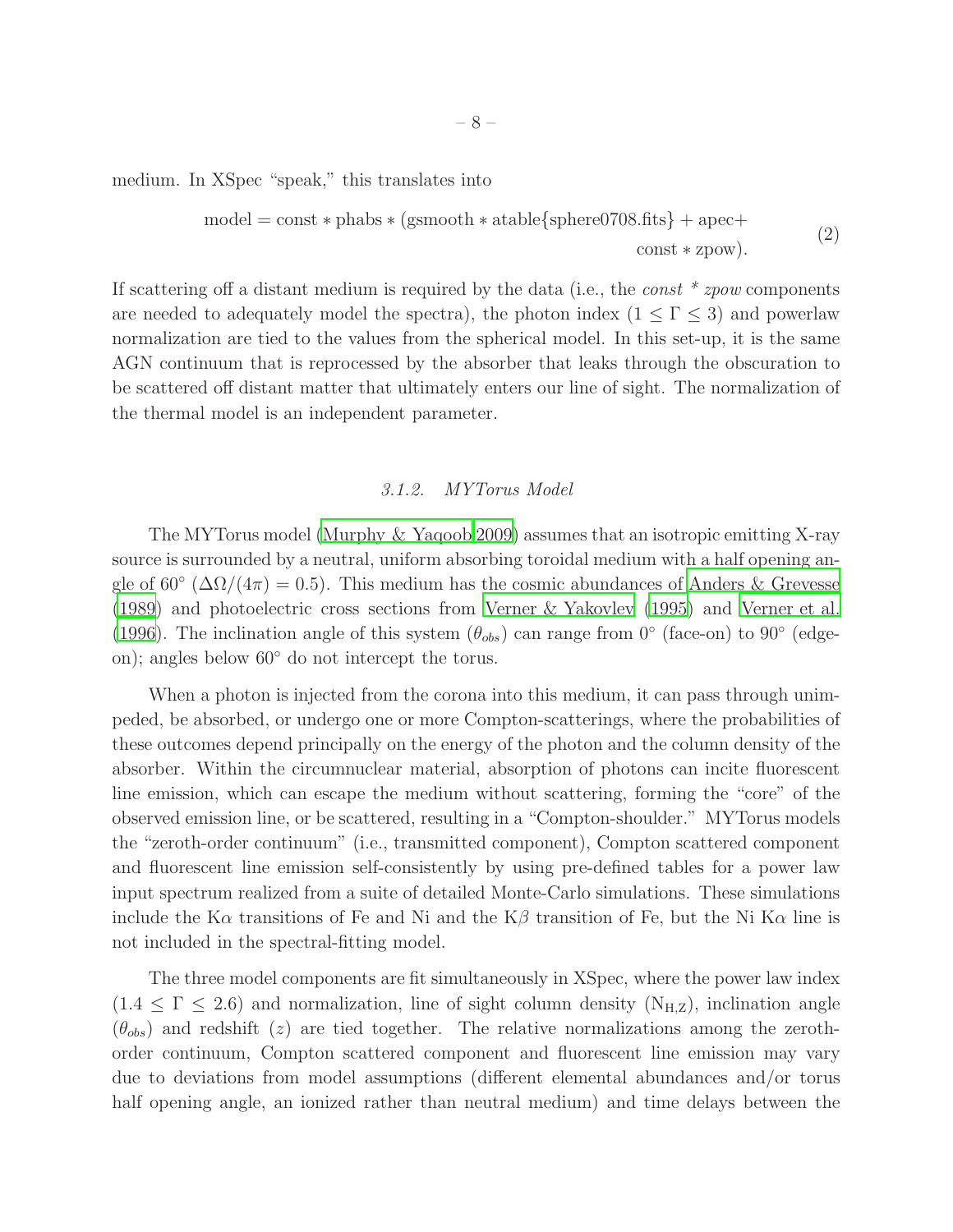transmitted and scattered component and the scattered component and line emission. Such differences may not be apparent in the spectrum since it may be observed on scales where the deviations are averaged over, especially between the scattered and fluorescent line emission. These unknowns are embodied in the relative normalizations  $A<sub>S</sub>$  and  $A<sub>L</sub>$ , for the Compton scattered and line emission respectively, which are parametrized by a multiplicative constant in XSpec. We keep  $A<sub>S</sub>$  and  $A<sub>L</sub>$  tied together in order to preserve the self-consistency of the Compton-scattered continuum and the Fe  $K\alpha$  line emission, within the context of the assumptions of the model (such as solar Fe abundance). Initially,  $A_S (=A_L)$  is set to 1, i.e., the scattered and line emission have the same normalizations as the zeroth-order continuum. If the data require it (f-test probability  $> 3\sigma$ ), we untie  $A_S (= A_L)$  from the zeroth-order continuum, but only accept the fit if  $A<sub>S</sub>$  is constrained. As  $A<sub>S</sub>$  and  $A<sub>L</sub>$  parametrize our ignorance of different possible physical scenarios, and disentangling one possibility from another requires additional information that we lack, we only list the best-fit values for reference and refrain from drawing any physical interpretation from these normalizations.

In addition to the MYTorus zeroth-continuum, Compton scattered, and fluorescent line emission models, we include model components for Galactic absorption  $(N_{H,Gal})$ , a multiplicative factor for the XMM-Newton PN, MOS1, and MOS2 detector cross-normalizations, a Gaussian convolution to the fluorescent line spectrum for velocity broadening, and possibly scattering of the continuum from an optically thin medium and/or a thermal component (if the data require these components), similar to the spherical absorption model. Our model in coupled mode, i.e. where the line-of-sight and global average column densities are equal, is then

model = const × 
$$
N_{\text{H,Gal}} \times
$$
 (pow × line – of – sight extinction+  
\n $A_S \times \text{scattered} + A_L \times \Sigma_E \times \text{line+}$  (3)  
\n $f_{\text{scat}} \times \text{pow} + \text{thermal}$ ,

where the first constant,  $N_{\text{H,Gal}}$ ,  $\Sigma_E$ , and  $f_{\text{scat}}$  are the same as defined for the spherical geometry obscuration model, and  $A<sub>S</sub>$  and  $A<sub>L</sub>$  are defined above. Again, the photon indices, power law normalizations, inclination angles, and circumnuclear column densities are tied among all model components, while the thermal component normalization, if present, is independent. In XSpec, the relevant commands are

> $\text{model} = \text{const} * \text{phabs} * (\text{zpow} * \text{etable} \{\text{mytorus} \_\text{Ezero_v00} \_\text{fits}\} +$  $const * atable$ {mytorus\_scatteredH200\_v00.fits}+  $\text{const} * \text{gsmooth} * \text{atable} \{\text{mytl_V000010nEp000H200_v00}. \text{fits}\}+$  $const * zpow + apec$ ). (4)

Here, mytorus\_Ezero\_v00.fits, mytorus\_scatteredH200\_v00.fits, and mytl\_V000010nEp000H200\_v00.fits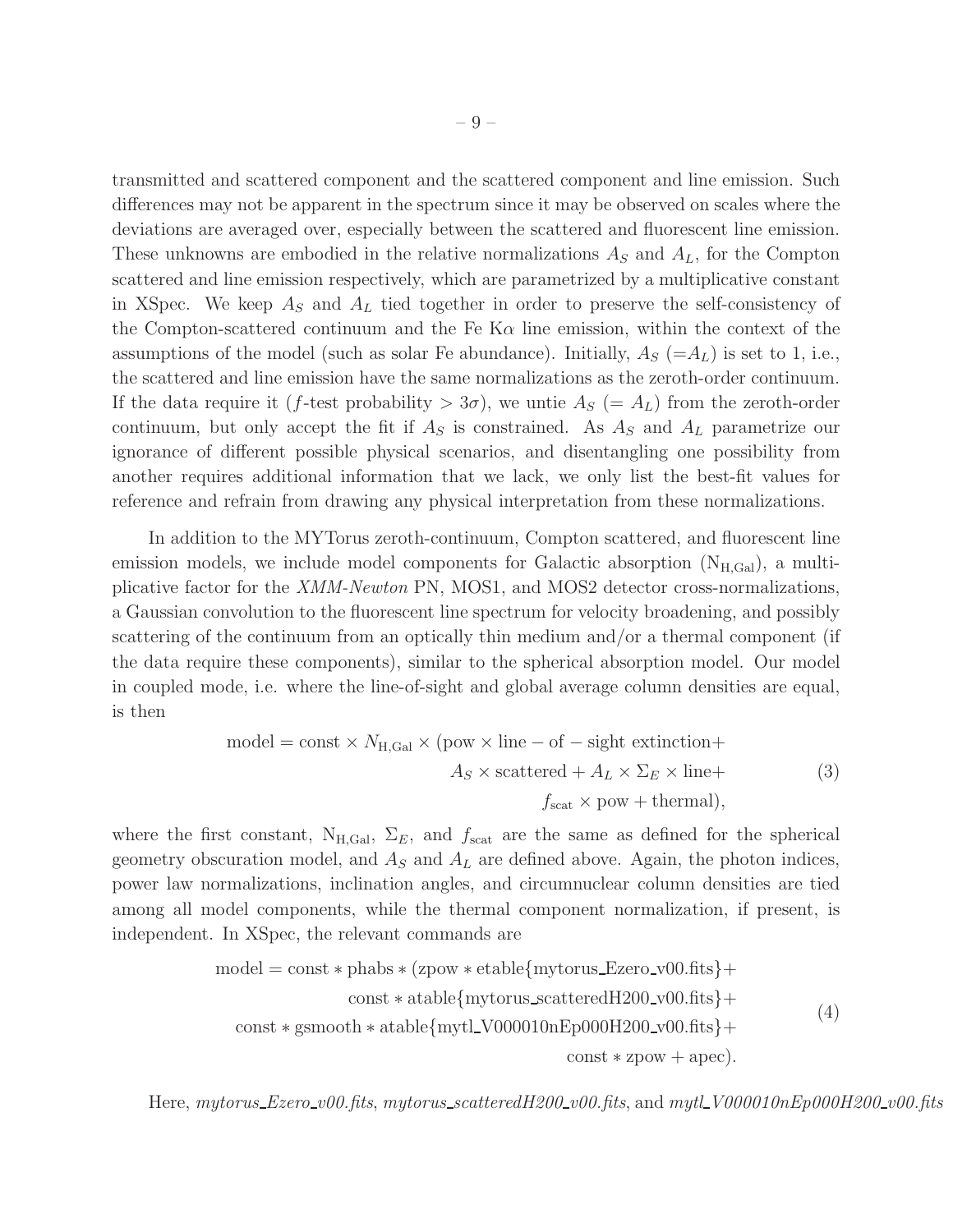are tables for the line-of-sight extinction, Compton scattered component, and fluorescent line emission, respectively, with an exponential cutoff energy of 200 keV for the latter two components; since we work in an energy range far below the termination energy, the choice of cutoff energy has a negligible effect on our results.

We can model the Compton-scattered continuum from the global matter distribution, which may in general be unrelated to the line-of-sight column density, by decoupling the inclination angle and column density of the MYTorus Compton-scattered continuum component. Such a scenario (which is no longer restricted to a toroidal geometry) can be realized if a portion of the observed X-ray emission is viewed after reflection off the back side of the obscuring medium without further interaction with this matter, mimicking a patchy medium where this reflected emission is seen through a hole. The spectrum can in fact be dominated by this unobscured reflection component. In this decoupled case, the inclination angle for the zeroth-order continuum is fixed at  $90°$  so that its associated column density represents the line of sight column density only  $(N_{H,Z})$ . There is a Compton scattered component for the far-side reflection, with the inclination angle fixed at 0◦ as it mimics face-on reflection, and its associated column density  $(N_{H,S})$  represents the global average. Like the coupled case, the normalizations and photon indices among the zeroth order continuum, the Compton scattered component, and scattering off a distant medium are tied together.

#### 3.1.3. Line-of-sight And Global Column Densities

The absorption measured with the spherical model,  $N_{H,\text{sph}}$  refers to the radial distribution of the obscuring material and so the line-of-sight column density from the spherical model is directly comparable to the line-of-sight column density,  $N_{H,Z}$ , measured by MY-Torus. When MYTorus is run in the default (i.e., coupled) mode, the global column density,  $N_{H,S}$ , is the same as the line-of-sight column density. As noted above, MYTorus can disentangle the global average column density from the line-of-sight  $N_H$  when run in decoupled mode. For a toroidal distribution, the global column density is the angle average of the line-of-sight column density from the top to the bottom edge of the torus. When assuming an isotropic distribution of input photons, the equatorial column of the torus,  $N_{H,S}$  is then equivalent to  $(4/\pi) \times N_{H,\text{sph}}$  (see [Murphy & Yaqoob 2009](#page-38-0)).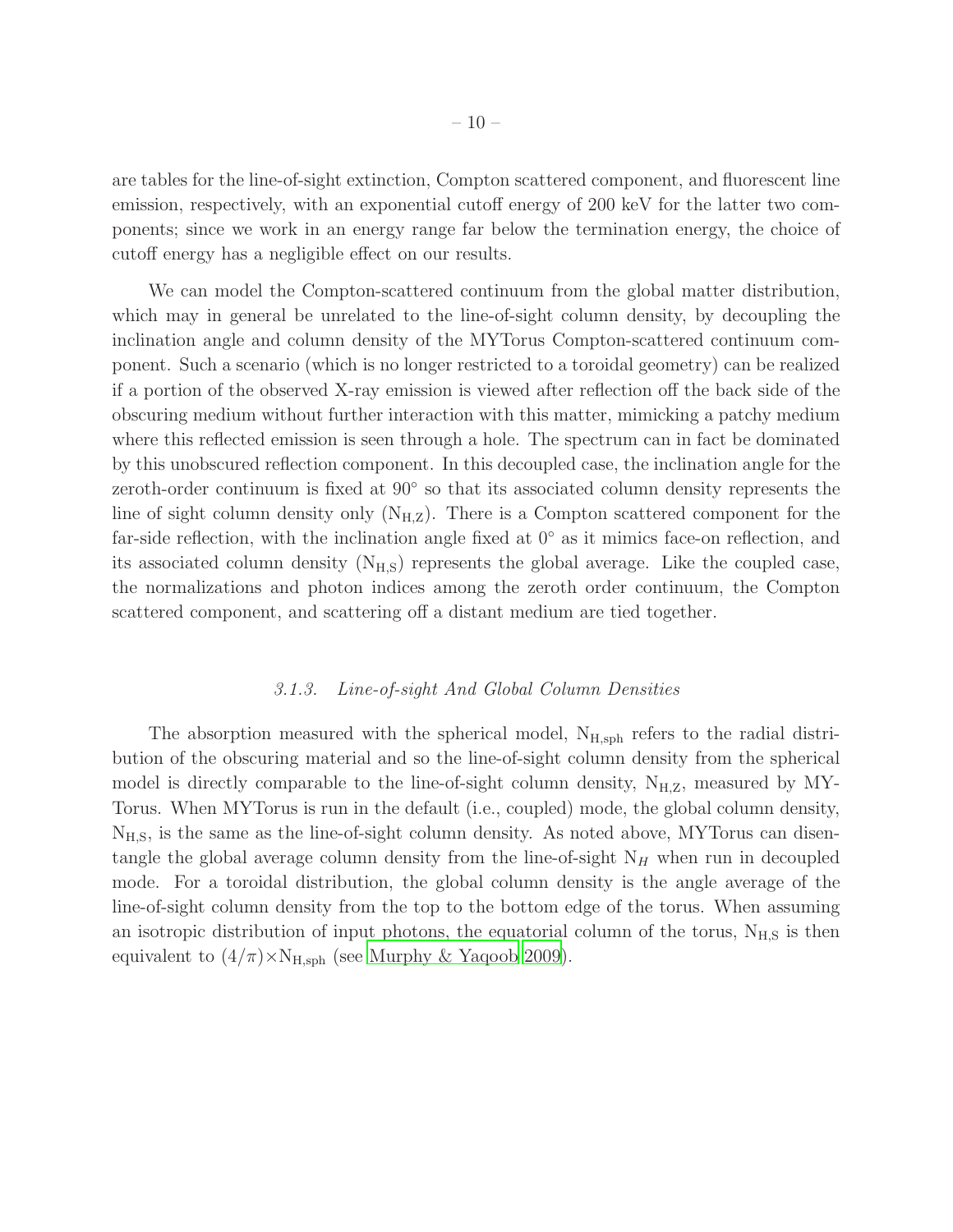### 4. Results

If we are able to achieve a good fit to the spectra using the spherical absorption model of [Brightman & Nandra \(2011\)](#page-37-1), then we accept this model as the preferred model since the added complexity of a toroidal geometry will not allow meaningful constraints on the inclination angle. In some cases where a decent fit (reduced  $\chi^2$  < 2) is obtained with the spherical absorption model, MYTorus provides a better fit of the Fe K complex, in which case we accept the MYTorus model fits as a better representation of the circumnuclear obscuration; indeed, these fits are a statistically significantly improvement (i.e., f-test probability exceeds 3σ). Though the spherical model may be preferred, this does not necessarily rule out the possibility that the absorber has a more complex geometry, but rather indicates that this latter possibility is not required to accomodate the spectrum. For the objects where the MYTorus fit is preferred, we inspect the results of fitting in coupled and decoupled mode. We accept the decoupled fit only if we obtain constraints on the fit parameters (namely  $A_S$ ,  $N_{H,Z}$ , and  $N_{H,S}$  which can be poorly determined in decoupled mode if there is a weak or absent iron line) or if the Fe K complex is better modeled in decoupled mode. We also note that even with the addition of the apec model component, the upper limit on the best fit Γ is beyond the allowable model range (3 for the spherical model, 2.6 for MYTorus) for a handful of objects; in these cases, we quote the  $90\%$  confidence lower limit.

For several objects (Mrk 0609, SDSS J115704.84+524903.6, SDSS J123843.43+092736.6, SDSS J083454.89+553411.1, SDSS J103408.59+600152.2), the reduced  $\chi^2$  gives a high null hypothesis probability value  $(> 99\%)$  which may indicate a poor fit. However, with the exception of Mrk 0609, inspection of the fit residuals shows no systematic offsets which suggests that the preferred model is adequate and that a significant model component is not missing. The nature of the residuals do not compromise our primary objective of measuring reliable column densities for the circumnuclear matter. As we discuss below, Mrk 0609 has a typical type 1 X-ray spectrum, lacking X-ray evidence of circumnuclear obscuration. As the spherical absorption and MYTorus models require the presence of an X-ray reprocessor with a minimum column density of  $10^{20}$  cm<sup>-2</sup> and  $10^{22}$  cm<sup>-2</sup>, respectively, they are not appropriate for this object; a power-law model is sufficient for fitting this source [\(LaMassa et al. 2009\)](#page-38-4).

The spectral fitting results are reported in Tables [3](#page-12-0)[-4](#page-14-0) and [6-](#page-18-0)[8,](#page-22-0) while the [OIII], Fe K $\alpha$ and intrinsic, AGN-only rest-frame 2-10 keV luminosities are listed in Tables [5](#page-16-0) and [9](#page-24-0) for the Sy2 and QSO2 sample, respectively. All [OIII] luminosities, unless otherwise noted, are observed and not corrected for dust extinction as  $H\alpha$  falls out of the optical bandpass at  $z \sim 0.5$  and we are therefore unable to calculate the Balmer decrement (H $\alpha$ /H $\beta$ ) for all objects in our sample. The estimation of the Fe K $\alpha$  luminosity depends on the best-fit model, since the Fe K $\alpha$  line cannot be independently varied in the spherical model. For the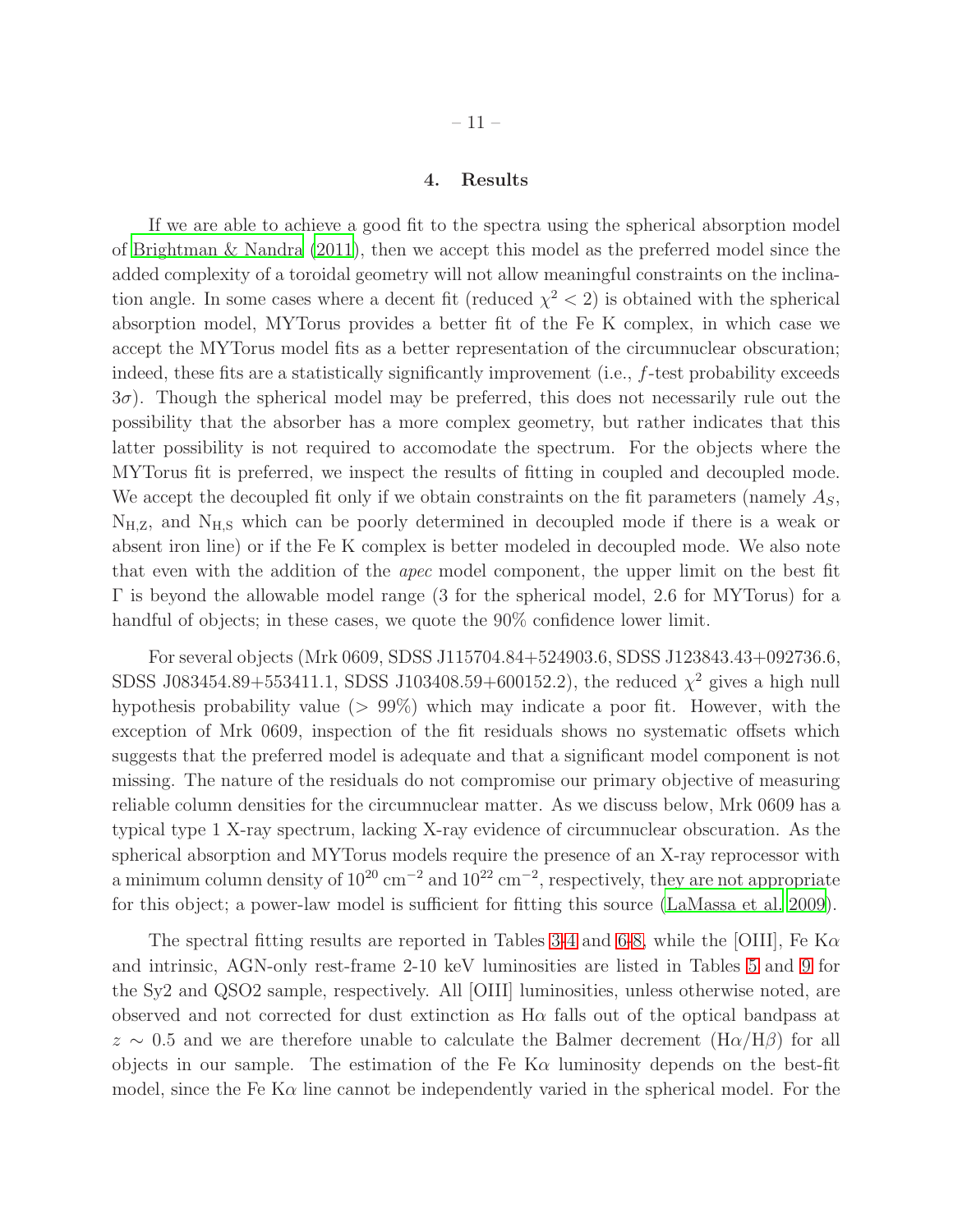MYTorus model, the luminosity is integrated in XSpec around the rest-frame Fe K feature after turning off all model components other than  $A_L$ , gsmooth (if included), and MYTorusL. If a source is best-fit with the spherical model, the rest-frame luminosity of the continuum around the Fe K feature is estimated and then subtracted from the total luminosity within the same energy range, giving the Fe  $K\alpha$  luminosity.

# 4.1. Sy2s

Of the 9 [OIII]-selected Sy2s, 7 are best fit with the spherical absorption model, as summarized in Table [3](#page-12-0) and shown in Figure [1;](#page-13-0) for none of these sources was the width of gsmooth constrained and it is therefore not listed in the Table. The Fe K line was also unresolved for these AGN. Three of these had 90% upper limits in  $\Gamma$  beyond the maximum allowable limit of the model and are thus listed in Table [3](#page-12-0) with their 90% lower limits. One object, SBS 1133+572, has a steep photon index that pegs at the maximum allowed value. Inspection of its spectra indicates that the soft emission dominates the spectrum while the hard emission  $(> 2 \text{ keV})$  is heavily suppressed. However, the signal-to-noise of the spectrum precludes us from obtaining constraints on possible thermal emission by including an apec component. Conversely, IC 0486 has a shallow fitted photon index. Freezing Γ to 1.8 leads to questionable best-fits for  $A_S$  (11.1<sup>+26.2</sup>) and  $f_{scat}$  (16.7<sup>+6.7</sup><sub>0.9</sub>), and the line-of-sight and global column densities are nearly equivalent to those from the fit with  $\Gamma$  free.

Only one source, CGCG 064-17, shows no evidence of scattering of the AGN continuum off a distant medium and a mildly obscured spectrum  $(< 10^{22} \text{ cm}^{-2})$ . This source also does not require a thermal component to better constrain the photon index, consistent with [LaMassa et al. \(2012](#page-38-14)) where we reported that adding a thermal model results in an unconstrained fit; we note that in modeling CGCG 218-007 in that work, using a double power law to model the AGN spectrum, a thermal model was unconstrained, yet with the spherical absorption model used here, thermal emission is detected. Three sources are heavily obscured and 2 have best fit  $N_{H,Z}$  ranges that are within the Compton-thick regime, SBS 1133+572 and 2MASX J11570483+5249036. As discussed in detail below, one source, Mrk 0609, is unabsorbed.

The remaining 2 objects are well fit with MYTorus in decoupled mode (see Figure [2\)](#page-15-0), with line of sight column densities that differ from the global average by about an order of magnitude (Table [4\)](#page-14-0). We find the global obscuration in IC 0486 is high ( $\sim 10^{23}$  cm<sup>-2</sup>), though not Compton-thick, while the global absorber in 2 MASX J08244333+2959238 permits a Compton-thick solution.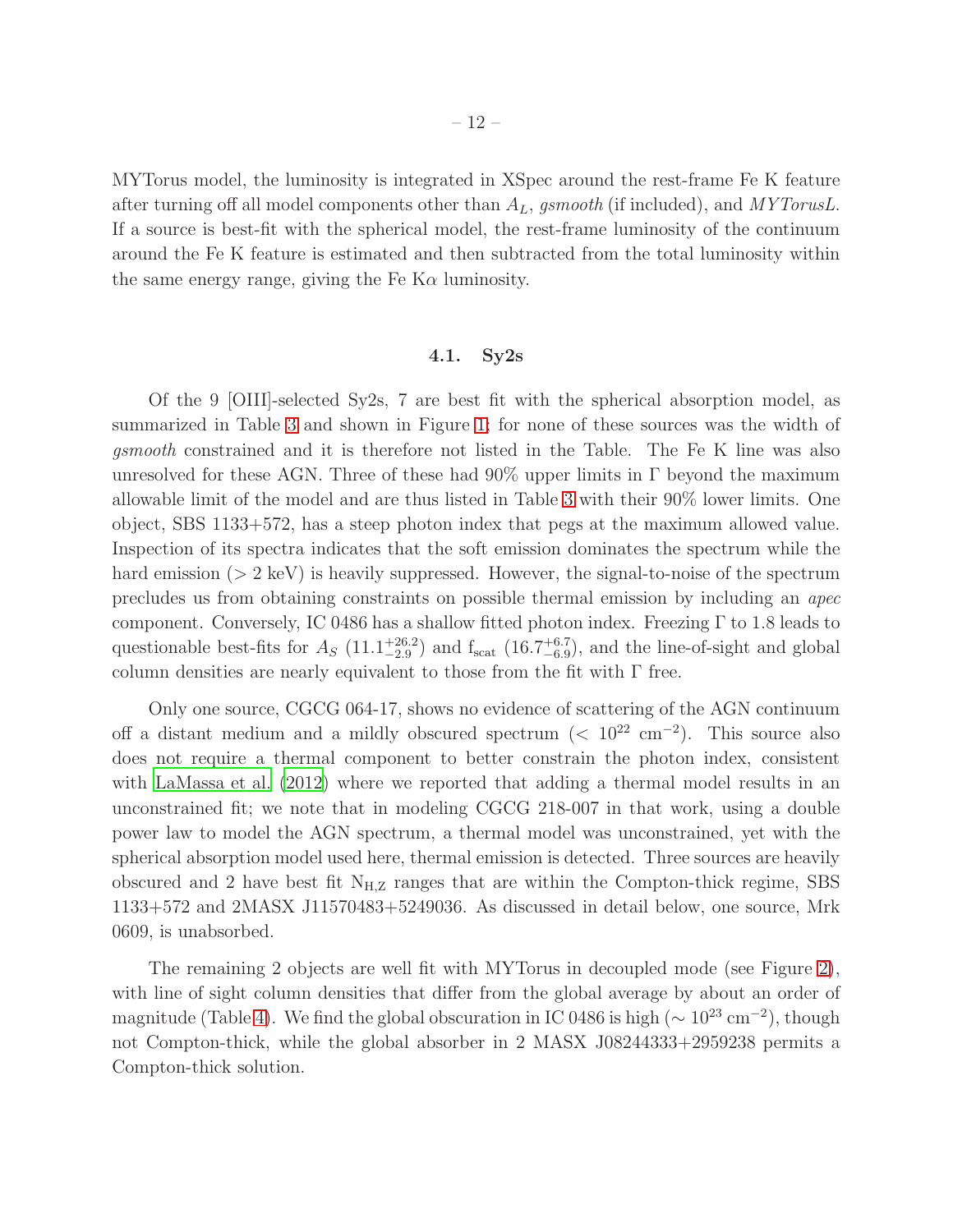| Source                                                                                                   | $N_{H,\text{Gal}}$<br>$10^{22}$ cm <sup>-2</sup>     | $\Gamma$                                                                                                                        | $N_{H,sph}$<br>$10^{22}$ cm <sup>-2</sup>                                                                                                               | $f_{\rm scat}$<br>$\%$                                                                                                                                 | kT<br>keV                                                                                                                    | $\chi^2(DOF)$                                                                                |
|----------------------------------------------------------------------------------------------------------|------------------------------------------------------|---------------------------------------------------------------------------------------------------------------------------------|---------------------------------------------------------------------------------------------------------------------------------------------------------|--------------------------------------------------------------------------------------------------------------------------------------------------------|------------------------------------------------------------------------------------------------------------------------------|----------------------------------------------------------------------------------------------|
| Mrk 0609<br>CGCG 064-017<br>SBS $1133+572^1$<br>Mrk 1457<br>$J1157+5249$<br>$J1238+0927$<br>CGCG 218-007 | 0.03<br>0.03<br>0.01<br>0.02<br>0.02<br>0.01<br>0.01 | $1.69^{+0.03}_{-0.02}$<br>$1.89^{+0.07}_{-0.09}$<br>>2.84<br>>1.56<br>>2.11<br>$2.32_{-0.22}^{+0.23}$<br>$2.12^{+0.50}_{-0.64}$ | < 0.01<br>$0.76^{+0.05}_{-0.06}$<br>$68.7^{+85.3}_{-33.0}$<br>$26.3^{+8.8}_{-5.6}$<br>$106^{+52}_{-32}$<br>$36.1_{-2.5}^{+2.4}$<br>$53.8^{+6.1}_{-8.7}$ | $\cdots$<br>$\cdots$<br>$1.52_{-1.33}^{+3.36}$<br>$1.86^{+4.00}_{-1.22}$<br>$0.40^{+0.87}_{-0.30}$<br>$0.57^{+0.26}_{-0.20}$<br>$0.26_{-0.16}^{+0.45}$ | $\cdots$<br>$\cdots$<br>$0.25^{+0.11}_{-0.08}$<br>$0.24^{+0.60}_{-0.16}$<br>$0.86^{+0.34}_{-0.21}$<br>$0.60^{+0.28}_{-0.24}$ | 513.29(337)<br>225.38(227)<br>32.79(30)<br>57.34(49)<br>77.4(47)<br>170.21(120)<br>64.33(60) |

<span id="page-12-0"></span>Table 3. Spherical Absorption Fits to [OIII]-selected Sy2s

 $^{\dagger \, u} \! \ldots$  " indicates that parameter was not included in the spectral fitting.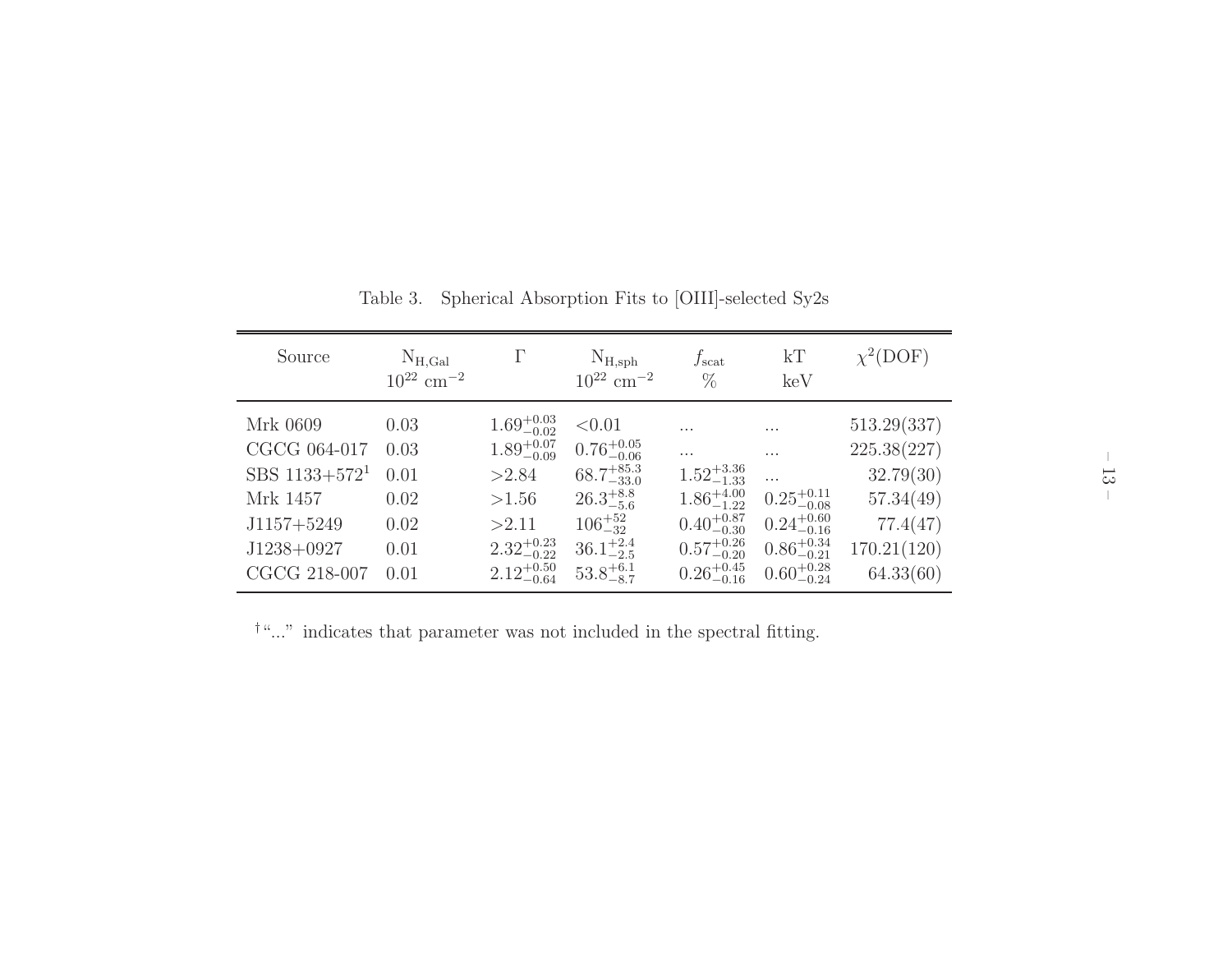<span id="page-13-0"></span>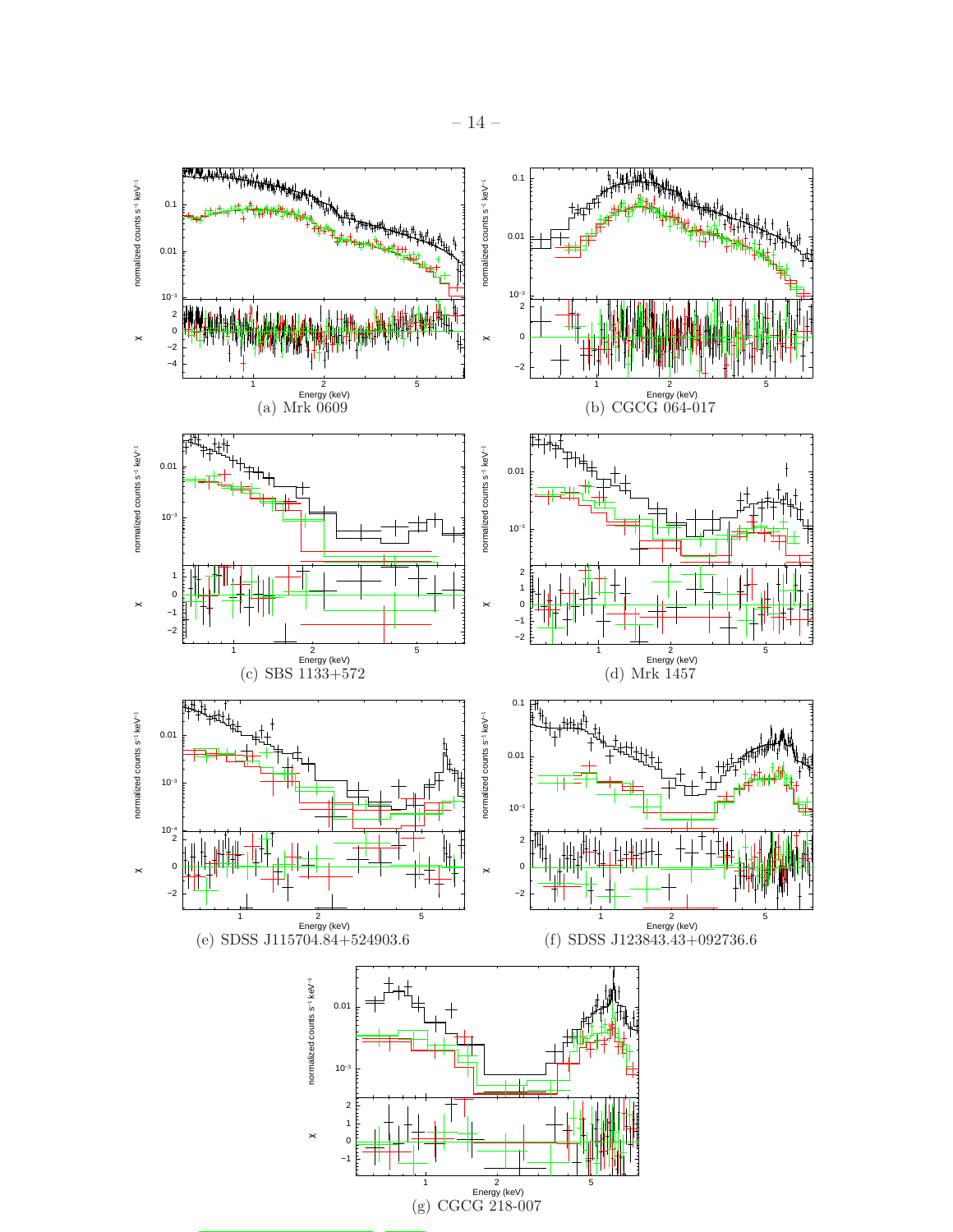| Source                  | $N_{\rm H, Gal}$<br>$10^{22}$ cm <sup>-2</sup> | $N_{H,Z}$ <sup>1</sup><br>$10^{22}$ cm <sup>-2</sup> $10^{22}$ cm <sup>-2</sup>   | $N_{H,S}^2$                                     | $\Sigma_L$<br>keV | $A_\mathrm{S,0}$ | scat<br>$\%$                                  | kT<br>keV | $\chi^2(DOF)$                                                                                                           |
|-------------------------|------------------------------------------------|-----------------------------------------------------------------------------------|-------------------------------------------------|-------------------|------------------|-----------------------------------------------|-----------|-------------------------------------------------------------------------------------------------------------------------|
| IC 0486<br>$J0824+2959$ | 0.03<br>0.03                                   | $\langle 1.43 \quad 1.21_{-0.06}^{+0.08} \rangle$<br>$>2.08$ $24.6^{+5.5}_{-4.0}$ | $10.2^{+23.2}_{-5.34}$<br>$90.2^{+186}_{-43.7}$ | < 0.09            |                  | $6.84^{+8.56}_{-4.43}$ $7.09^{+0.80}_{-0.81}$ |           | 388.69(370)<br>$0.12_{-0.06}^{+0.07}$ $3.65_{-1.29}^{+1.6}$ $0.43_{-0.25}^{+0.51}$ $0.74_{-0.13}^{+0.09}$ $142.91(129)$ |

<span id="page-14-0"></span>Table 4. Decoupled MYTorus Fits to [OIII]-selected Sy2s

 $^{\dagger}$  "..." indicates that parameter was not included in the spectral fitting.

<sup>1</sup> Line of sight column density, associated with the zeroth order continuum.

<sup>2</sup>Global column density, associated with Compton-scattering off the back wall of the X-ray reprocessor.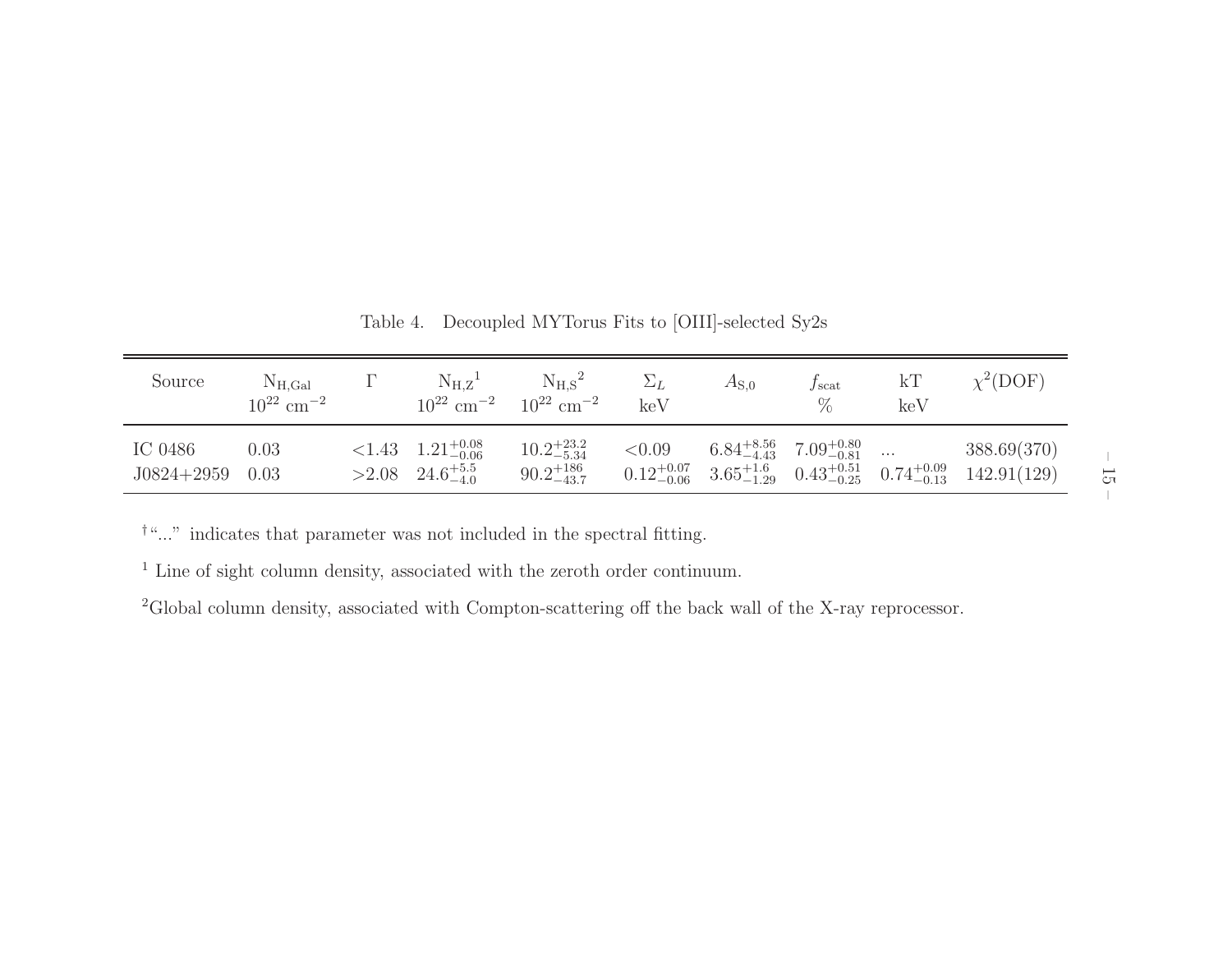

<span id="page-15-0"></span>Fig. 2.— Decoupled MYTorus fits to XMM-Newton spectra of the [OIII]-selected Sy2s from [LaMassa et al. \(2009\)](#page-38-4). Color coding same as Figure [1.](#page-13-0)

# 4.2. QSO2 Candidates

For one of the 10 QSO2s, SDSS J091345.48+405628.2, both the spherical absorption and MYTorus model in decoupled mode provided an acceptable fit to the data. Though the Fe K complex is slightly better accommodated by the MYTorus model (Figure [3\)](#page-17-0), the improvement is marginal, so we present the results for both model fits. The predicted intrinsic 2-10 keV luminosity is comparable between both models (Table [9\)](#page-24-0) and the line of sight column densities are consistent within the error bars to be heavily obscured to Compton-thick. The decoupled MYTorus fit does not constrain the upper limit on the global column density. The combination of heavy obscuration with a relatively high scattering fraction precludes us from determining the geometry of the absorber, though clearly leakage of the intrinsic continuum indicates that the obscuration is non-uniform. In the analysis below, we use the global and line-of-sight column densities measured by the decoupled MYTorus model, noting that  $N_{H,Z}$  is consistent with the results from the spherical model. As the possible scattering fraction between the two models shows a relatively wide range, we exclude this source when examining the scattering fraction distributions.

Of the remaining 9 QSO2s, 7 are best fit by the spherical absorption model (Table [6,](#page-18-0) Figure [4\)](#page-19-0), 1 is well-accommodated by the coupled MYTorus model (Table [7,](#page-20-0) Figure [5\)](#page-21-0) and 1 requires the MYTorus model in decoupled mode (Table [8,](#page-22-0) Figure [6\)](#page-23-0), as discussed in greater detail below. We measured scattering fractions for 5 of these objects and obtain lower limits on the line of sight column density for 2 sources. For all but 2 objects, we derive constraints on Γ. One source is mildly obscured, 4 are moderately obscured, 2 are heavily obscured and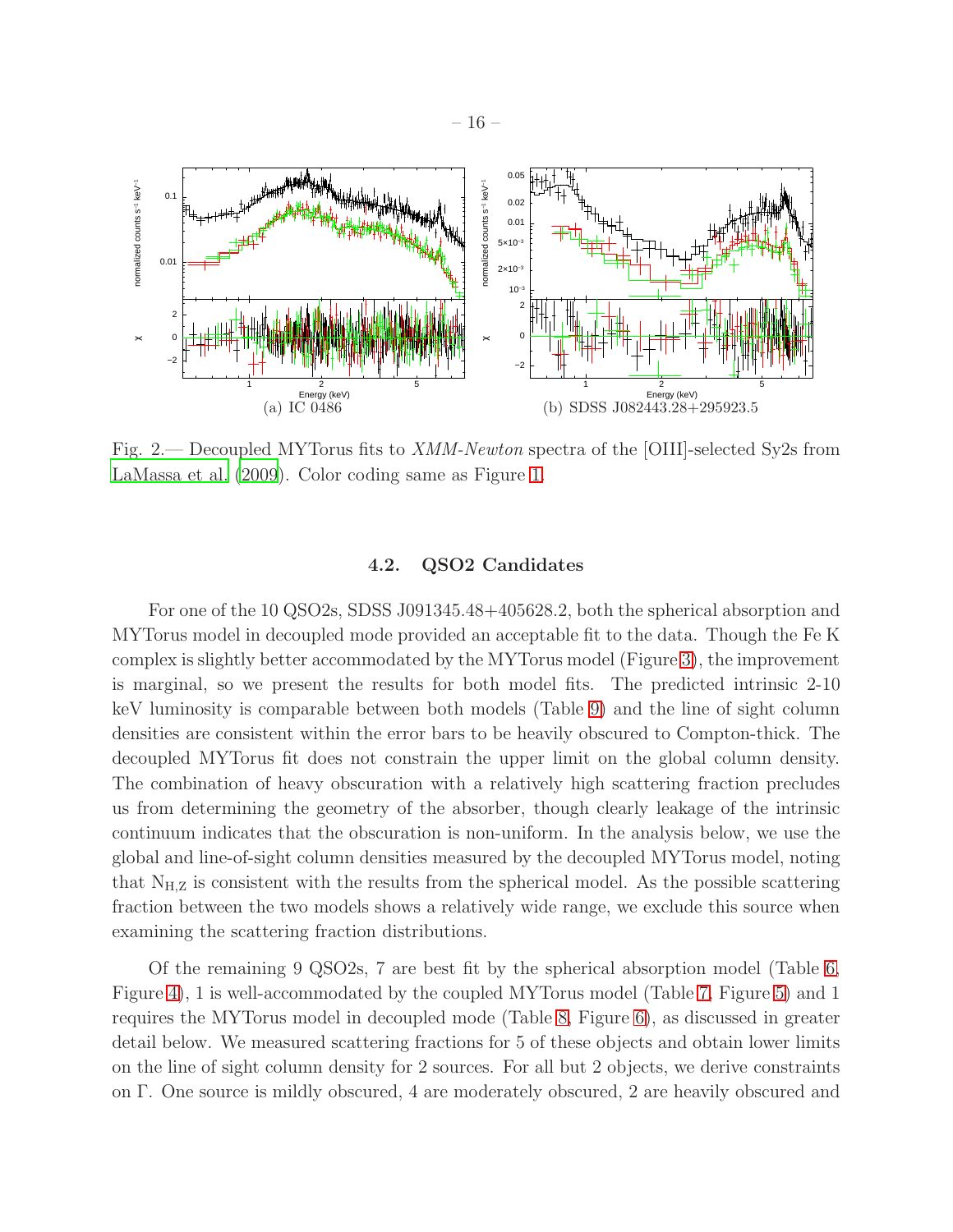| Source                   | $L_{\rm [OIII]}$ <sup>1</sup><br>$L_{\odot}$ | $L_{\rm FeK\alpha}{}^2$<br>$erg s^{-1}$ | $L_{2-10\text{keV,in}}^3$<br>$erg s^{-1}$ |
|--------------------------|----------------------------------------------|-----------------------------------------|-------------------------------------------|
| Mrk 0609                 | 7.72                                         | 40.77                                   | $42.58^{+0.01}_{-0.01}$                   |
| IC 0486                  | 7.30                                         | 41.21                                   | $42.77^{+0.03}_{-0.02}$                   |
| SDSS J082443.28+295923.5 | 7.51                                         | 40.95                                   | $42.62^{+0.25}_{-0.31}$                   |
| CGCG 064-017             | 7.77                                         | 40.22                                   | $42.48^{+0.04}_{-0.05}$                   |
| SBS 1133+572             | 7.88                                         | 40.27                                   | $42.72^{+0.86}_{-0.51}$                   |
| Mrk 1457                 | 7.80                                         | 40.56                                   | $42.61^{+0.55}_{-0.65}$                   |
| SDSS J115704.84+524903.6 | 7.59                                         | 40.49                                   | $42.99^{+0.10}_{-0.58}$                   |
| SDSS J123843.43+092736.6 | 8.39                                         | 41.84                                   | $43.97^{+0.21}_{-0.20}$                   |
| CGCG 218-007             | 7.25                                         | 41.16                                   | $42.97^{+0.46}_{-0.59}$                   |

<span id="page-16-0"></span>Table 5. Luminosities for [OIII]-selected Sy2s

† Luminosities reported in log space.

 $^1\rm{Observed}$  luminosity, not corrected for dust extinction.

 $\rm ^{2}Rest\mbox{-}frame$  luminosity.

<sup>3</sup>Rest-frame, intrinsic (i.e., absorption corrected) luminosity.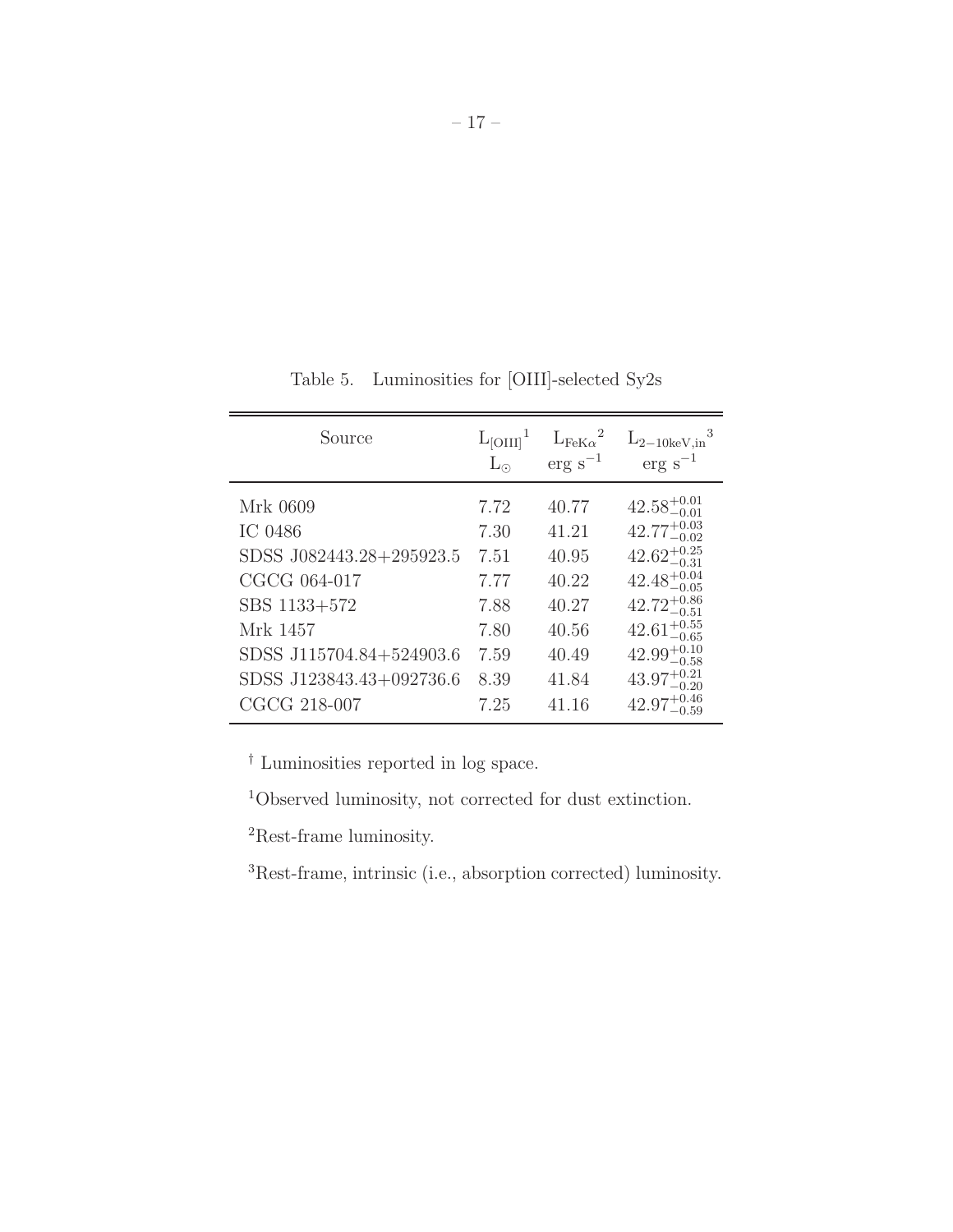2 are heavily obscured to Compton-thick along the line of sight.

Though many of the Sy2s and QSO2s are best fit by the spherical absorption model, this does not necessarily mean that the X-ray reprocessor is a uniform sphere. Rather, limited statistics and model degeneracies preclude a more complex geometry from being required to explain the data. Additionally, many of the objects best fit by the spherical model show evidence of AGN continuum leakage, indicating that openings in the obscuring medium must exist for the photons to escape.



<span id="page-17-0"></span>Fig. 3.— Close-up of the Fe K complex in SDSS J091345.48+405628.2 fit with the (a) spherical absorption model and (b) MYTorus model in decoupled mode, with the ratio between the model and data plotted in the lower panels. Though MYTorus provides a slightly better fit, the improvement is not significant.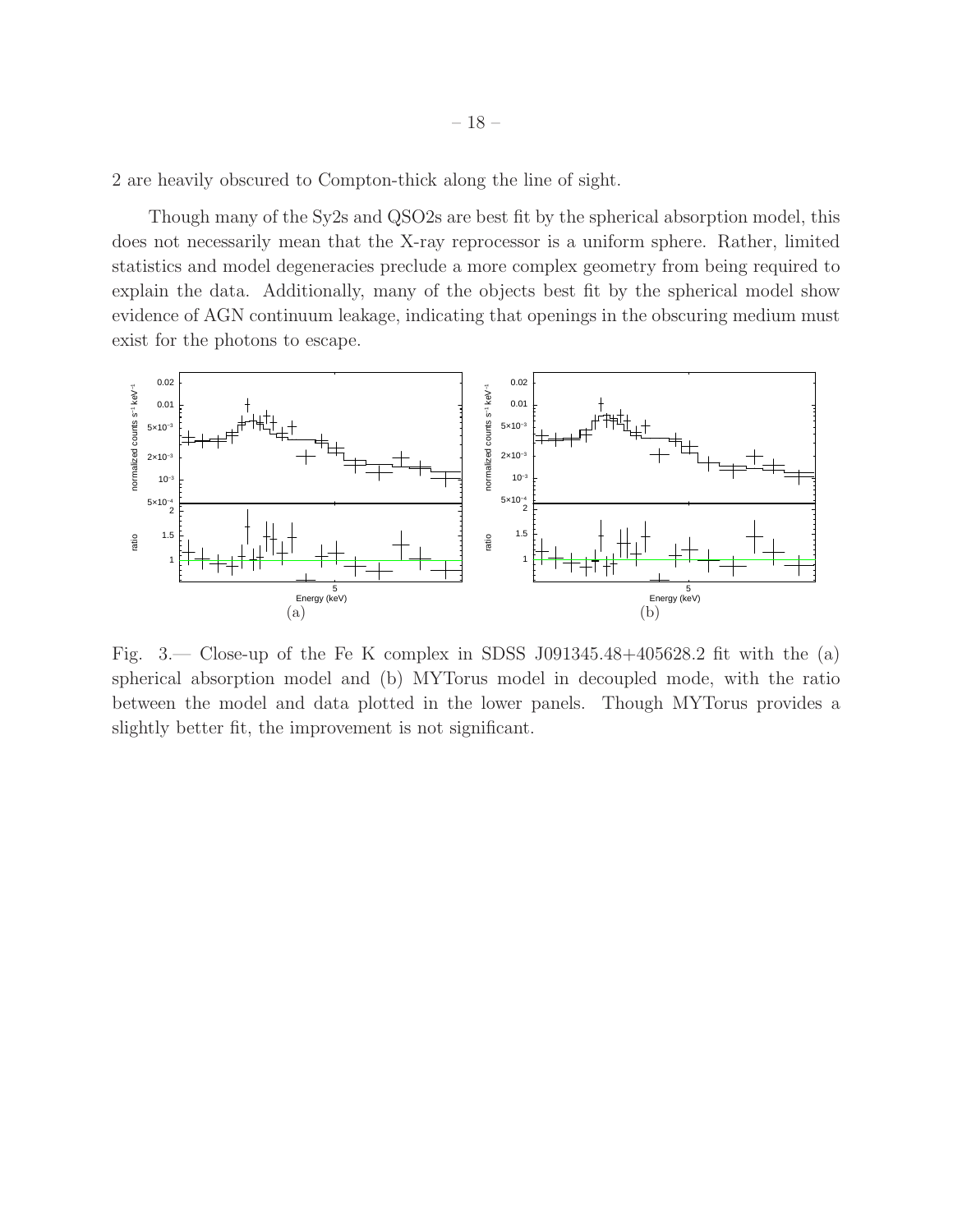| $10^{22}$ cm <sup>-2</sup>                                                                                                                                                                   |                                                                                                                                                                                | $10^{22}$ cm <sup>-2</sup>                                                                                                                                                                                | $\Sigma_L$<br>keV                                                              | $f_{\rm scat}$<br>$\%$                                                                                                          | kT<br>keV                                                  | $\chi^2(DOF)$                                                                                            |
|----------------------------------------------------------------------------------------------------------------------------------------------------------------------------------------------|--------------------------------------------------------------------------------------------------------------------------------------------------------------------------------|-----------------------------------------------------------------------------------------------------------------------------------------------------------------------------------------------------------|--------------------------------------------------------------------------------|---------------------------------------------------------------------------------------------------------------------------------|------------------------------------------------------------|----------------------------------------------------------------------------------------------------------|
| $J0834+5534$<br>0.04<br>$J0839+3843$<br>0.03<br>$J0900+2053$<br>0.03<br>$J0913+4056$<br>0.01<br>$J1034+3939$<br>0.01<br>$J1226+0131$<br>0.02<br>$J1347+1217$<br>0.02<br>$J1641+3858$<br>0.01 | $2.08^{+0.10}_{-0.12}$<br>${<}1.60$<br>$1.77^{+0.12}_{-0.12}$<br>$1.90^{+0.14}_{-0.12}$<br>>1.82<br>$1.74^{+0.28}_{-0.28}$<br>$1.41^{+0.36}_{-0.26}$<br>$1.35_{-0.15}^{+0.13}$ | $0.08^{+0.03}_{-0.04}$<br>$1.67^{+1.56}_{-0.5}$<br>$34.5^{+4.8}_{-5.4}$<br>$62.0^{+15.7}_{-15.1}$<br>$52.9^{+38.4}_{-20.6}$<br>$2.33_{-0.65}^{+0.72}$<br>$3.50^{+0.86}_{-0.55}$<br>$2.17^{+0.49}_{-0.45}$ | $\cdots$<br>$\cdots$<br>< 0.14<br>$\cdots$<br>$\cdots$<br>$\cdots$<br>$\cdots$ | .<br>$\cdots$<br>$9.17^{+2.93}_{-2.06}$<br>$12.7^{+5.5}_{-3.8}$<br>$1.82_{-1.28}^{+3.85}$<br>$\cdots$<br>$3.97^{+2.33}_{-1.87}$ | $\cdots$<br>$\cdots$<br>$0.77^{+0.21}_{-0.17}$<br>$\cdots$ | 159.42(122)<br>24.97(29)<br>98.36(103)<br>106.57(88)<br>70.97(64)<br>84.12(82)<br>38.53(46)<br>99.75(81) |

<span id="page-18-0"></span>Table 6. Spherical Absorption Fits to [OIII]-selected QSO2 Candidates

 ${}^{\dagger}$  "..." indicates that parameter was not included in the spectral fitting.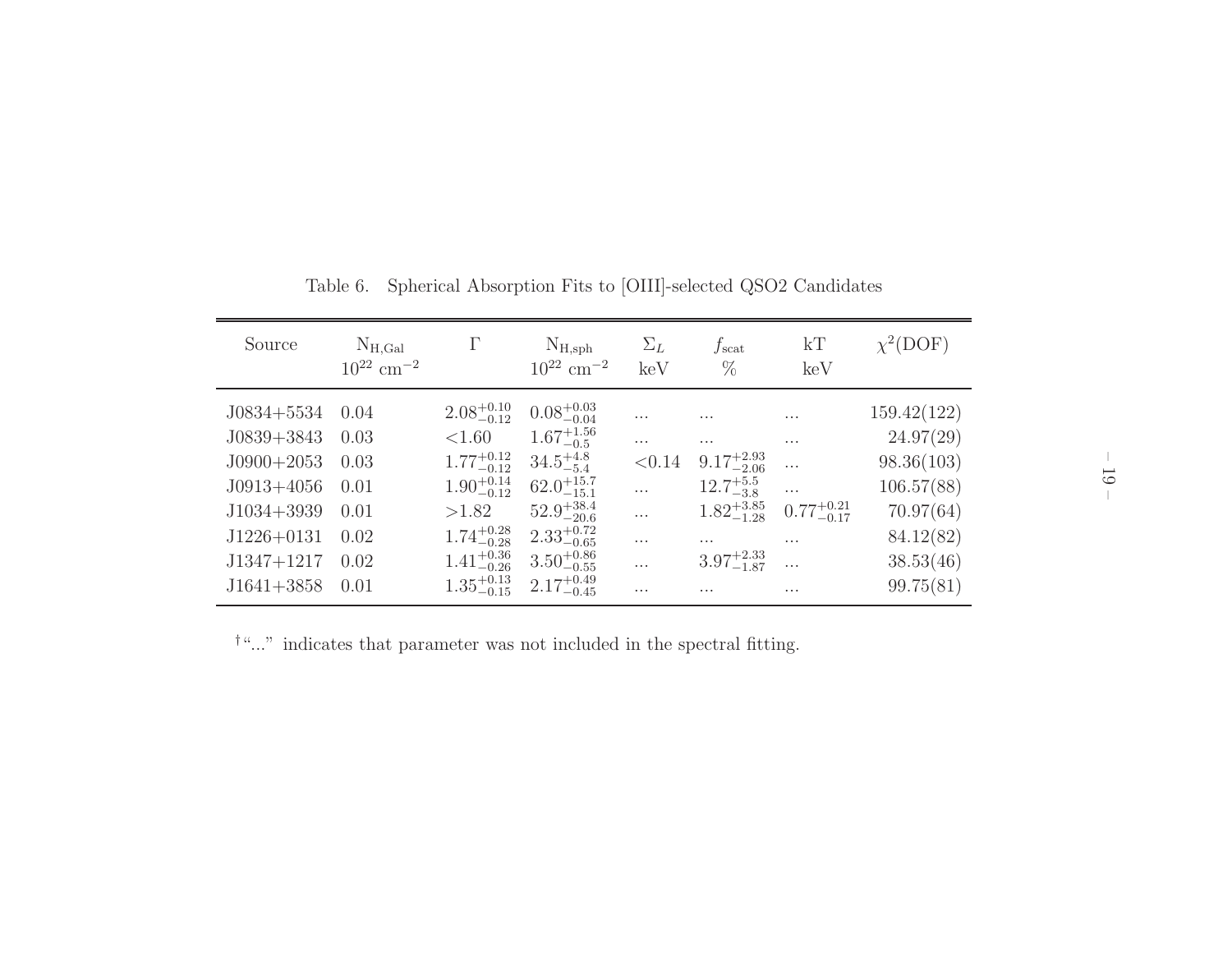<span id="page-19-0"></span>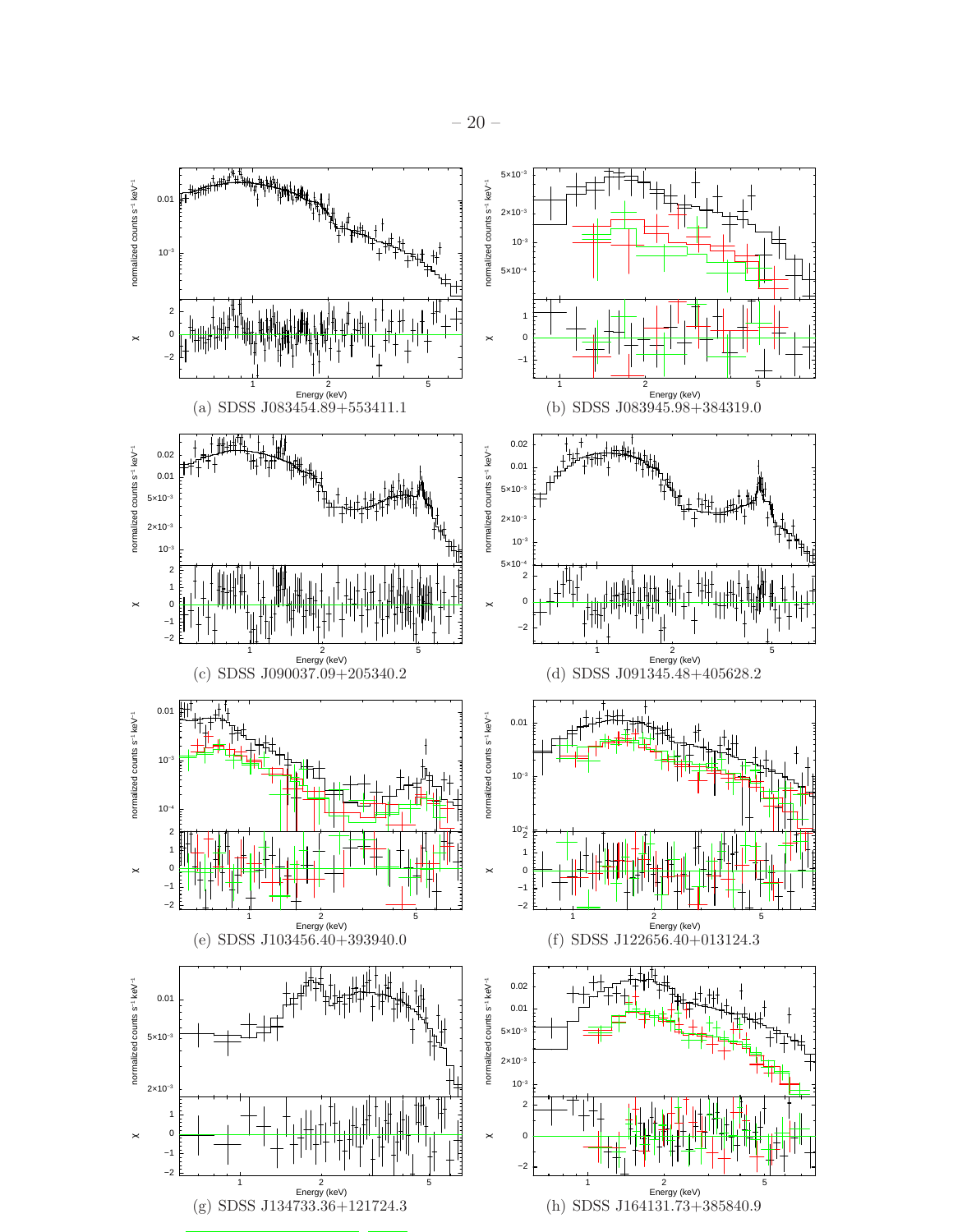| Source              | $N_{\rm H, Gal}$<br>$10^{22}$ cm <sup>-2</sup> |                            | $N_{H,Z}$<br>$10^{22}$ cm <sup>-2</sup> | $A_S$ Incl. Ang | $\Sigma_L$<br>keV | $f_{\rm scat}$ | kT<br>keV                                                 | $\chi^2(DOF)$ |
|---------------------|------------------------------------------------|----------------------------|-----------------------------------------|-----------------|-------------------|----------------|-----------------------------------------------------------|---------------|
| $J1034+6001^1$ 0.01 |                                                | $1.87^{+0.35}_{-0.42}$ >41 |                                         | >60.2           | $\cdots$          |                | $3.05_{-1.56}^{+2.91}$ $0.80_{-0.12}^{+0.20}$ $54.94(32)$ |               |

<span id="page-20-0"></span>Table 7. Coupled MYTorus Fits to [OIII]-selected QSO2 Candidates

 $^{\dagger}$  "..." indicates that parameter was not included in the spectral fitting.

 ${}^{1}A_{S}$  frozen to unity.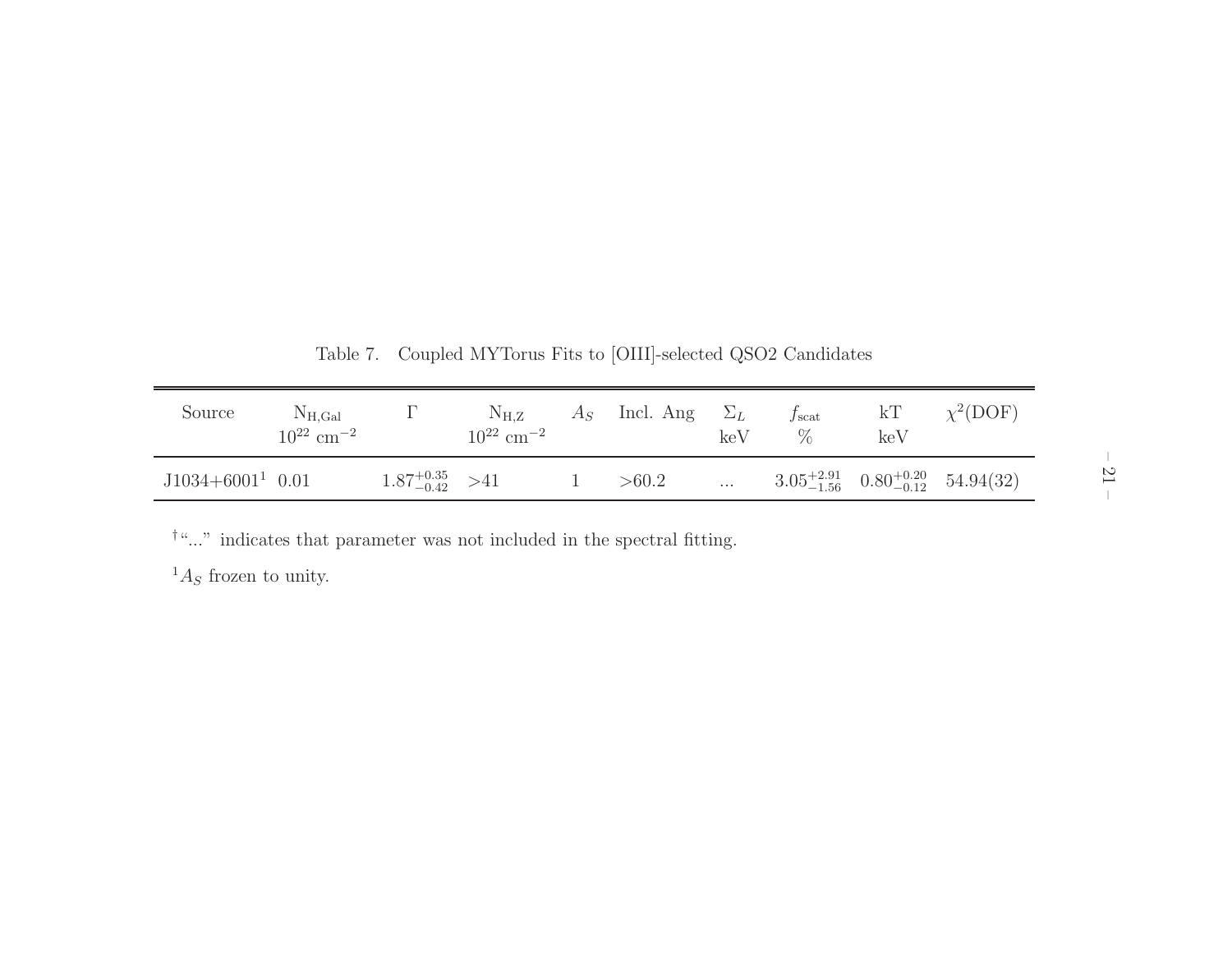

<span id="page-21-0"></span>Fig. 5.— MYTorus coupled model fits to X-ray spectra of the [OIII]-selected QSO2 candidates from [Jia et al. \(2013](#page-38-5)). Color coding same as Figure [4.](#page-19-0)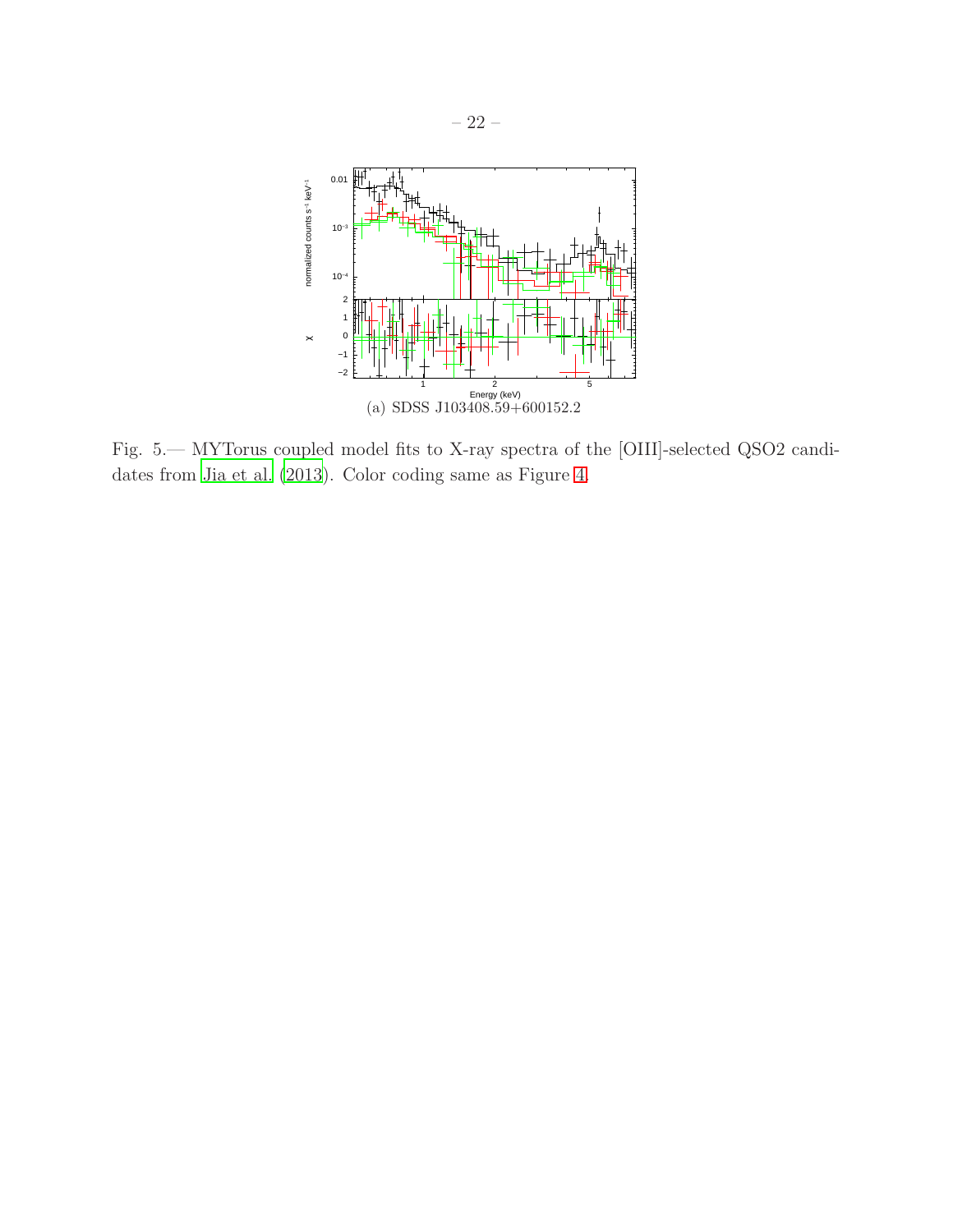| Source                                     | $N_{H, Gal}$<br>$10^{22}$ cm <sup>-2</sup> |                             | $N_{H,Z}^{-1}$                                | $N_{H,S}^2$<br>$10^{22}$ cm <sup>-2</sup> $10^{22}$ cm <sup>-2</sup> | $\Sigma_L$<br>keV                    | $A_{\rm S,0}$ | $f_{\rm scat}$<br>$\%$                           | kT<br>keV            | $\chi^2(DOF)$             |
|--------------------------------------------|--------------------------------------------|-----------------------------|-----------------------------------------------|----------------------------------------------------------------------|--------------------------------------|---------------|--------------------------------------------------|----------------------|---------------------------|
| $J0913+4056^3$ 0.01<br>$J0939+3553^3$ 0.01 |                                            | $1.71^{+0.17}_{-0.20}$ >167 | $2.03_{-0.18}^{+0.24}$ $97.8_{-31.2}^{+25.2}$ | $34.5^{+267}_{-21.4}$<br>$14.4^{+6.0}_{-4.2}$                        | $\cdots$<br>$0.15^{+0.07}_{-0.05}$ 1 |               | $4.74^{+5.76}_{-2.77}$<br>$0.56^{+0.32}_{-0.18}$ | $\cdots$<br>$\cdots$ | 101.61(87)<br>122.55(111) |

<span id="page-22-0"></span>Table 8. Decoupled MYTorus Fits to [OIII]-selected QSO2 Candidates

†"..." indicates that parameter was not included in the spectral fitting.

<sup>1</sup> Line of sight column density, associated with the zeroth order continuum.

<sup>2</sup>Global column density, associated with Compton-scattering off the back wall of the X-ray reprocessor.

 ${}^3A_S$  frozen to unity.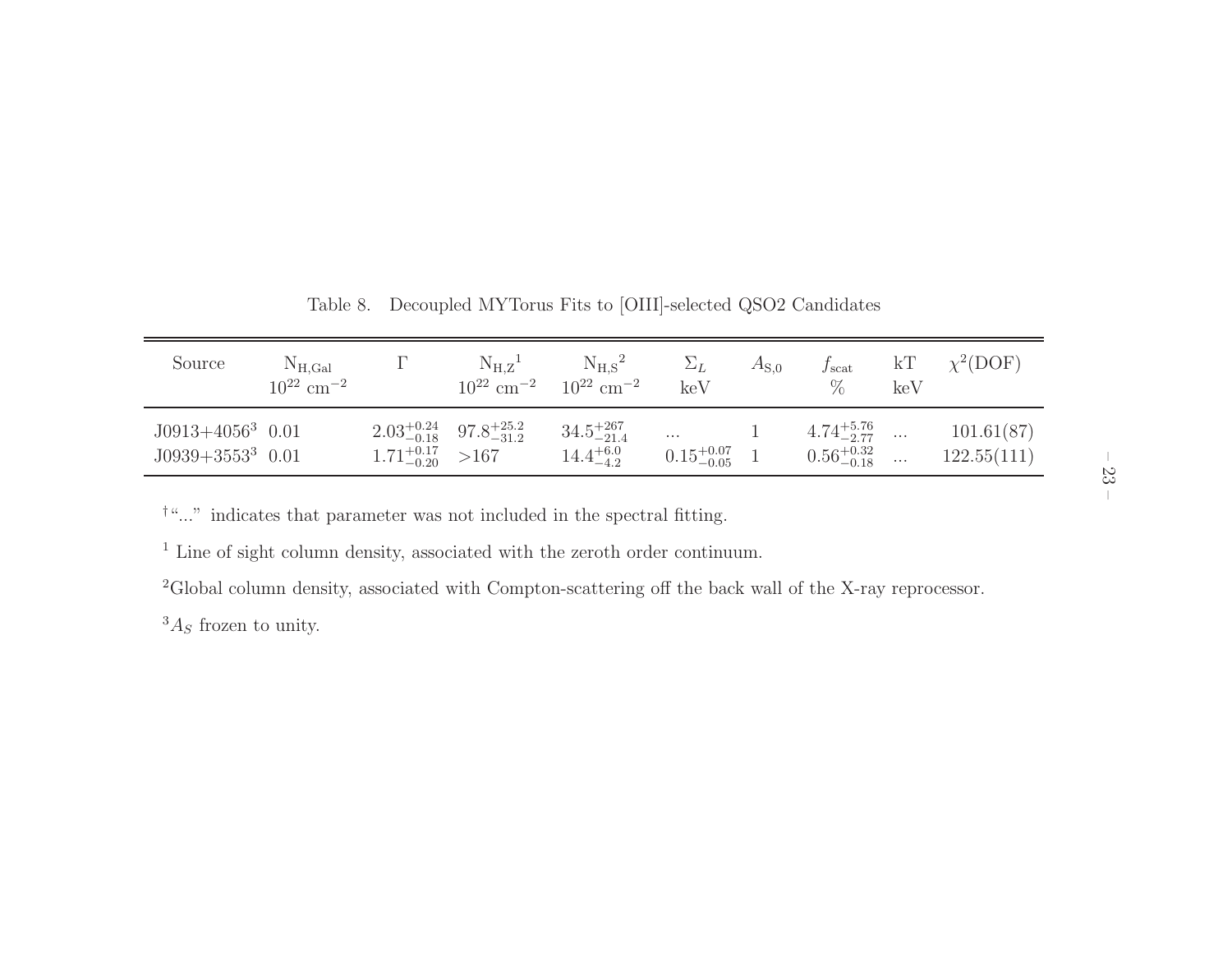

<span id="page-23-0"></span>Fig. 6.— MYTorus decoupled model fits to X-ray spectra of the [OIII]-selected QSO2 candidates from [Jia et al. \(2013\)](#page-38-5). Color coding same as Figure [4.](#page-19-0)

# 5. Discussion

# 5.1. Interesting Sources

# 5.1.1. Mrk 0609 - A "Changing-Look" AGN or True Sy2?

Though the SDSS spectrum from 2001 and the CTIO spectrum from 2007 [\(Trippe et al.](#page-39-6) [2010\)](#page-39-6) shows an absence of broad optical emission lines, there is no X-ray evidence to support that the view to the central engine is obscured. Not only do we find no absorption above that from our Galaxy, the Fe K $\alpha$  feature is not significant above the  $2\sigma$  level [\(LaMassa et al. 2009](#page-38-4)), suggesting a lack of global obscuration. BeppoSAX observations from 2000 also detected no signatures of absorption. Additionally, the observed 2-10 keV X-ray luminosity of  $4 \times 10^{42}$  erg s<sup>-1</sup> is consistent with that of an unabsorbed nucleus, given the observed [OIII] 5007 Å luminosity of  $2\times10^{41}$  erg s<sup>-1</sup> and [OIV] 26 $\mu$ m luminosity of 2.14  $\times10^{41}$  erg s<sup>-1</sup> and the relationships found between 2-10 keV X-ray and [OIII] and [OIV] luminosities for Sy1s (log(L<sub>2−10keV,unabsorbed</sub>/L<sub>[OIII]</sub>) = 1.59 ± 0.48 dex, Heckman et al. 2005;  $log(L_{2-10\text{keV,unabsorbed}}/L_{[OIV]}) = 1.92 \pm 0.60$  dex, Diamond-Stanic et al. 2009). A proposed scenario where the source is heavily obscured while a small percentage of scattered light dominates the spectrum is not supported by our data as the observed luminosity would have to be over an order of magnitude lower for this situation to be applicable.

Furthermore, the *Spitzer* observation of this source suggests that circumnuclear dust is not a dominant component of the mid-infrared spectrum. In AGN with strong MIR emission from the circumnuclear obscuring medium, the polycyclic aromatic hydrocarbon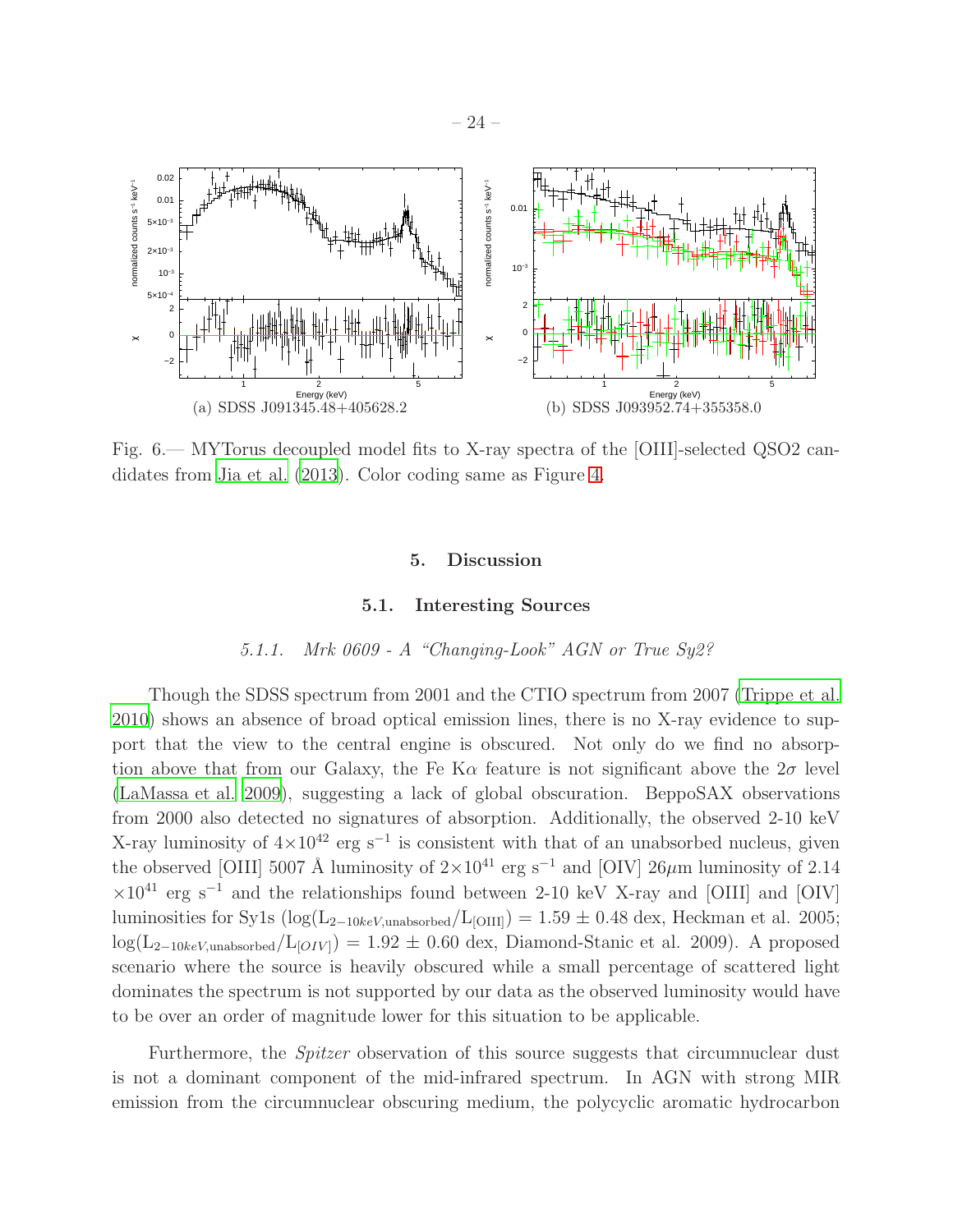| Source                                               | $L_{\rm [OIII]}$ <sup>1</sup><br>$L_{\odot}$ | $L_{\rm FeK\alpha}^2$<br>$erg s^{-1}$ | $L_{2-10\text{keV,in}}^3$<br>$erg s^{-1}$          |
|------------------------------------------------------|----------------------------------------------|---------------------------------------|----------------------------------------------------|
| SDSS J083454.89+553411.1                             | 8.69                                         | 41.61                                 | $43.52^{+0.04}_{-0.05}$                            |
| SDSS J083945.98+384319.0<br>SDSS J090037.09+205340.2 | 8.61<br>8.98                                 | 42.28<br>42.92                        | $44.36^{+0.96}_{-0.07}$<br>$44.67^{+0.12}_{-0.13}$ |
| SDSS J091345.48+405628.2 (Spherical)                 | 10.34                                        | 43.20                                 | $45.23_{-0.17}^{+0.18}$                            |
| SDSS J091345.48+405628.2 (MYTorus)                   | 10.34                                        | 43.15                                 | $45.28_{-0.37}^{+0.40}$                            |
| SDSS J093952.74+355358.0                             | 8.75                                         | 42.39                                 | $44.74\substack{+0.14 \\ -0.19}$                   |
| SDSS J103408.59+600152.2                             | 8.81                                         | 40.72                                 | $42.96^{+0.22}_{-0.29}$                            |
| SDSS J103456.40+393940.0                             | 8.91                                         | 41.00                                 | $43.27^{+0.59}_{-0.66}$                            |
| SDSS J122656.40+013124.3<br>SDSS J134733.36+121724.3 | 9.81<br>8.65                                 | 42.44<br>41.04                        | $45.02^{+0.21}_{-0.21}$                            |
| SDSS J164131.73+385840.9                             | 10.05                                        | 42.17                                 | $43.69^{+0.01}_{-0.01}$<br>$45.08^{+0.11}_{-0.13}$ |

<span id="page-24-0"></span>Table 9. Luminosities for [OIII]-selected QSO2 Candidates

† Luminosities reported in log space.

 $\rm ^1Observed$  luminosity, not corrected for dust extinction.

<sup>2</sup>Rest-frame luminosity.

<sup>3</sup>Rest-frame, intrinsic (i.e., absorption corrected) luminosity.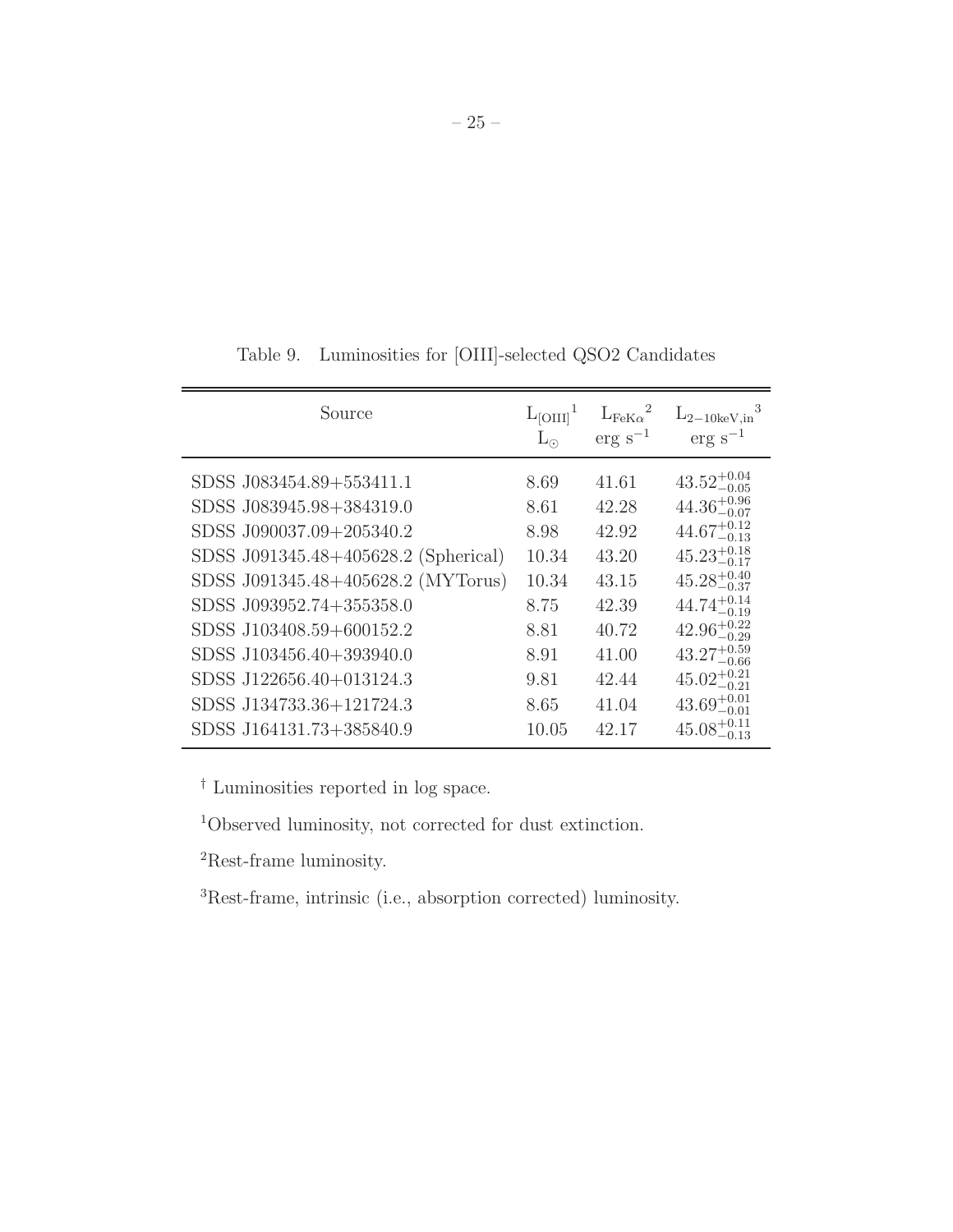(PAH) features are diluted by the MIR continuum and they consequently have weak PAH EWs. In Mrk 0609, the PAH EWs at 11.3  $\mu$ m and 17  $\mu$ m are the highest among the 20 Sy2s in the parent [OIII] sample [\(LaMassa et al. 2010](#page-38-3)).

As no Chandra data exist for this source, it is possible that a background unabsorbed AGN contaminates the relatively larger XMM-Newton and BeppoSAX PSFs. However, given that the extraction radius for *XMM-Newton* is  $\sim 30''$  at the center of the host galaxy, a chance superposition of an unassociated source is improbable. Mrk 0609 can possibly be a "changing-look" AGN (e.g., [Risaliti et al. 2002](#page-38-15); [Elvis et al. 2004](#page-37-12); [Puccetti et al. 2007;](#page-38-16) [Risaliti et al. 2009;](#page-38-17) [Bianchi et al. 2009](#page-37-13)) where the optical observations in 2001 and 2007 caught the source in an obscured state while the 2000 and 2007 X-ray observations detected the object while unobscured. Alternatively, Mrk 0609 may belong to the class of "true" Sy2s that lack circumnuclear obscuration: broad emission lines are not observed because they do not exist.

Such "naked" Sy2s can be explained via an extension of the disk-wind model, where the broad line region forms in the wind launched by the accretion disk [\(Elvis 2000\)](#page-37-14). Theoretical work suggests that the outflow can not be maintained at low luminosities  $(<10^{42}$  erg  $(s^{-1})$  or low Eddington rates ( $L_{bol}/L_{Edd}$ ), causing the broad line region to disappear (e.g., [Elitzur & Shlosman 2006](#page-37-15)). The critical Eddington rate below which the outflow fails has been reported as  $2.4\times10^{-3}M_8^{-1/8}$  $^{1/8}_{8}$  [\(Nicastro 2000](#page-38-18)) and  $1.3 \times 10^{-2} M_8^{-1/8}$  $_8^{\text{--}1/8}$  [\(Trump et al. 2011](#page-39-7)), where  $M_8$  is the black hole mass in units of  $10^8$  M<sub>☉</sub> [\(Bianchi et al. 2012\)](#page-37-16). Based on the observed velocity dispersion, Mrk 0609 has a black hole mass of 0.63  $M_8$  [\(Tremaine et al.](#page-39-8) [2002;](#page-39-8) [LaMassa et al. 2010\)](#page-38-3), constraining the upper limit on the Eddington rate to be 0.0024 - 0.012 for this prediction to explain our observations. The reddening corrected [OIII] luminosity of Mrk 0609 is  $8.5 \times 10^{41}$  erg s<sup>-1</sup>, which translates to a bolometric luminosity of  $4.3 \times 10^{44} - 6.8 \times 10^{44}$  [\(Kauffmann & Heckman 2009\)](#page-38-19) and associated Eddington rate between 0.06 - 0.09.

Both the bolometric luminosity and Eddington rate for Mrk 0609 are inconsistent with predictions of the failed disk wind to explain naked Sy2s. However, simultaneous optical and X-ray observations, which we are currently pursuing, are necessary to determine whether the obscuration in this system varies or if the broad line region is truly absent, and if by extension, the luminosity and accretion rate of Mrk 0609 challenges current theories that explain these types of objects.

We exclude Mrk 0609 from the analysis below since we do not detect any intrinsic X-ray absorption in this source.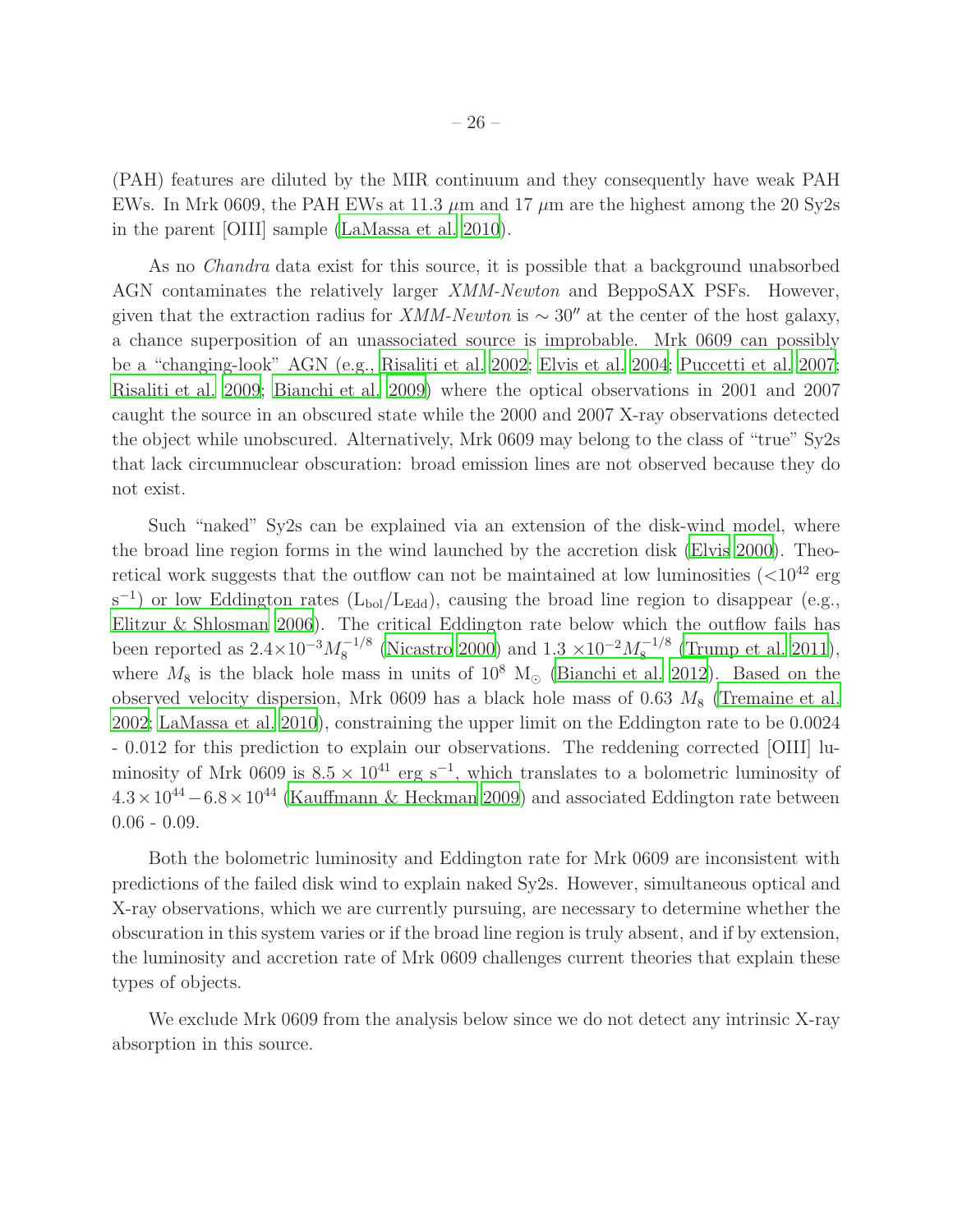# 5.1.2. SDSS J093952.74+355358.0 - Compton-thick Ring of Obscuration

The X-ray spectrum of SDSS J093952.74+355358.0 reveals interesting characteristics in its circumnuclear absorber that suggests different global and line-of-sight column densities. The Fe K $\alpha$  feature is quite prominent (EW≈0.5 keV, [Jia et al. 2013](#page-38-5)), precluding the global and line-of-sight absorbers from being equal and Compton-thin since the line of sight continuum would dilute the line compared with a pure reflection spectrum. If both column densities are Compton-thick, then the continuum between 2 - 6 keV would be curved downwards rather than flat. This continuum curvature can be avoided if the global column density is Compton-thin. To obtain the large Fe  $K\alpha$  EW, however, the direct continuum has to be hidden behind a Compton-thick absorber. The solid angle of this line of sight absorber must also be relatively small since a larger covering factor would produce more pronounced signatures of a reflection spectrum, such as a curved continuum between 2 - 6 keV. Consequently, this absorber is likely in the form of a toroidal ring. We note that an alternate scenario where the Fe abundance is super-solar is not supported by current data: freeing the Fe abundance in the spherical absorption model does not adequately fit the Fe K complex, while the MYTorus decoupled model fit shows no significant residuals around the Fe K $\alpha$  line.

As reported in Table [8,](#page-22-0) the global  $N_{H,S}$  is Compton-thin while  $N_{H,Z}$  is Compton-thick. However, the exact value of the N<sub>H,Z</sub> is unknown, with possible values ranging from  $1.67\times10^{24}$ to above  $10^{25}$  cm<sup>-2</sup>. As shown in Figure [7,](#page-29-0) the different permissible values of N<sub>H,Z</sub>, from the low end to the best-fit value of  $3.2 \times 10^{24}$  cm<sup>-2</sup> to the high end of the range, predict very different spectral shapes at energies above 10 keV. Hard X-ray observations, from, e.g., NuSTAR (see, for instance, Lansbury et al., submitted) or Astro-H, are necessary to accurately constrain the line of sight column density in this source. No other Type 2 QSO is known to have a similar X-ray reprocessor geometry.

#### 5.2. Global vs. Line-of-sight  $N_H$

For every source, we measure a global average  $(N_{H,S})$ , as well as line-of-sight  $(N_{H,Z})$ , column density. As shown in Figure [8,](#page-30-0)  $N_{H,S}$  is largely consistent with  $N_{H,Z}$  for most objects, but this is not always necessarily the case. Four objects in particular are well fit MYTorus in decoupled mode, where we find that the global distribution of matter is significantly different from that along the line-of-sight.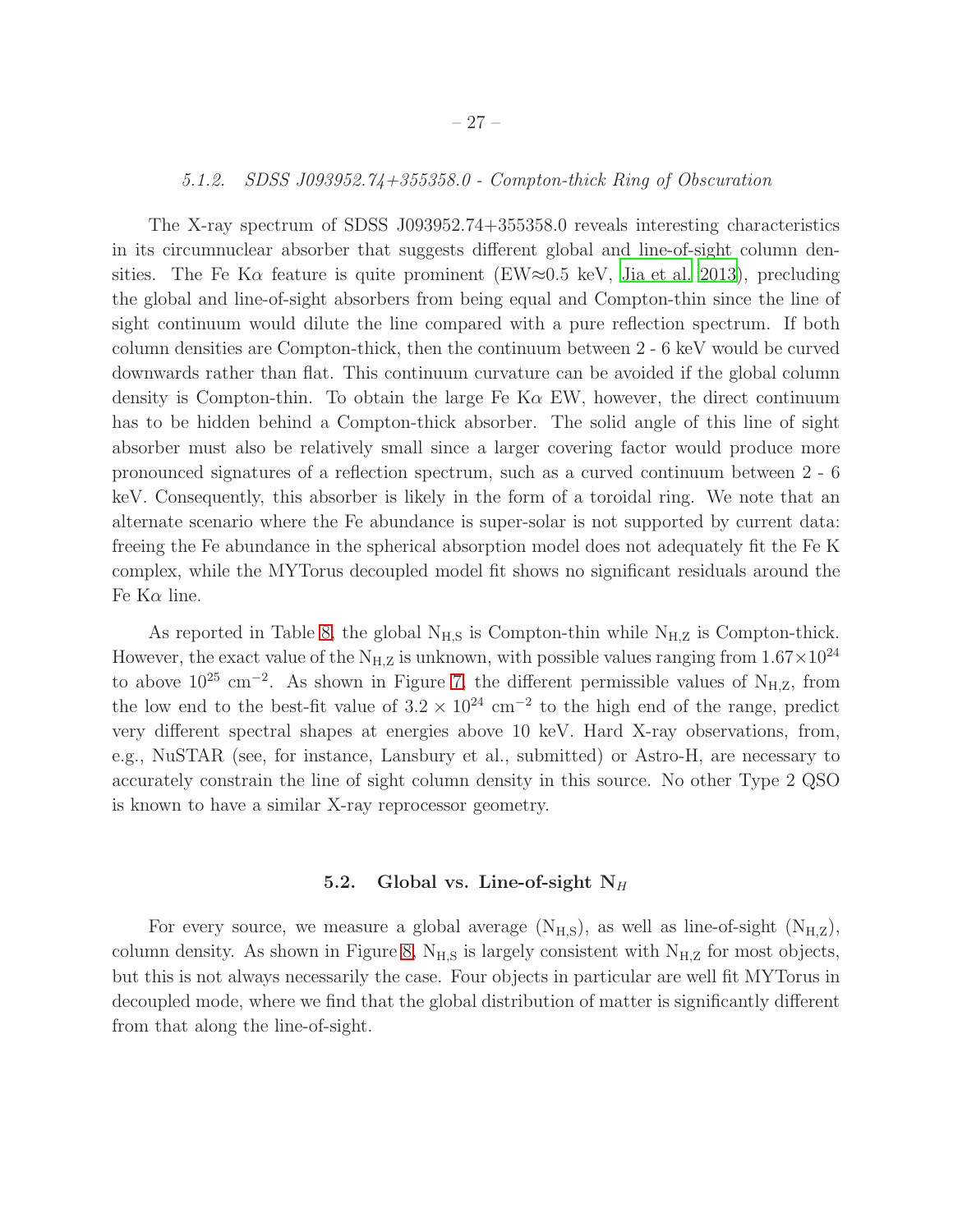# 5.3. Revealing the Intrinsic X-ray Luminosity

As simpler models do not self-consistently treat the physics of the transmitted, Comptonscattered, and fluorescent line emission, the fitted column densities are unreliable, preventing an accurate calculation of the inherent X-ray flux. We bypass this shortcoming in the present work and are able to derive realistic, absorption corrected 2-10 keV X-ray luminosi-ties (L<sub>2−10keV,in</sub>, Tables [5](#page-16-0) and [9\)](#page-24-0). The mean log (L<sub>2−10keV,in</sub>/L<sub>[OIII]</sub>) for the sample is 1.54  $\pm$  0.49 dex (1.57 $\pm$ 0.38 dex for Sy2s and 1.51  $\pm$ 0.59 dex for QSO2s), which is remarkably consistent with the average value for Sy1s of  $1.59 \pm 0.48$  dex [\(Heckman et al. 2005\)](#page-37-6). This similarity in normalized X-ray luminosities is to be expected if Type 1 and Type 2 AGN have the same physical central engine, as posited by unification models, and affirms that the sophisticated models do accurately measure the circumnuclear column density.

## 5.4. Fe  $K\alpha$  Luminosity as a Proxy of Intrinsic Luminosity?

Past X-ray studies have reported a correlation between the Fe K $\alpha$  luminosity and intrinsic AGN luminosity (e.g., [Ptak et al. 2003](#page-38-7); [LaMassa et al. 2009](#page-38-4); [Jia et al.](#page-38-5) [2013\)](#page-38-5). However, such analyses relied on ad hoc X-ray modeling where the Fe K $\alpha$  feature was parametrized by a Gaussian component that is placed either in front of or behind the line-of-sight absorbing screen. As the models we use here self-consistently treat the fluorescent emission associated with the transmitted continuum and Compton-scattered emission within the global obscuring medium, our study better estimates the Fe K $\alpha$  luminosity. In Figure [9,](#page-31-0) we compare the Fe Kα luminosity from modeling the feature with a Gaussian component in [LaMassa et al.](#page-38-4) [\(2009\)](#page-38-4) and [Jia et al. \(2013](#page-38-5)) and with the values we derive using self-consistent models. There is general agreement between both approaches, but in several cases, disagreements on the order of one magnitude are apparent.

We show the Fe K $\alpha$  luminosity from the fits presented here as a function of the [OIII] luminosity in Figure [10](#page-32-0) (a). We highlight with filled symbols those Type 2 AGN that have the Fe K $\alpha$  feature visibly noticeable in their spectra to test whether the fluorescent emission has to be prominent for a trend to be apparent. The Fe  $K\alpha$  and [OIII] luminosities are correlated significantly ( $\rho$ =0.735, which gives a correlation probability >99.9%), and we find a best-fit slope of  $0.73\pm0.16$ , which is largely consistent with the values of  $1\pm0.5$ from [Ptak et al. \(2003](#page-38-7)),  $0.7\pm0.3$  from [LaMassa et al. \(2009\)](#page-38-4) and  $1.13\pm0.15$  from [Jia et al.](#page-38-5) [\(2013\)](#page-38-5). However, there is substantial scatter (dispersion of  $L_{Feka}/L_{[OIII]}$  is 0.66), where the disagreement between the observed Fe K $\alpha$  luminosity and the best-fit relation is over an order of magnitude for half the sample, regardless of whether the Fe  $K\alpha$  is visible or not. For the subset of 15 objects that have measured  $H\alpha$  and  $H\beta$  fluxes, we corrected [OIII] luminosity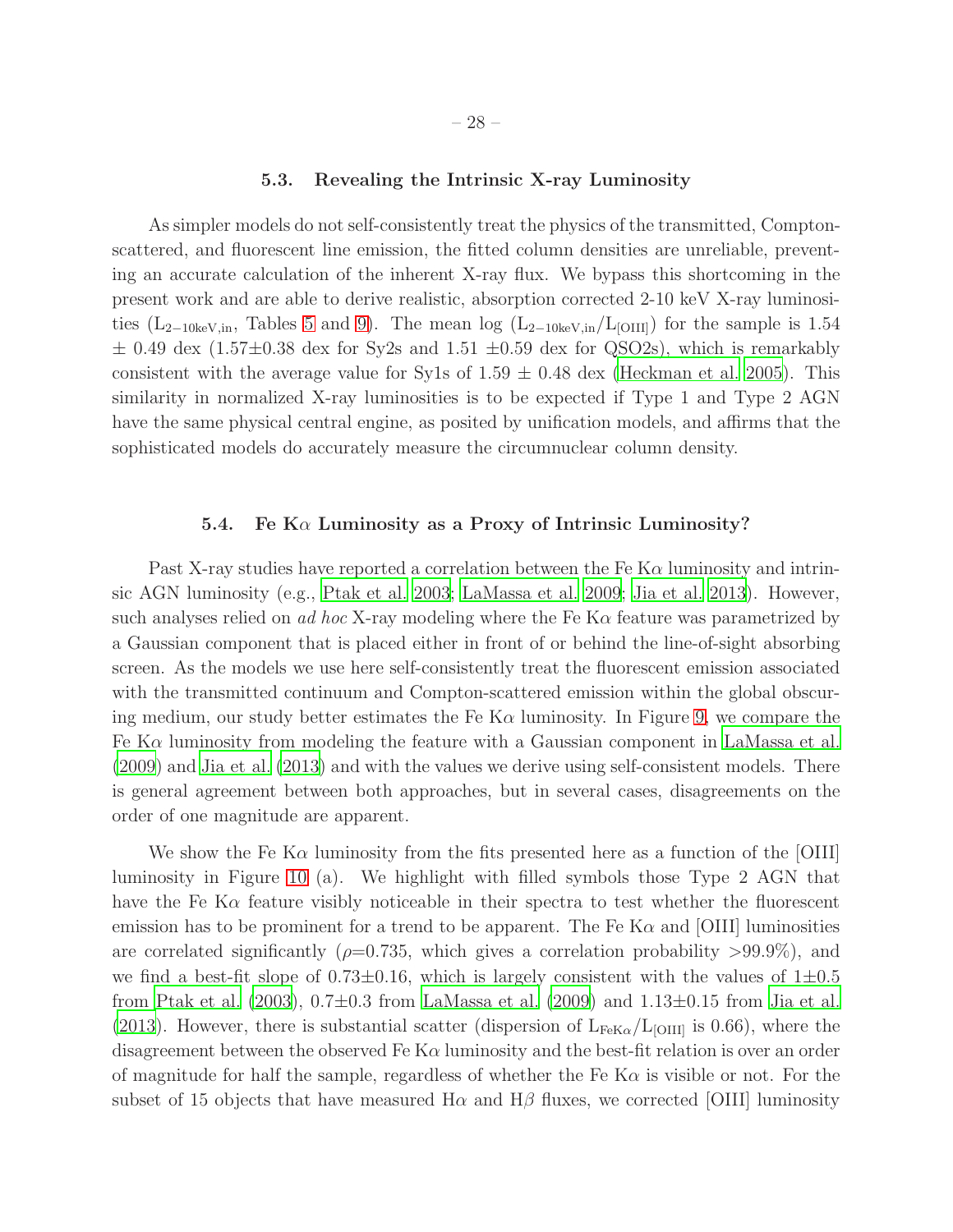for redenning ( $L_{\text{[OIII],corr}}$ ), assuming the standard  $R(V)=3.1$  extinction curve [\(Cardelli et al.](#page-37-17) [1989\)](#page-37-17) and an intrinsic  $H\alpha/H\beta$  ratio of 3.1, to test whether significant amounts of host galaxy dust affects the observed [OIII] emission, contributing to the scatter. With the remaining 4 objects, we used the observed [OIII] line luminosity as a lower limit and then employed survival analysis (ASURV Rev 1.2, [Isobe & Feigelson 1990](#page-37-18); [Lavalley et](#page-38-20) al. [1992;](#page-38-20) [Isobe et al.](#page-38-21) [1986\)](#page-38-21) to test the strength of the correlation and find the trend between the two quantities. As depicted in Figure [10](#page-32-0) (b), the correlation does not become more significant (Spearman's ρ=0.713, giving correlation probability of ~99.75%), and the dispersion of L<sub>FeKα</sub>/L<sub>[OIII],corr</sub> increases somewhat (0.72). We can therefore conclude that dust attenuating the [OIII] line emission is not responsible for the dispersion in the Fe  $K\alpha$ -[OIII] luminsosity relationship. Such scatter reflects the complexities of radiative transfer effects when the obscuring medium is not optically-thin [\(Yaqoob et al. 2010](#page-39-9)).

The correlation in Figure [10](#page-32-0) (c) illustrates that the Fe K $\alpha$  line is excited by the Xray continuum, where the slope is approximately proportional to the Fe K $\alpha$  EW (i.e., the difference in the Fe K $\alpha$  line luminosity divided by the difference in the X-ray luminosity provides an estimate of the line EW). The spread in this relation gives an indication of the range of physical properties, such as the global  $N_H$  distribution and covering factor. The relatively tight correlation (dispersion of  $L_{Fek\alpha}/L_{2-10keV,in}$  is 0.36) implies that the differences in the structure of the X-ray processor are not large among these sources.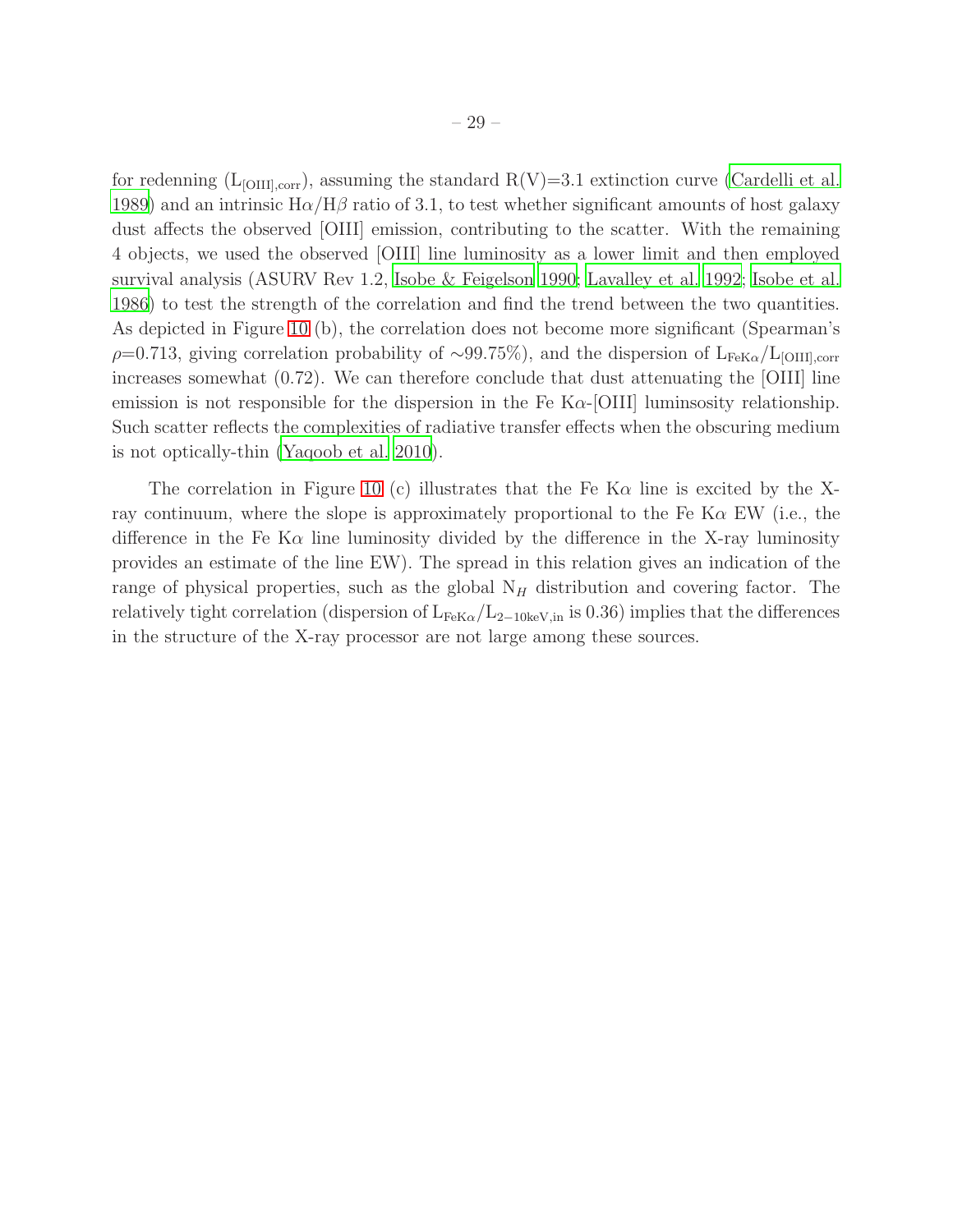

<span id="page-29-0"></span>Fig. 7.— Decoupled MYTorus model describing the XMM-Newton data for permissible  $N_{H,Z}$ values for SDSS J093952.74+355358: (a)  $1.7 \times 10^{24}$  cm<sup>-2</sup>, (b)  $3.2 \times 10^{24}$  cm<sup>-2</sup> (best-fit value), and (c)  $10^{25}$  cm<sup>-2</sup>. The model components shown are scattering of the intrinsic AGN continuum off a distant an optically thin medium (dominates  $\langle 2 \text{ keV} \rangle$ , the line of sight Compton scattered component (dominates above 20 keV when  $N_H < 10^{25}$  cm<sup>-2</sup>), and global Compton-scattered component (dominates between 2-10 keV); the Fe K complex is a combination of both Compton scattering components. The 3 possible  $N_{H,Z}$  values predict different spectral shapes above 10 keV, making hard X-ray observations, from, e.g., NuSTAR or Astro-H, necessary to accurately measure the column density.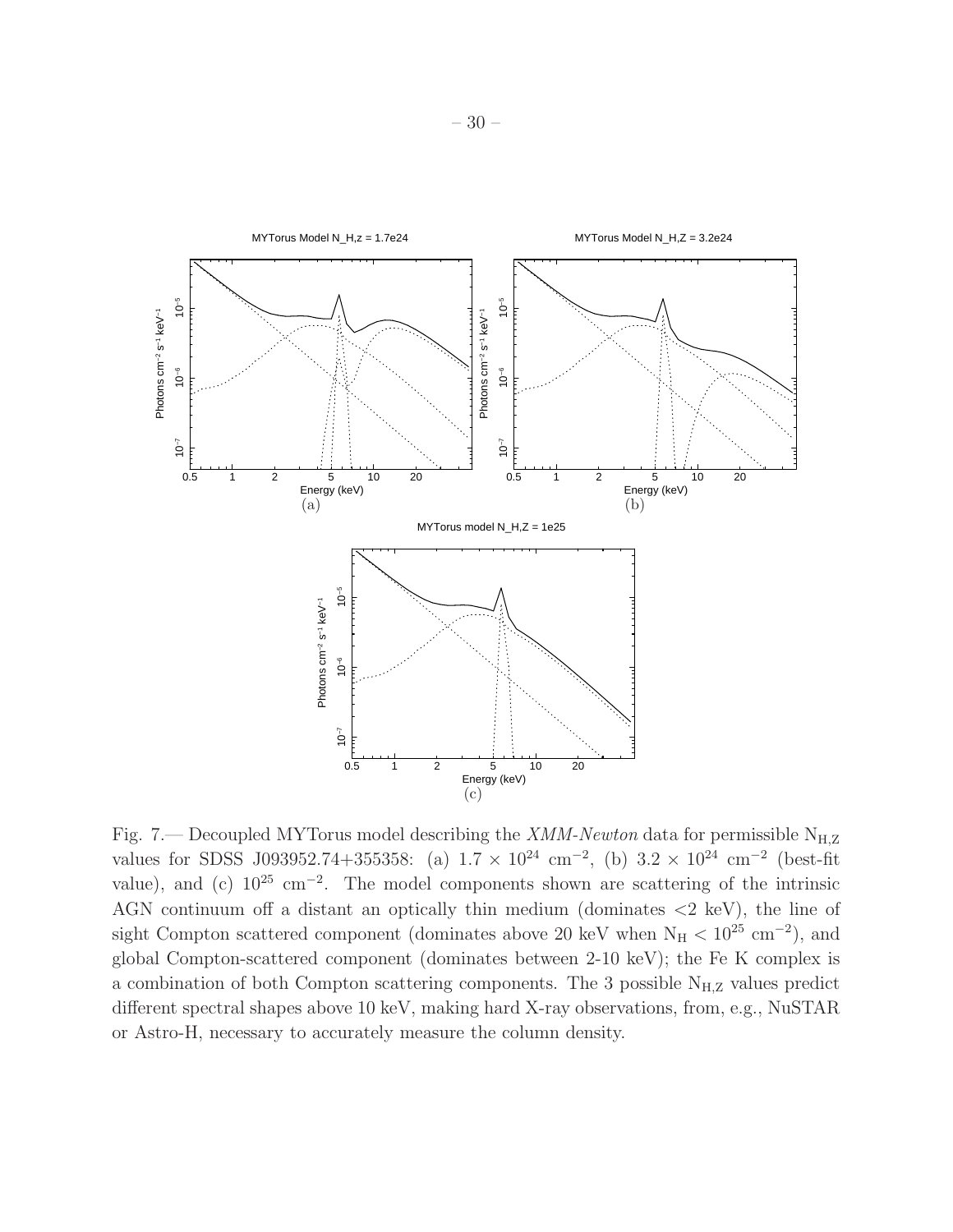

<span id="page-30-0"></span>Fig. 8.— Average global column density  $(N_{H,S})$  as a function of line-of-sight column density (N<sub>H,Z</sub>). For AGN best fit with the spherical absorption model,  $N_{H,S} = 4/\pi \times N_{H,Z}.$ In a majority of sources, the global  $N_H$  is consistent with line-of-sight  $N_H$  (the dashed line denotes equality between the two parameters), but a handful of sources have global column densities markedly different from that along the line-of-sight. Type 2 Seyferts shown as blue diamonds and Type 2 QSO candidates marked by red squares.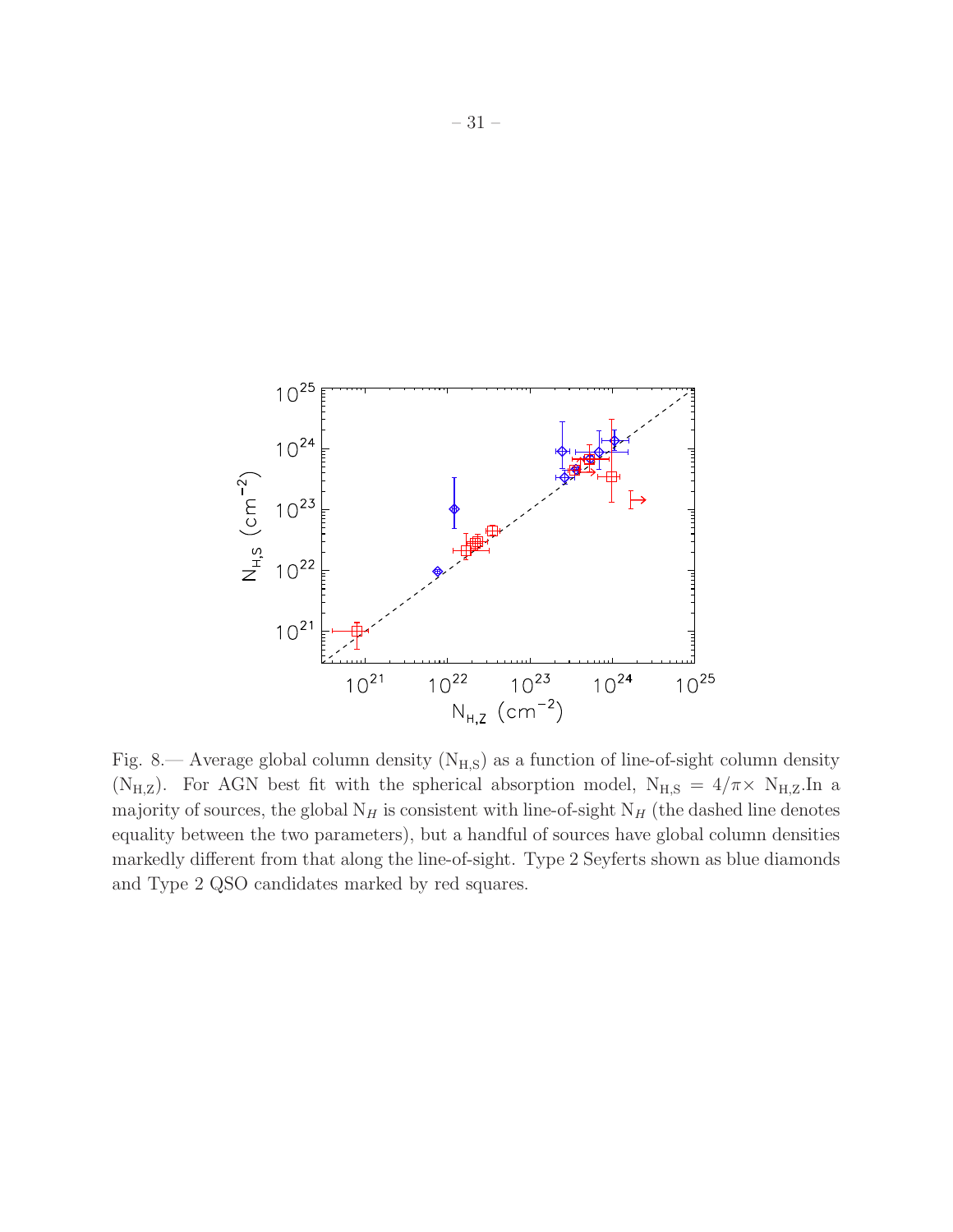

<span id="page-31-0"></span>Fig. 9.— Fe K $\alpha$  luminosity measured using a Gaussian fit to the emission line as a function of the luminosity derived in the present analysis using self-consistent models. The dashed line indicates equality. Both methods are largely consistent, but in several instances, the simpler modeling over-predicts the Fe K $\alpha$  luminosity by around an order of magnitude with respect to the physically motivated models. Symbol and color coding same as Figure [8.](#page-30-0)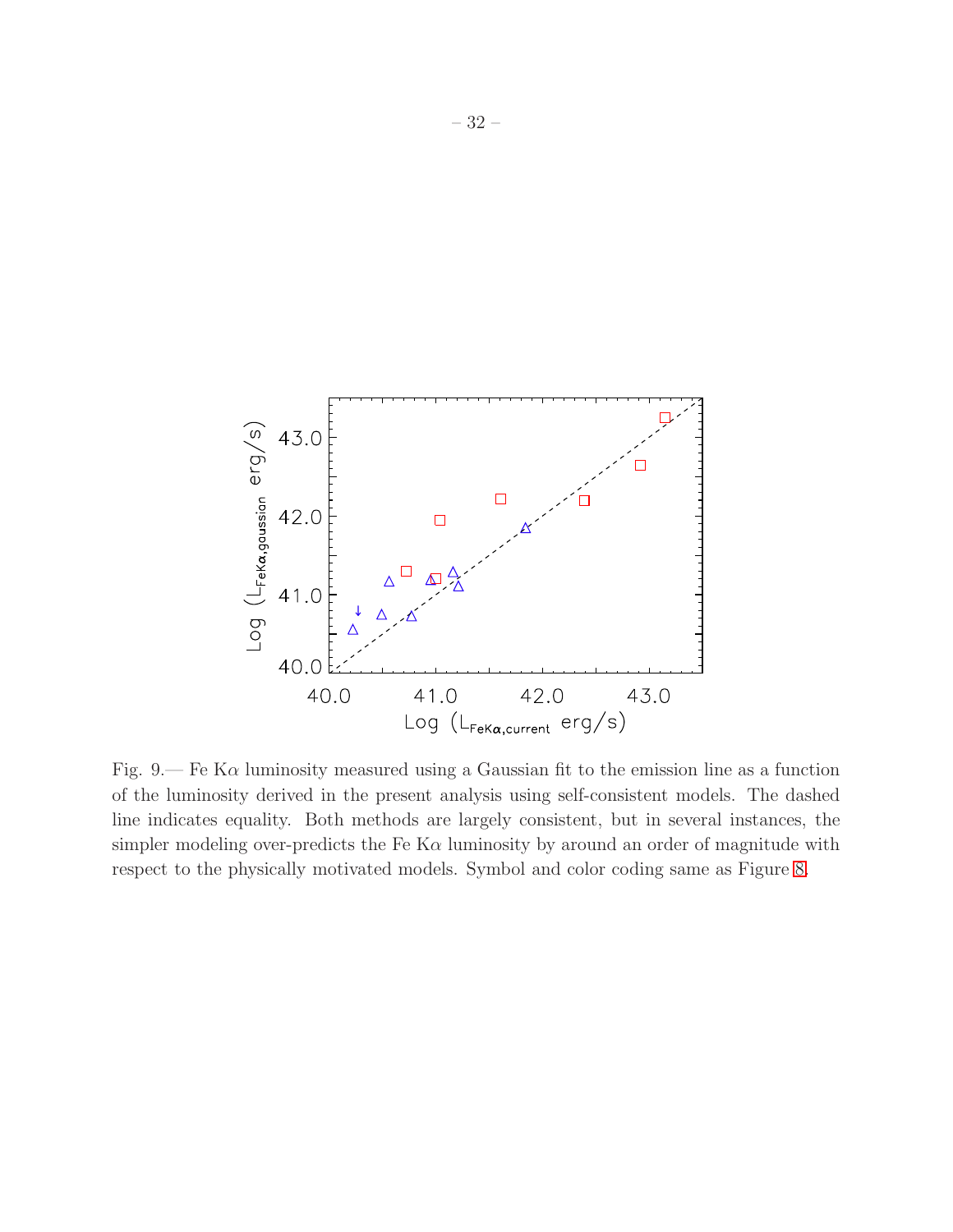

<span id="page-32-0"></span>Fig. 10.— (a) Fe K $\alpha$  luminosity as a function of [OIII] luminosity, with the best-fit (slope  $= 0.73\pm0.16$ ) overplotted. Though the correlation is significant, there is wide scatter, with disagreements between the best-fit relation and data at an order of magnitude or greater for a substantial fraction of the sample. (b) Fe K $\alpha$  luminosity as a function of the redenning corrected [OIII] luminosity ( $L_{\text{[OIII]},\text{corr}}$ ) for the subset of 15 objects with  $H\alpha$  coverage in their optical spectra; the observed [OIII] luminosity are lower limits for the remaining 4 sources. Using survival analysis, we find that the strength of the correlation does not improve and the scatter increases, indicating that the dispersion in (a) is not due to host galaxy dust affecting the [OIII] line emission. The best-fit relationship from the Buckley-James method (slope  $= 1.06 \pm 0.32$ ) is overplotted. (c) Fe K $\alpha$  luminosity as a function of intrinsic 2-10 keV X-ray luminosity, where the slope, i.e., the difference in Fe K $\alpha$  line luminosity divided by the difference in X-ray luminosity, scales as the Fe K $\alpha$  EW. The small dispersion implies that the physical structure of the X-ray reprocessor, such as the global  $N_H$  and covering factor, are similar among the objects in the sample. Filled symbols mark the sources with Fe  $K\alpha$ emission visibly present in their spectra: trends and dispersions are independent of whether or not the Fe K $\alpha$  feature is prominent. Symbol and color coding same as Figure [8.](#page-30-0)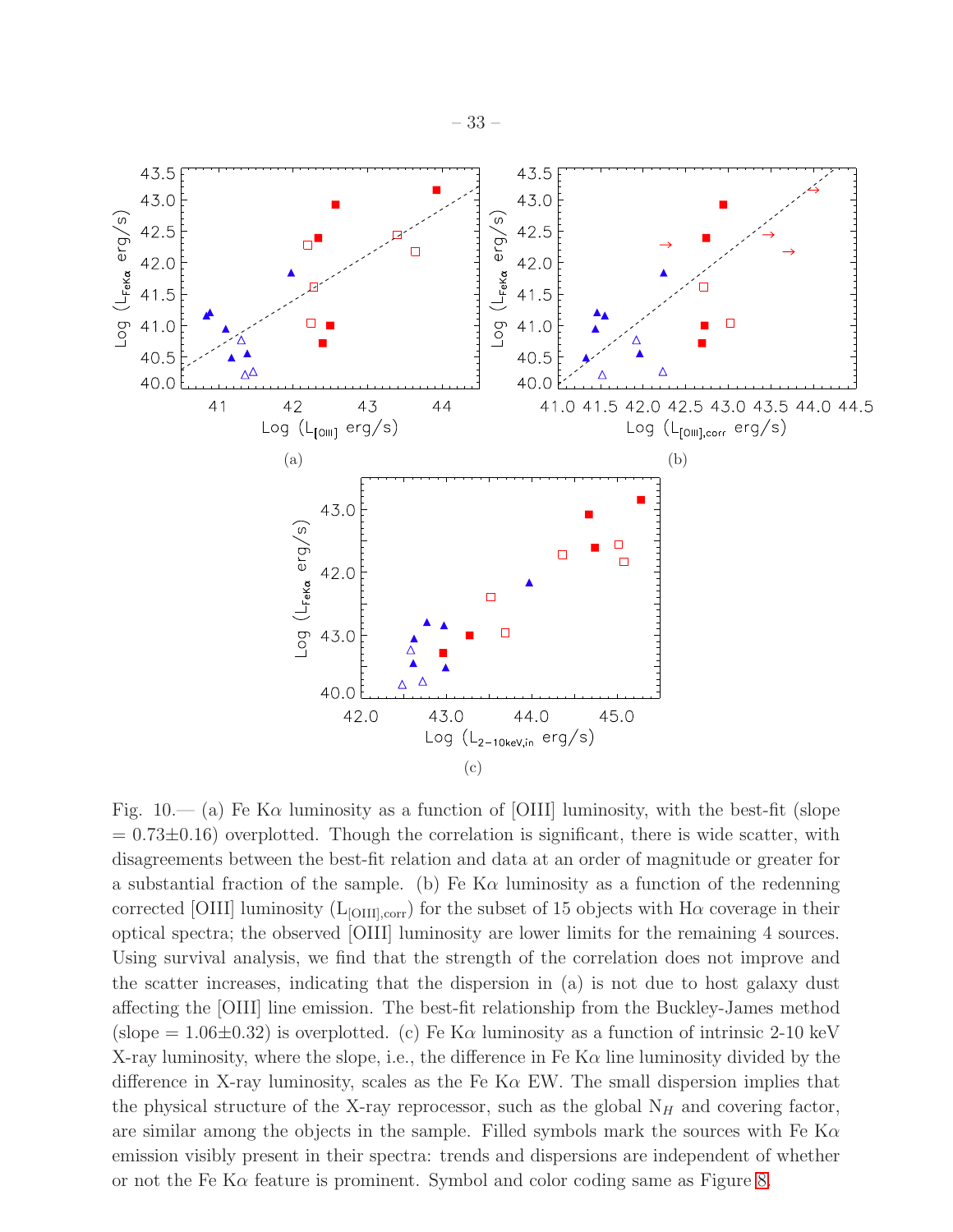## 5.5. Comparison with Previous Obscuration Diagnostics

The ratio of the observed 2-10 keV luminosity to the intrinsic luminosity (e.g., L<sub>2−10keV</sub>/L<sub>[OIII]</sub>) and EW of the Fe  $K\alpha$  line are often used as model-independent proxies of circumnuclear obscuration (e.g., [Bassani et al. 1999;](#page-37-2) [Cappi et al. 2006;](#page-37-4) [Panessa et](#page-38-2) al. [2006;](#page-38-2) [Ghisellini et al.](#page-37-5) [1994;](#page-37-5) [Levenson et al. 2002;](#page-38-6) [LaMassa et al. 2009](#page-38-4), [2011](#page-38-22); [Jia et al. 2013](#page-38-5)). Here we test the relationship between these obscuration diagnostics and the reliable line-of-sight and global column densities we derive here. As our goal is to test the results of proxies calculated from the simple power-law modeling with the present analysis, we use the observed  $L_{2-10\text{keV}}$  and Fe K $\alpha$  EWs reported in [LaMassa et al. \(2009\)](#page-38-4) and [Jia et al. \(2013\)](#page-38-5), rather than from the current modeling.

Figure [11](#page-40-0) (a,c) shows N<sub>H,Z</sub> and N<sub>H,S</sub> as a function of L<sub>2−10keV</sub>/L<sub>[OIII]</sub>, where the vertical dashed lines indicate the range  $L_{2-10\text{keV}}/L_{\text{[OIII]}}$  values observed in Sy1s [\(Heckman et al.](#page-37-6) [2005\)](#page-37-6). The sources with the lowest normalized X-ray flux are heavily obscured to Comptonthick. However, there are a handful of objects with normalized X-ray luminosities consistent with Sy1s yet are heavily obscured  $(10^{23} \text{ cm}^{-2} < N_{H,Z} < 10^{24} \text{ cm}^{-2})$  while the rest are moderately obscured  $(10^{22} \text{ cm}^{-2} < N_H < 10^{23} \text{ cm}^{-2})$  to mildly obscured  $(N_H < 10^{22} \text{ cm}^{-2})$ . These results suggest that a low  $L_{2-10\text{keV}}/L_{\text{[OIII]}}$  ratio is indicative of heavy obscuration, but the central engine can also be highly obscured when the normalized 2-10 keV luminosities are consistent with those of unabsorbed Seyferts. We note that 2 of these 4 anomalous sources (SDSS J082443.28+295923.5 and CGCG 218-007) have rather large Fe K $\alpha$  EWs (∼0.75 keV), making it likely that attenuation of the observed [OIII] line by dust in the host galaxy or even the outer parts of the torus inflates the normalized X-ray luminosity.

Comparison of  $N_{H,Z}$  and  $N_{H,S}$  with the previously reported Fe K $\alpha$  EWs from [LaMassa et al.](#page-38-4) [\(2009\)](#page-38-4) and [Jia et al. \(2013\)](#page-38-5), Figure [11](#page-40-0) (b,d), also shows mixed results. We note that the reliability of EWs calculated with previous modeling depends on how accurately the continuum around the line is measured. With the exception of SDSS J083454.89+553411.1 which has an EW of ∼600 eV,<sup>[3](#page-39-10)</sup> AGN with an EW above 400 eV are heavily obscured or Compton-thick. At an EW of ∼200 eV, however, about half of the sources are consistent with being heavily obscured while the other half are moderately to mildly obscured. Similar to the comparison with  $L_{2-10\text{keV}}/L_{\text{[OIII]}}$ , a high Fe K $\alpha$  EW value (>400-500 eV) is a useful diagnostic of heavy absorption, but an AGN can be heavily obscured at lower EWs. We note that it is the same 2 sources with high  $L_{2-10\text{keV}}/L_{\text{[OIII]}}$  values and low Fe K $\alpha$  EWs that

<sup>3</sup>We note that due to the higher binning we use in this work, the Fe line fit by [Jia et al. \(2013\)](#page-38-5) for SDSS J083454.89+553411.1 is marginal and is more consistent with a non-heavily obscured source in the present analysis.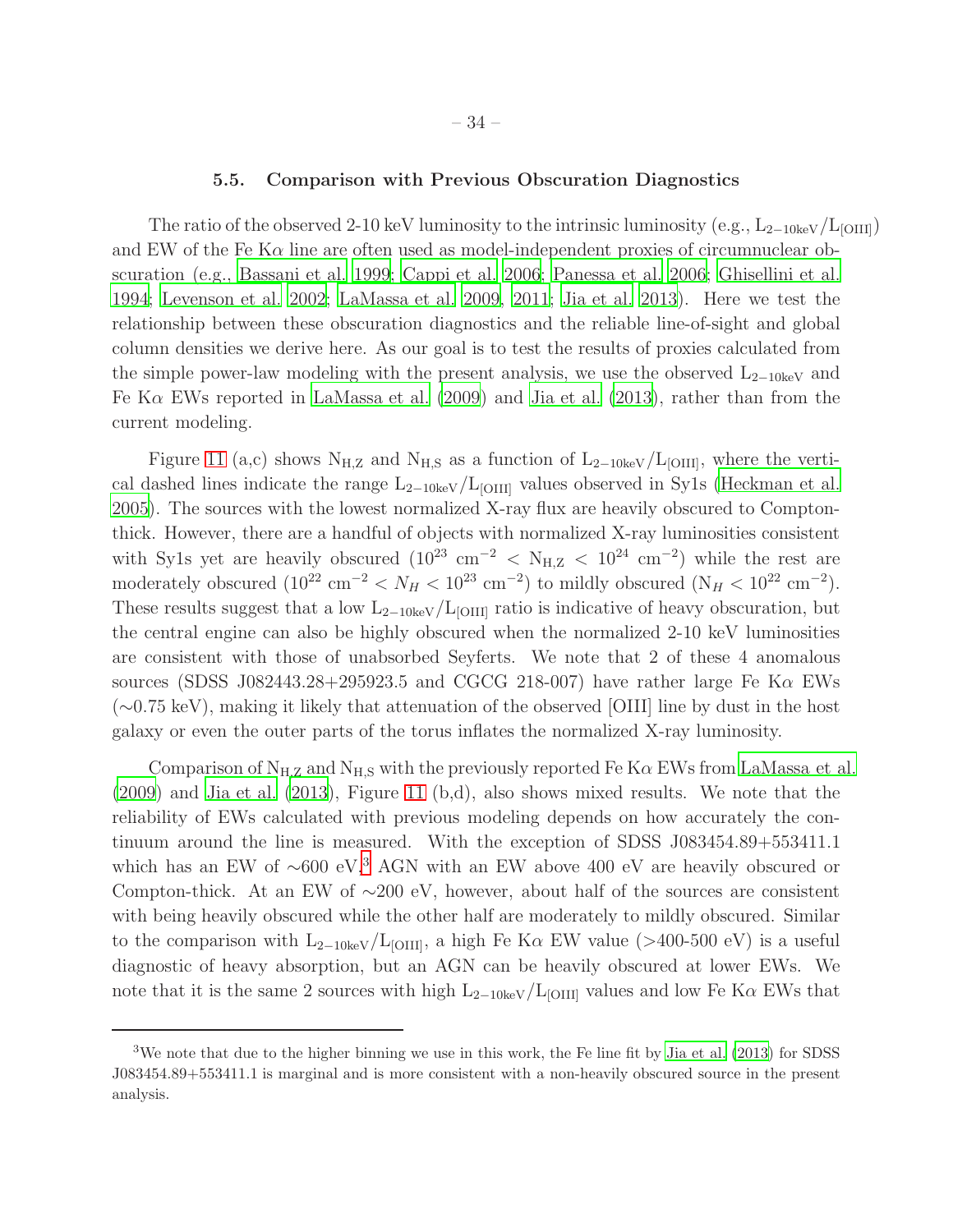have fitted column densities exceeding  $10^{23}$  cm<sup>-2</sup> (SDSS J123843.43+092736.6 and SDSS J090037.09+205340.2).

# 5.6. Sy2s vs. Type 2 QSOs

The parent Sy2 and Type 2 QSO candidate samples from [LaMassa et al. \(2009\)](#page-38-4) and [Jia et al. \(2013\)](#page-38-5), respectively, are selected based on their optical emission, and are thus unbiased with respect to their X-ray properties. However, the detailed modeling used in this work requires relatively good signal-to-noise in X-rays, so the sub-samples analyzed here are unavoidably biased to be X-ray bright. We caution that the trends we examine between Sy2s and Type 2 QSOs pertain to the sources in this work and it would be inappropriate to extrapolate these results to the general AGN population.

In Figure [12,](#page-41-0) we show the distributions of the line-of-sight (a) and global average (b) column densities for the Sy2s (solid blue) and Type 2 QSOs (dashed red). A larger percentage of Sy2s are heavily obscured while a majority of the quasars are almost evenly split between moderately and heavily obscured. Most of the Seyferts and quasars that have evidence for scattering of the AGN continuum have a leakage fraction under 2%, though this fraction reaches between  $\sim 7 - 9\%$  for individual sources (Figure [12](#page-41-0) (c)).

Though Figure [12](#page-41-0) (a,b) indicates that these Sy2s tend to be more heavily obscured than the QSO2s, we do not find a trend in general between  $N_H$ , line-of-sight or global, and the absorption corrected X-ray luminosity (Figure [13\)](#page-42-0), as may be expected by the "receding torus model" (e.g., [Lawrence & Elvis 1982;](#page-38-8) [Lawrence 1991;](#page-38-9) [Ueda et al. 2003](#page-39-1); [Simpson](#page-38-10) [2005\)](#page-38-10). This result is consistent with that of [Jia et al. \(2013\)](#page-38-5) where they used the [OIII] luminosity as a proxy of intrinsic AGN luminosity for the same parent sample from which this work represents a sub-set. However as the AGN we are studying are not representative of the general population, and in particular exclude objects with low column densities and unabsorbed Type 1 AGN, our results should not be construed as a challenge to the receding torus model.

We also note that we find no trends between  $N_{H,Z}$  or  $N_{H,S}$  and redshift,  $N_{H,Z}$  or  $N_{H,S}$  and scattering fraction, scattering fraction and redshift, and scattering fraction and L<sub>2−10keV</sub>/L<sub>[OIII]</sub>.

#### 6. Conclusions

We used the physically motivated, self-consistent spherical absorption model of [Brightman & Nandra](#page-37-1) [\(2011\)](#page-37-1) and the MYTorus model [\(Murphy & Yaqoob 2009\)](#page-38-0) to unravel the complexities of the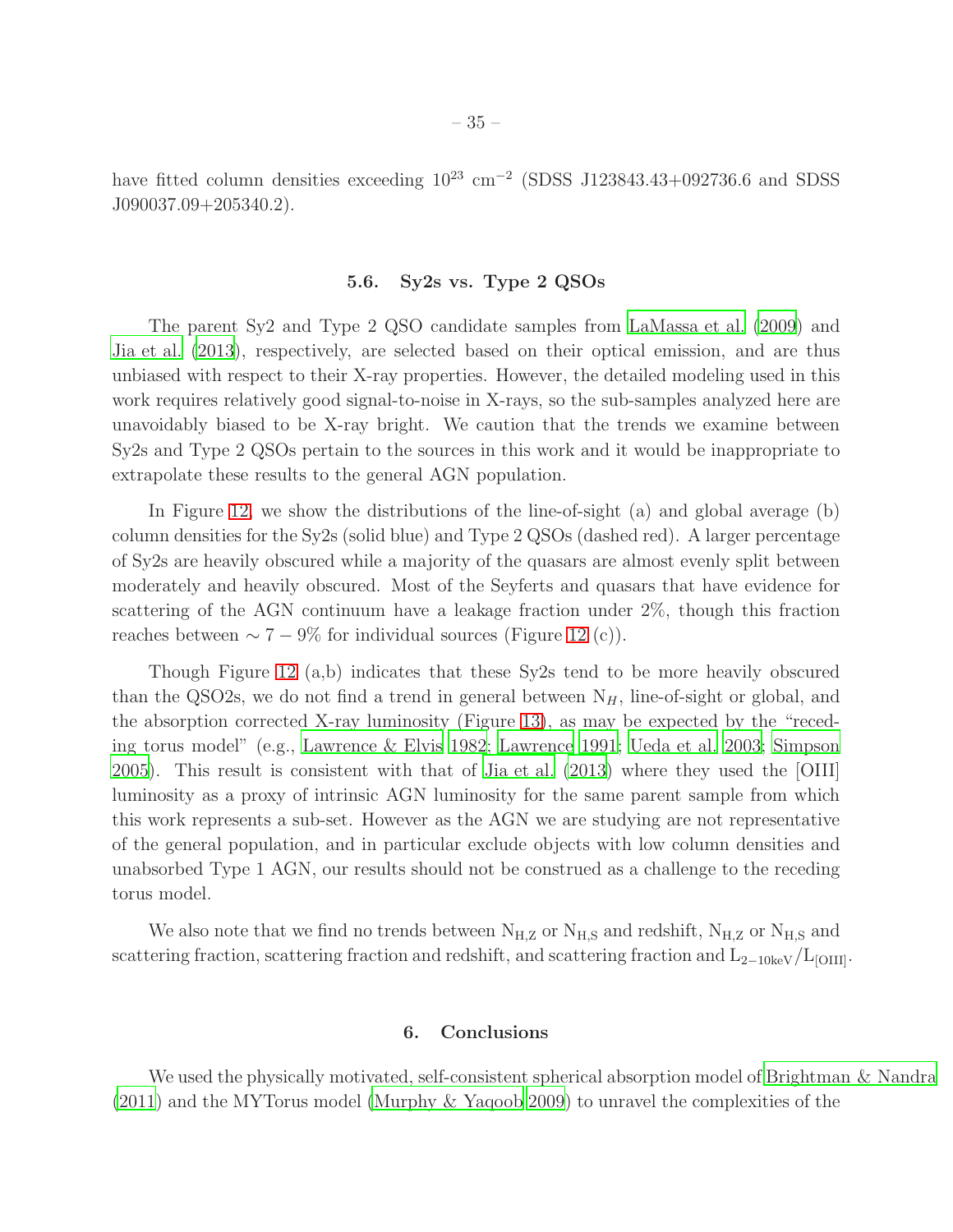X-ray reprocessor in 19 Type 2 [OIII]-selected AGN, 9 of which are Seyfert 2 galaxies and 10 of which are obscured quasar candidates. We report, for the first time for an AGN sample, reliable measurements of the global, as well as line-of-sight, column densities.

- Along the line-of-sight, 1 Sy2 and 1 QSO2 are mildly obscured  $(< 10^{22}$  cm<sup>-2</sup>), 1 Sy2 and 4 QSO2s are moderately obscured  $(10^{22} \text{ cm}^{-2} < N_H < 10^{23} \text{ cm}^{-2})$ , 4 Sy2s and 2 QSO2s are heavily obscured  $(10^{23} \text{ cm}^{-2} < N_H < 10^{24} \text{ cm}^{-2})$ , and 2 Sy2s and 3 QSO2s are heavily-obscured to Compton-thick (>  $1.25 \times 10^{24}$  cm<sup>-2</sup>). One source is unabsorbed.
- 13 objects have evidence of scattering of the intrinsic AGN continuum off a distant medium. The scattering fraction is largely under 2%, but reaches between  $\sim 7$ -9% for individual sources.
- In 4 AGN, we measure global column densities that are significantly different from the line-of-sight column density. In one of these objects, SDSS J082443.28+295923.5, the line-of-sight column density is Compton-thin while the global column density is Compton-thick, while in 1 other object, SDSS J093952.74+355358.0, the line-of-sight column density is heavily-obscured to Compton thick with a Compton-thin global column density.
- We identified a candidate changing-look AGN or naked Sy2 galaxy, Mrk 0609. If Mrk 0609 is a true Sy2, both its bolometric luminosity and Eddington rate exceed the predicted critical values of disk-wind models that explain such sources [\(Nicastro 2000;](#page-38-18) [Trump et al. 2011\)](#page-39-7). We are pursuing simultaneous X-ray and optical observations to test this possibility.
- The spectral features of SDSS J093952.74+355358.0 indicate that the line-of-sight obscuration is in the form of Compton-thick toroidal ring which is embedded in a Compton-thin global matter distribution. This is the first Type 2 QSO where this geometry has been observed.
- The ratio of the intrinsic 2-10 keV luminosity to the [OIII] luminosity,  $1.54\pm0.49$  dex, is basically equivalent to that for Type 1 AGN [\(Heckman et al. 2005,](#page-37-6)  $1.59\pm0.48$ ), affirming that these sophisticated models reliably measure the circumnuclear column density, allowing the inherent X-ray luminosity to be revealed.
- We find a significant correlation between the Fe K $\alpha$  and [OIII] luminosities, though with wide scatter. Estimating the Fe  $K\alpha$  luminosity from the [OIII] luminosity can lead to errors of over an order of magnitude.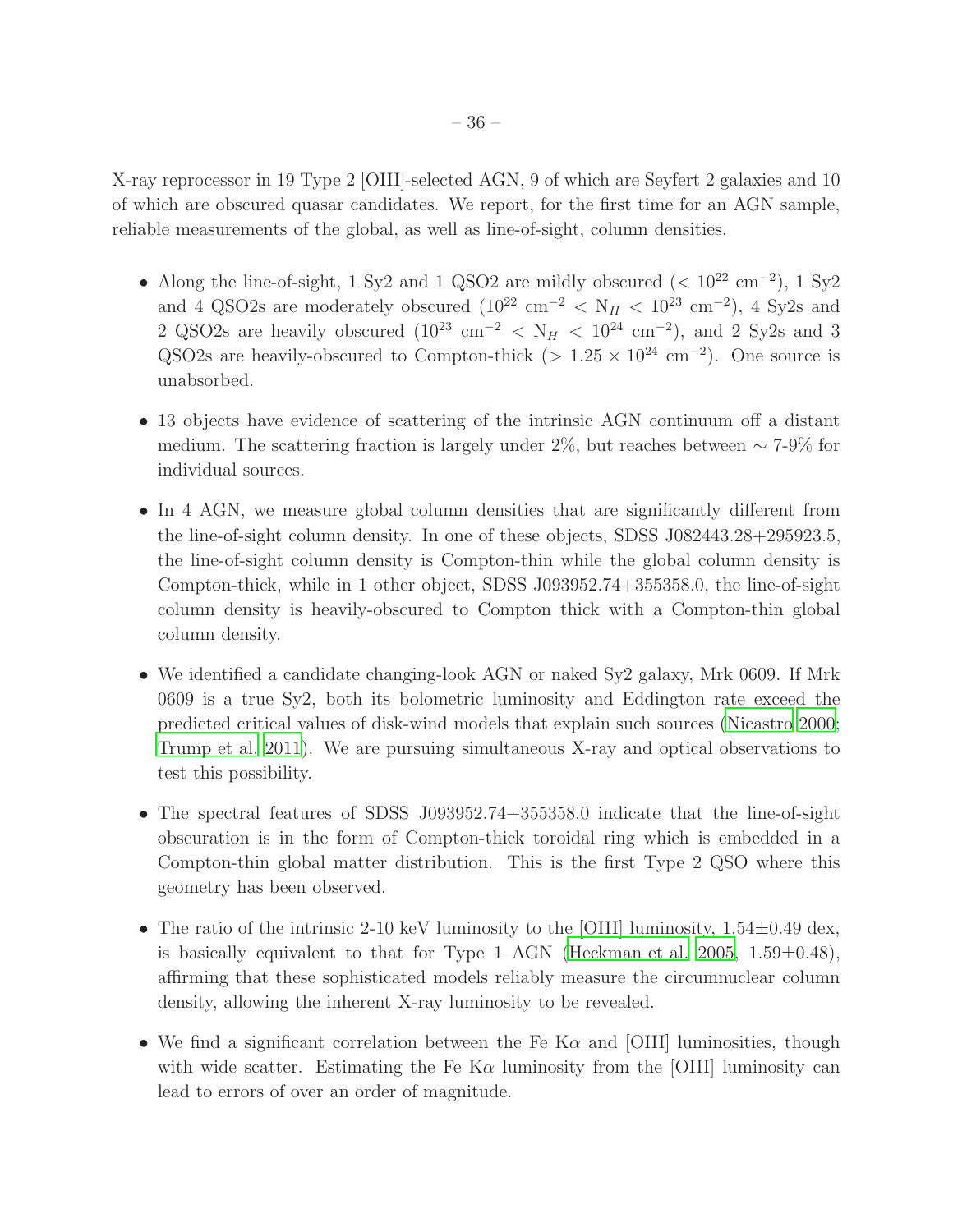- We compared  $N_{H,Z}$  and  $N_{H,S}$  with obscuration diagnostics used often in the literature from ad hoc spectral modeling, i.e., L<sub>2−10keV</sub>/L<sub>[OIII]</sub> and the Fe K $\alpha$  EW (e.g., [Ghisellini et al. 1994;](#page-37-5) [Bassani et al. 1999](#page-37-2); [Cappi et al. 2006;](#page-37-4) [Levenson et al. 2002](#page-38-6); [Panessa et al.](#page-38-2) [2006;](#page-38-2) [LaMassa et al. 2009,](#page-38-4) [2011](#page-38-22); [Jia et al. 2013](#page-38-5)), where lower values of the former (i.e.,  $\lesssim$ 1) and higher values of the latter (i.e.,  $\sim$ 1 keV) imply heavy-to-Compton-thick obscuration. Sources that are flagged as heavily obscured via these proxies do indeed have measured column densities consistent with heavy or Compton-thick obscuration, but a couple of objects with values similar to unabsorbed AGN also have measured  $N_{H,Z}$  indicative of heavy obscuration.
- Though a larger percentage of the Sy2s are more heavily obscured than the QSO2s, no trend exists between line-of-sight or global obscuration and AGN luminosity, parametrized here as the intrinsic, rest-frame 2-10 keV luminosity. We also find no relationship between  $N_{H,Z}$  or  $N_{H,S}$  and scattering fraction,  $N_{H,Z}$  or  $N_{H,S}$  and redshift, scattering fraction and redshift, and scattering fraction and  $L_{2-10keV}/L_{\text{[OIII]}}$ . We reiterate that these results hold for the objects we studied here which are not necessarily representative of Type 2 AGN in general.

# 7. Acknowledgements

We thank the referee for a careful reading of this manuscript and for helpful suggestions. P.G. acknowledges support from STFC (grant reference ST/J003697/1).

This work has made use of data from the SDSS. Funding for the SDSS and SDSS-II has been provided by the Alfred P. Sloan Foundation, the Participating Institutions, the National Science Foundation, the U. S. Department of Energy, the National Aeronautics and Space Administration, the Japanese Monbukagakusho, the Max Planck Society, and the Higher Education Funding Council for England. The SDSS Web site is [http://www.sdss.org/.](http://www.sdss.org/) The SDSS is managed by the Astrophysical Research Consortium for the Participating Institutions. The Participating Institutions are the American Museum of Natural History, Astrophysical Institute Potsdam, University of Basel, University of Cambridge, Case Western Reserve University, University of Chicago, Drexel University, Fermilab, the Institute for Advanced Study, the Japan Participation Group, Johns Hopkins University, the Joint Institute for Nuclear Astrophysics, the Kavli Institute for Particle Astrophysics and Cosmology, the Korean Scientist Group, the Chinese Academy of Sciences (LAMOST), Los Alamos National Laboratory, the Max-Planck-Institute for Astronomy (MPIA), the Max-Planck-Institute for Astrophysics (MPA), New Mexico State University, Ohio State University, University of Pittsburgh, University of Portsmouth, Princeton University, the United States Naval Obser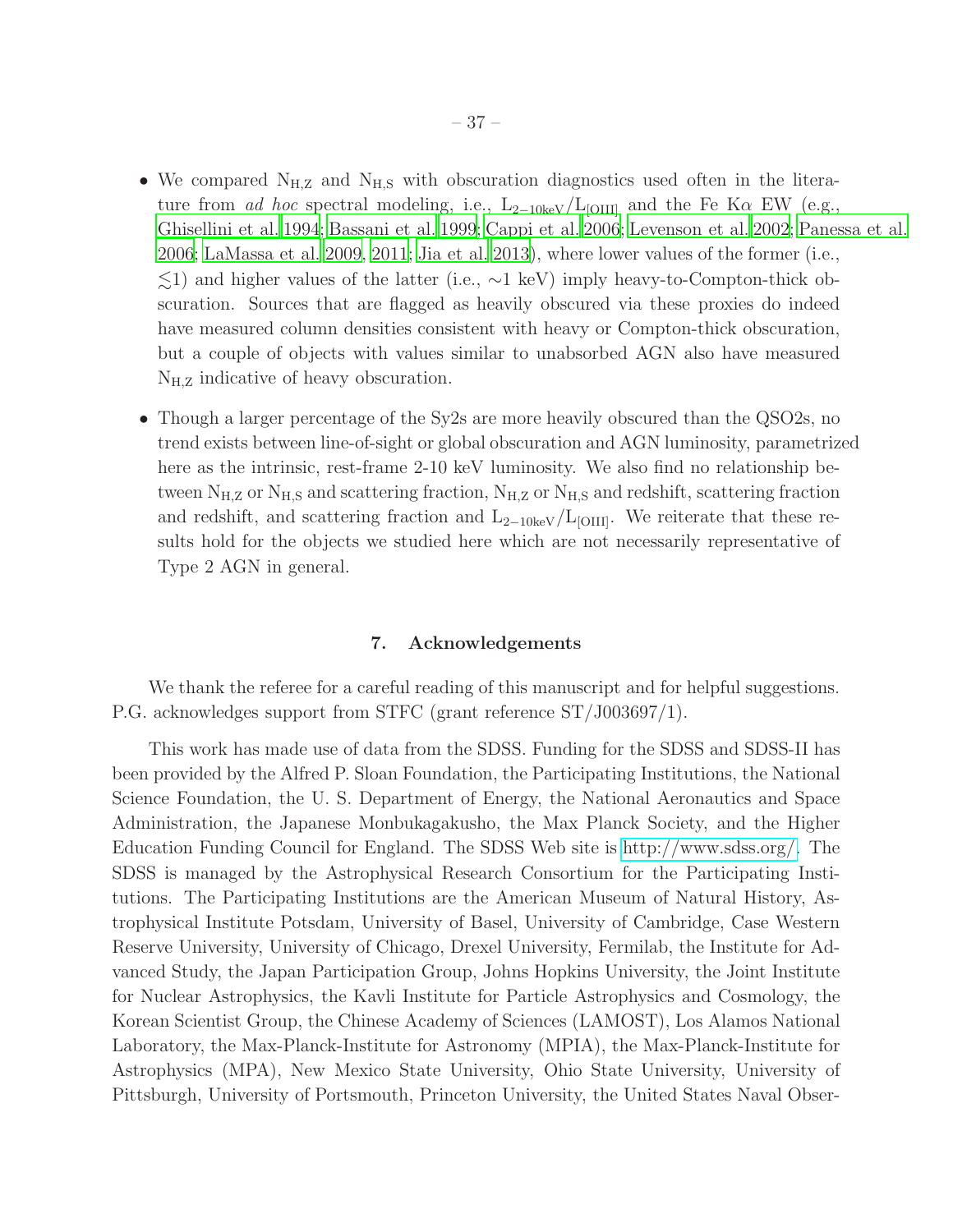vatory, and the University of Washington.

#### REFERENCES

- <span id="page-37-9"></span>Adelman-McCarthy, J. K., Agüeros, M. A., Allam, S. S., et al. 2008, ApJS, 175, 297
- <span id="page-37-8"></span>Adelman-McCarthy, J. K., Agüeros, M. A., Allam, S. S., et al. 2006, ApJS, 162, 38
- <span id="page-37-10"></span>Anders, E., & Grevesse, N. 1989, Geochim. Cosmochim. Acta, 53, 197
- <span id="page-37-0"></span>Antonucci, R. 1993, ARA&A, 31, 473
- <span id="page-37-7"></span>Baldwin, J. A., Phillips, M. M., & Terlevich, R. 1981, PASP, 93, 5
- <span id="page-37-11"></span>Bambynek, W., Crasemann, B., Fink, R. W., et al. 1972, Reviews of Modern Physics, 44, 716
- <span id="page-37-2"></span>Bassani, L., Dadina, M., Maiolino, R., et al. 1999, ApJS, 121, 473
- <span id="page-37-16"></span>Bianchi, S., Panessa, F., Barcons, X., et al. 2012, MNRAS, 426, 3225
- <span id="page-37-13"></span>Bianchi, S., Piconcelli, E., Chiaberge, M., et al. 2009, ApJ, 695, 781
- <span id="page-37-1"></span>Brightman, M., & Nandra, K. 2011, MNRAS, 413, 1206
- <span id="page-37-4"></span>Cappi, M., Panessa, F., Bassani, L., et al. 2006, A&A, 446, 459
- <span id="page-37-17"></span>Cardelli, J. A., Clayton, G. C., & Mathis, J. S. 1989, ApJ, 345, 245
- Diamond-Stanic, A. M., Rieke, G. H., & Rigby, J. R. 2009, ApJ, 698, 623
- <span id="page-37-15"></span>Elitzur, M., & Shlosman, I. 2006, ApJ, 648, L101
- <span id="page-37-12"></span>Elvis, M., Risaliti, G., Nicastro, F., et al. 2004, ApJ, 615, L25
- <span id="page-37-14"></span>Elvis, M. 2000, ApJ, 545, 63
- <span id="page-37-5"></span>Ghisellini, G., Haardt, F., & Matt, G. 1994, MNRAS, 267, 743
- <span id="page-37-6"></span>Heckman, T. M., Ptak, A., Hornschemeier, A., & Kauffmann, G. 2005, ApJ, 634, 161
- <span id="page-37-3"></span>Heckman, T. M., Kauffmann, G., Brinchmann, J., et al. 2004, ApJ, 613, 109
- <span id="page-37-18"></span>Isobe, T., & Feigelson, E. D. 1990, BAAS, 22, 917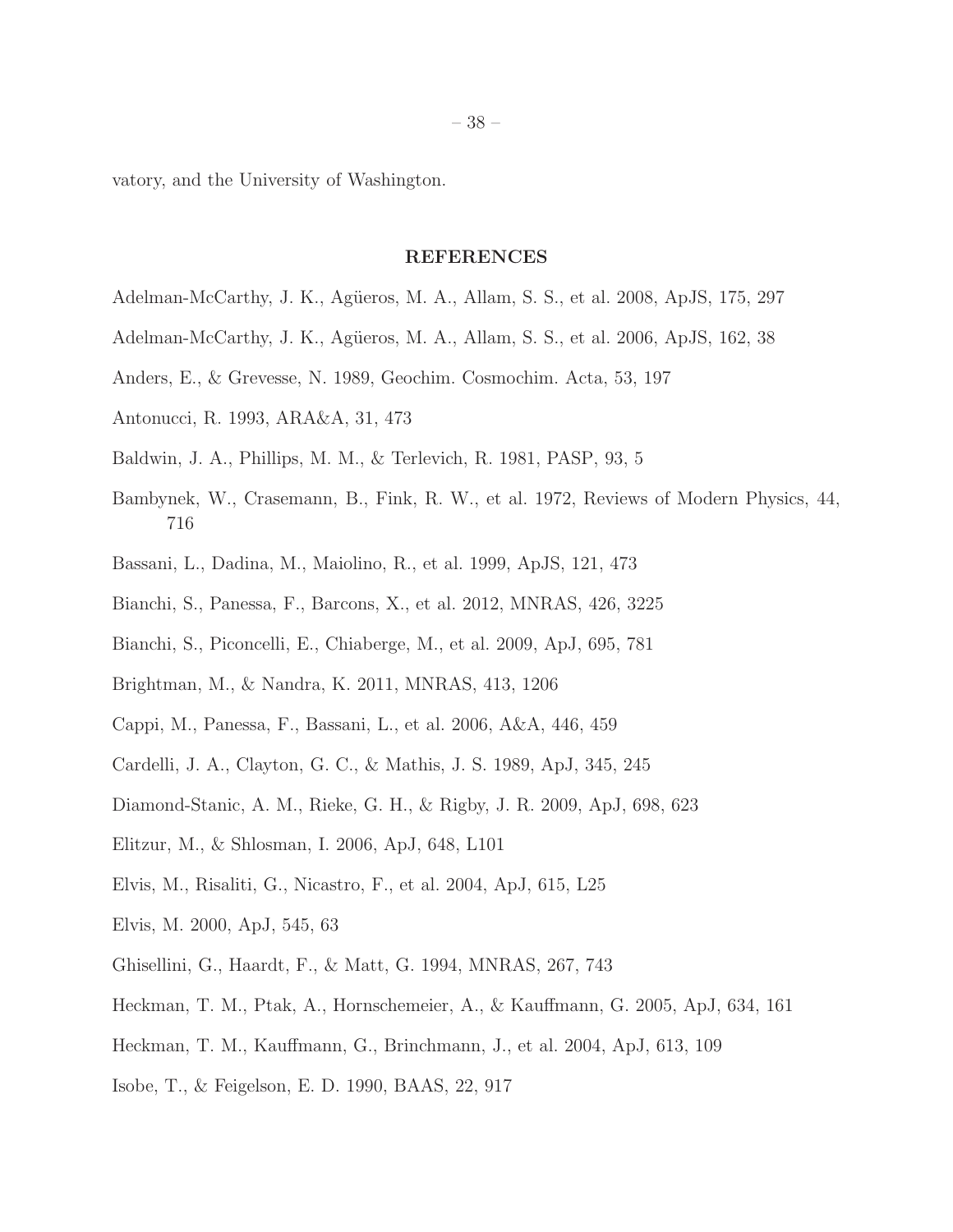- <span id="page-38-21"></span>Isobe, T., Feigelson, E. D., & Nelson, P. I. 1986, ApJ, 306, 490
- <span id="page-38-5"></span>Jia, J., Ptak, A., Heckman, T., & Zakamska, N. 2013, ApJ, 777, 27
- <span id="page-38-19"></span>Kauffmann, G., & Heckman, T. M. 2009, MNRAS, 397, 135
- <span id="page-38-1"></span>Kauffmann, G., Heckman, T. M., Tremonti, C., et al. 2003, MNRAS, 346, 1055
- <span id="page-38-11"></span>Kewley, L. J., Groves, B., Kauffmann, G., & Heckman, T. 2006, MNRAS, 372, 961
- <span id="page-38-14"></span>LaMassa, S. M., Heckman, T. M., & Ptak, A. 2012, ApJ, 758, 82
- <span id="page-38-22"></span>LaMassa, S. M., Heckman, T. M., Ptak, A., et al. 2011, ApJ, 729, 52
- <span id="page-38-3"></span>LaMassa, S. M., Heckman, T. M., Ptak, A., et al. 2010, ApJ, 720, 786
- <span id="page-38-4"></span>LaMassa, S. M., Heckman, T. M., Ptak, A., et al. 2009, ApJ, 705, 568
- <span id="page-38-20"></span>Lavalley, M. P., Isobe, T., & Feigelson, E. D. 1992, BAAS, 24, 839
- <span id="page-38-9"></span>Lawrence, A. 1991, MNRAS, 252, 586
- <span id="page-38-8"></span>Lawrence, A., & Elvis, M. 1982, ApJ, 256, 410
- <span id="page-38-6"></span>Levenson, N. A., Krolik, J. H., Zycki, P. T., et al. 2002, ApJ, 573, L81 ˙
- <span id="page-38-0"></span>Murphy, K. D., & Yaqoob, T. 2009, MNRAS, 397, 1549
- <span id="page-38-18"></span>Nicastro, F. 2000, ApJ, 530, L65
- <span id="page-38-2"></span>Panessa, F., Bassani, L., Cappi, M., et al. 2006, A&A, 455, 173
- <span id="page-38-13"></span>Ptak, A., & Griffiths, R. 2003, Astronomical Data Analysis Software and Systems XII, 295, 465
- <span id="page-38-7"></span>Ptak, A., Heckman, T., Levenson, N. A., Weaver, K., & Strickland, D. 2003, ApJ, 592, 782
- <span id="page-38-16"></span>Puccetti, S., Fiore, F., Risaliti, G., et al. 2007, MNRAS, 377, 607
- <span id="page-38-12"></span>Reyes, R., Zakamska, N. L., Strauss, M. A., et al. 2008, AJ, 136, 2373
- <span id="page-38-17"></span>Risaliti, G., Miniutti, G., Elvis, M., et al. 2009, ApJ, 696, 160
- <span id="page-38-15"></span>Risaliti, G., Elvis, M., & Nicastro, F. 2002, ApJ, 571, 234
- <span id="page-38-10"></span>Simpson, C. 2005, MNRAS, 360, 565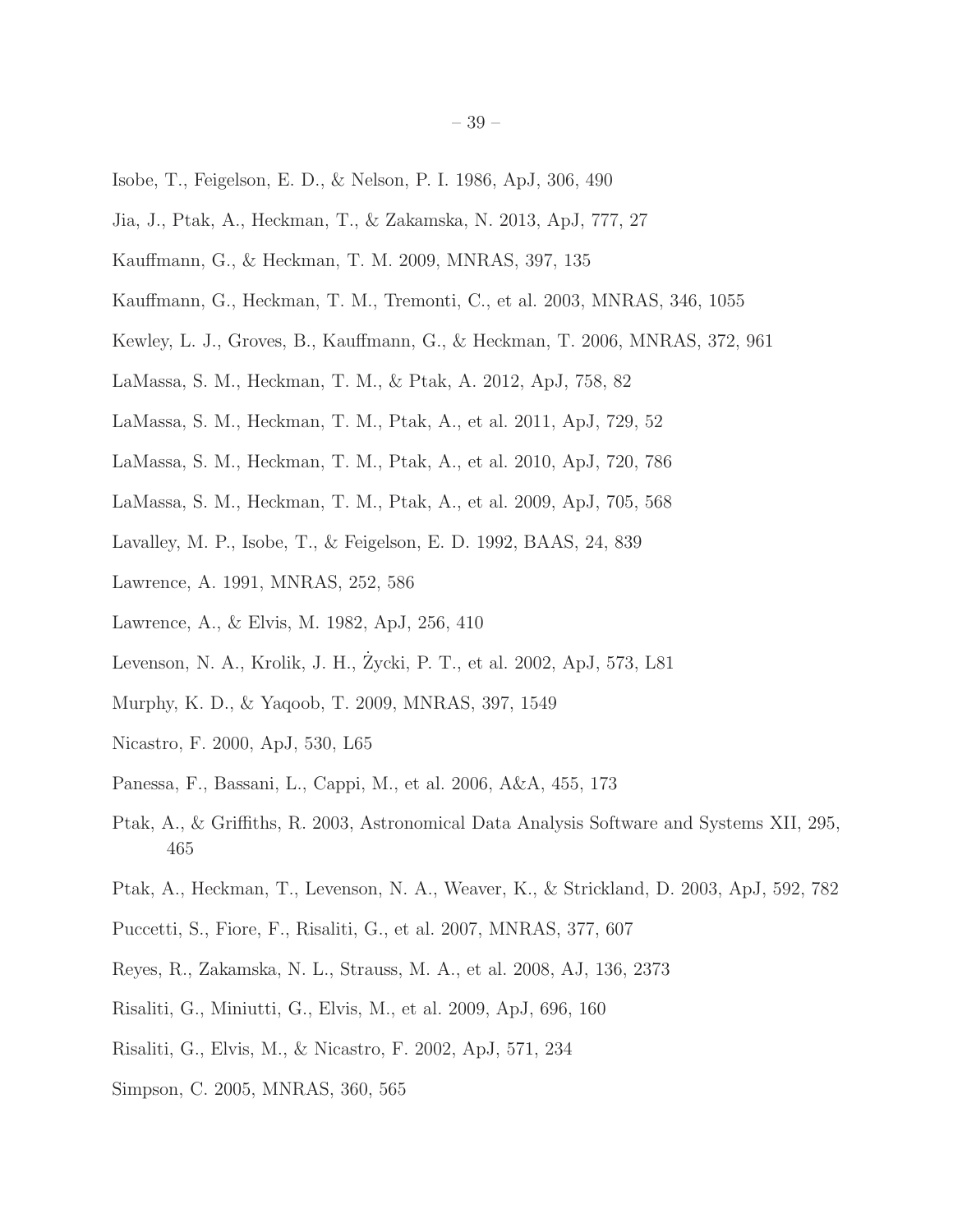- <span id="page-39-8"></span>Tremaine, S., Gebhardt, K., Bender, R., et al. 2002, ApJ, 574, 740
- <span id="page-39-6"></span>Trippe, M. L., Crenshaw, D. M., Deo, R. P., et al. 2010, ApJ, 725, 1749
- <span id="page-39-7"></span>Trump, J. R., Impey, C. D., Kelly, B. C., et al. 2011, ApJ, 733, 60
- <span id="page-39-1"></span>Ueda, Y., Akiyama, M., Ohta, K., & Miyaji, T. 2003, ApJ, 598, 886
- <span id="page-39-0"></span>Urry, C. M., & Padovani, P. 1995, PASP, 107, 803
- <span id="page-39-4"></span>Verner, D. A., Ferland, G. J., Korista, K. T., & Yakovlev, D. G. 1996, ApJ, 465, 487
- <span id="page-39-5"></span>Verner, D. A., & Yakovlev, D. G. 1995, A&AS, 109, 125
- <span id="page-39-3"></span>Yaqoob, T. 2012, MNRAS, 423, 3360
- <span id="page-39-9"></span>Yaqoob, T., Murphy, K. D., Miller, L., & Turner, T. J. 2010, MNRAS, 401, 411
- <span id="page-39-2"></span>Zakamska, N. L., Strauss, M. A., Krolik, J. H., et al. 2003, AJ, 126, 2125

<span id="page-39-10"></span>This preprint was prepared with the AAS IATEX macros v5.2.  $\,$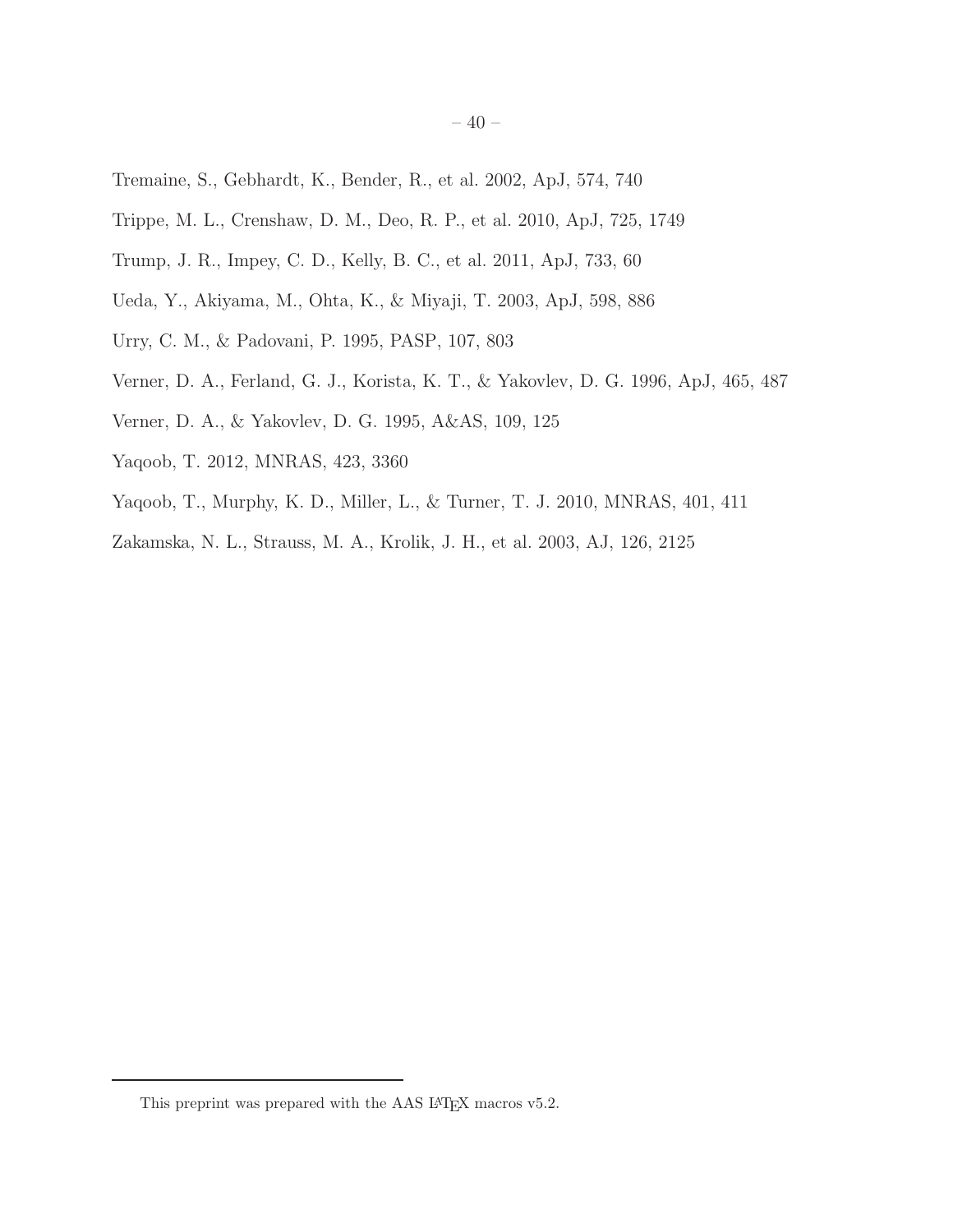

<span id="page-40-0"></span>Fig.  $11 - (a,c)$  Line of sight column density and  $(b,d)$  global average column density as a function of often used, model-independent obscuration diagnostics: (top)  $L_{2-10\text{keV}}/L_{\text{[OIII]}}$ , with the range of Type 1 Seyferts indicated by dashed lines, and (bottom) Fe K $\alpha$  EW. Low  $L_{2-10\text{keV}}/L_{\text{[OIII]}}$  values (i.e.,  $\lesssim 1$ ) and high Fe K $\alpha$  EW ( $\gtrsim$ 1 keV) values are consistent with heavily obscured/Compton-thick sources, but objects can be hidden behind high column densities ( $N_H > 10^{23}$  cm<sup>-2</sup>) with L<sub>2−10keV</sub>/L<sub>[OIII]</sub> values similar to Sy1s and EW values as low as ∼200 eV. Symbol and color coding same as Figure [8.](#page-30-0)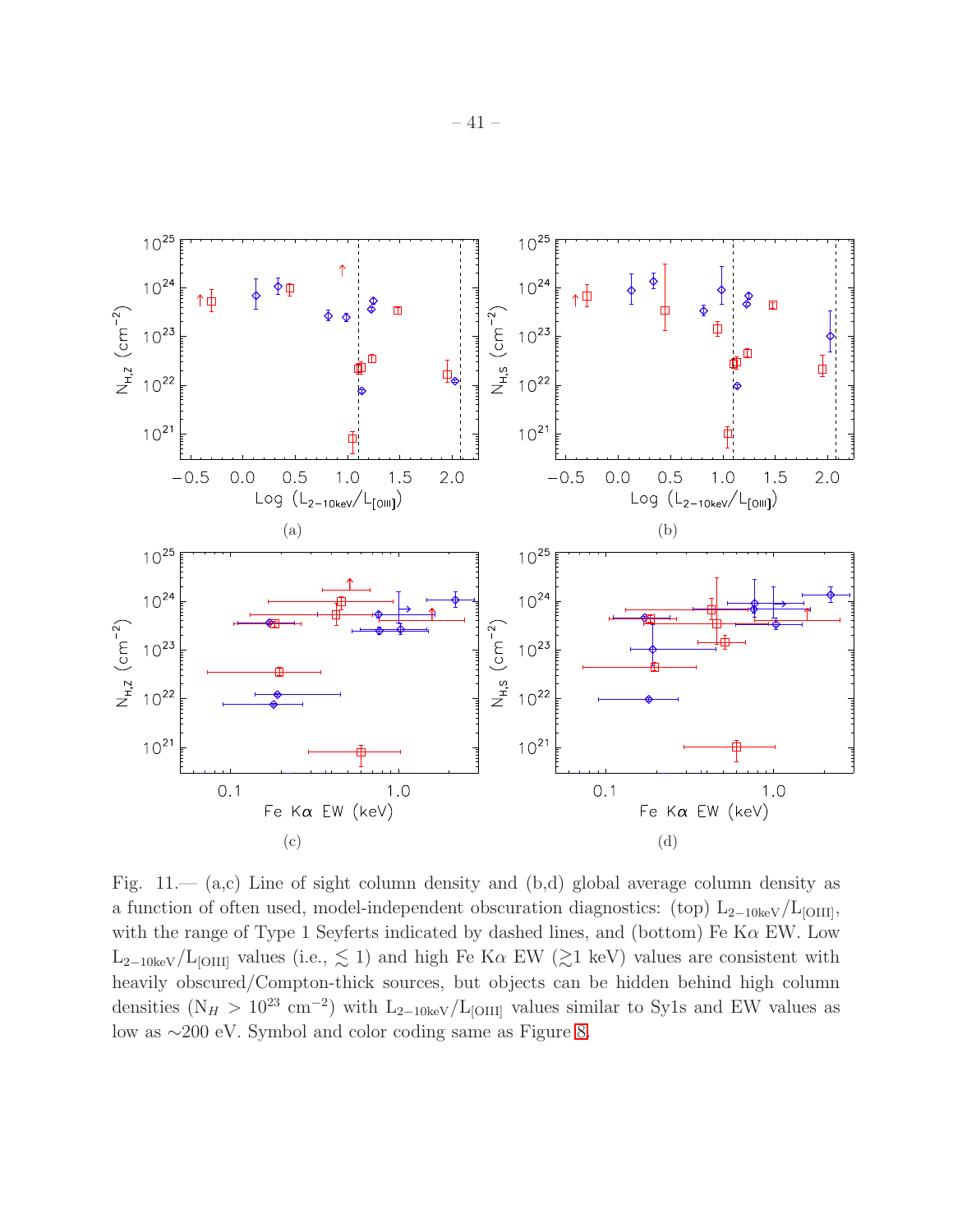

<span id="page-41-0"></span>Fig. 12.— Distributions of (a) line of sight column densities (b) global average column densities and (c) scattering fractions for Sy2s (blue solid-line) and QSO2s (red dashed-line). A greater percentage of Sy2s are heavily obscured ( $N_H > 10^{23}$  cm<sup>-2</sup>) while a majority of Type 2 QSOs are moderately  $(10^{22} \text{ cm}^{-2} < N_H < 10^{23} \text{ cm}^{-2})$  to heavily obscured. For sources where a scattering fraction is measured, this fraction is largely under 2% for both Sy2s and QSO2s.